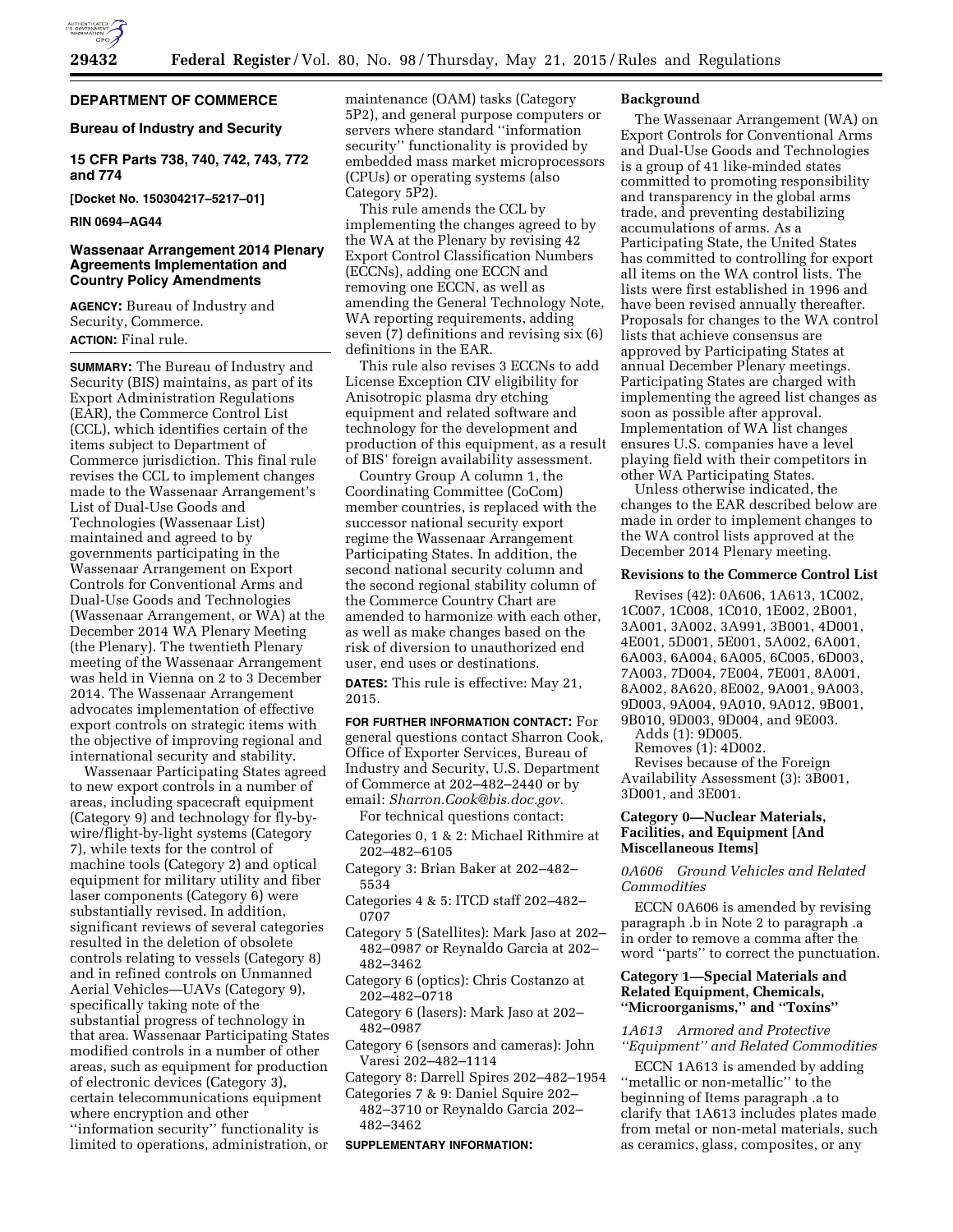combination of metal or non-metal materials.

### *1C002 Metal Alloys, Metal Alloy Powder and Alloyed Materials*

ECCN 1C002 is amended by revising Item paragraphs c.2.f and c.2.g, and adding Item paragraph c.2.h. Paragraph c.2.f is revised by removing the word ''or'' from the end of this paragraph. Paragraph c.2.g is revised by replacing the ''and'' with an ''or'' at the end of this paragraph. This rule adds new paragraph c.2.h to control metal alloy powder or particulate material specified in 1C002.c.1 made in a controlled environment by ''plasma atomization,'' because this process is capable of producing fine spherical powders having the composition specified in 1C002.c.1 and can produce powder sizes finer than those processes already listed 1C002.c.2. Also, the definition for ''plasma atomization'' is added to § 772.1 of the EAR.

# *1C007 Ceramic Powders, Non- ''Composite'' Ceramic Materials, Ceramic-''Matrix'' ''Composite'' Materials and Precursor Materials*

ECCN 1C007 is amended by revising the Heading and Item paragraph a. The Heading is revised by replacing ''ceramic base materials'' with ''ceramic powders,'' because this term is not commonly used in literature for ceramics, not commonly recognised by ceramics manufacturers, and is prone to misinterpretation. For the same reason, Items paragraph .a is amended by replacing ''base materials'' with ''ceramic powders.''

# *1C008 Non-Fluorinated Polymeric Substances as Follows (see List of Items Controlled)*

ECCN 1C008 is amended by removing and reserving Items paragraph .b (Thermoplastic liquid crystal copolymers), because thermoplastics have not been able to compete in structural applications with thermosetting material controlled in 1C008.a.2.

### *1C010 ''Fibrous or Filamentary Materials''*

ECCN 1C010 is amended by moving the Technical Notes from below paragraph .c and adding them to the beginning of the Items paragraph of the List of Items Controlled section, because it applies to the whole ECCN. This rule also revises Items paragraph d.1.b by replacing the reference to ''1C008.b to 1C008.f'' with ''1C008.d to 1C008.f'' in order to harmonize with the revision this rule made to 1C008.

### *1E002 Other ''Technology''*

ECCN 1E002 is amended by revising the List Based License Exceptions and Items paragraphs .c, .c.1., .c.1.c.1., .c.1.c.2. and .g; removing Items paragraphs .c.1.c.3 through .c.1.c.3.c.; removing and reserving Items paragraph .d; and removing the Technology Note to paragraph .g.

1E002.f is removed from License Exception TSR eligibility because the General Technology Note, Supplement No. 2 to part 774, which indicates that License Exception TSU is not available for repair ''technology'' controlled by 1E002.e or .f. A License Requirement Note is added to explain this in the ECCN.

Items paragraphs .c, .c.1, .c.1.c.1, and .c.1.c.2 are amended by replacing the term ''base materials'' with ''ceramic powders,'' because this term is not commonly used in literature for ceramics, not commonly recognised by ceramics manufacturers and is prone to misinterpretation.

This rule removes Items paragraphs .c.1.c.3 through .c.1.c.3.c (technology for the design or production of ceramic powders or non-composite ceramic materials having platelets, whiskers, and continuous or chopped fibers), because the advancement of technology in this area has made the use of these materials outdated and it is very unlikely that these materials would ever be used in the same ceramic composition formulation.

Items paragraph .d (aromatic polyamide ''production'' ''technology'') is removed and reserved because this technology is adequately covered by ECCN 1E001.

Items paragraph .g is amended by adding double quotes around the term ''libraries'', removing the parenthetical phrase ''(parametric technical databases)'' and removing the Technology Note to paragraph .g that provided a definition for the term ''library,'' because the term ''libraries'' is changed from a locally defined term to a globally defined term. See § 774.1(d) regarding the quote system used in the CCL. This rule adds the term ''libraries'' to § 772.1 of the EAR to harmonize with the WA agreement to make it a global definition because it is used in both the WA Military List (ML17) and in 1E002.

#### **Category 2—Materials Processing**

### *Technical Notes for 2B001 to 2B009, 2B201, 2B290 and 2B991 to 2B999*

Changes are made in the Technical Notes under 2B, to provide guidance for the measurement of ''unidirectional positioning repeatability'' (UPR).

*2B001 Machine Tools and any Combination Thereof, for Removing (or Cutting) Metals, Ceramics or ''Composites'', Which, According to the Manufacturer's Technical Specifications, Can Be Equipped With Electronic Devices for ''Numerical Control''* 

ECCN 2B001 is amended by revising Items paragraphs a.1, b.1.a, b.2.a through b.3, c.1.a, c.2 through c.2.c, Notes 2B001.c paragraph b., and e.2.b. Items paragraphs a.1, b.1.a, b.2.a through b.3, c.1.a, c.2 through c.2.c, Notes 2B001.c paragraph b amendments change the control parameter for turning, milling, jig boring and grinding machine tools from positioning accuracy (A) to ''unidirectional positioning repeatability'' (UPR). This includes adding a definition for ''unidirectional positioning repeatability'' in § 772.1 of the EAR. Machine tools for milling and turning having five or more axes are grouped in 3 divisions depending on the travel length of axis (length  $< 1m$ ,  $1m \leq$  length < 4m and length ≥ 4m) to which specific control thresholds are associated (1.1  $\mu$ m, 1.4  $\mu$ m and 6  $\mu$ m). Other machines (Turning, milling, grinding and jig boring) would be controlled based upon a specific UPR value and, as appropriate, their number of linear/ rotary axes. The main reason for the change is that UPR represents the best possible accuracy for machine tools. Additionally, there is no systematic error in the measurement of UPR therefore there is no need for compensation. In particular, this may solve a loophole that currently exists with the measurement of positioning accuracy which is dependent on compensation. In the course of discussions at WA, delegations also addressed the question of used machines for which UPR values may not be specified or available. Generally there is a factor of 1 to 3 (According to ISO) between A and UPR. This ratio could be another tool that can assist in classifying used machine tools.

Items paragraph e.2.b is amended to add double quotes around the term ''accuracy'' to indicate that the term is defined in § 772.1 of the EAR. See § 774.1(d) regarding the quote system used in the CCL.

### **Category 3—Electronics**

*3A001 Electronic Components and ''Specially Designed'' ''Components'' Therefor* 

ECCN 3A001 is amended by revising Items paragraphs a.5.b.1 and a.5.b.2, a.7, a.7.a and a.7.b, the Technical Notes following a.7.b, b.7, b.10, and b.11.f and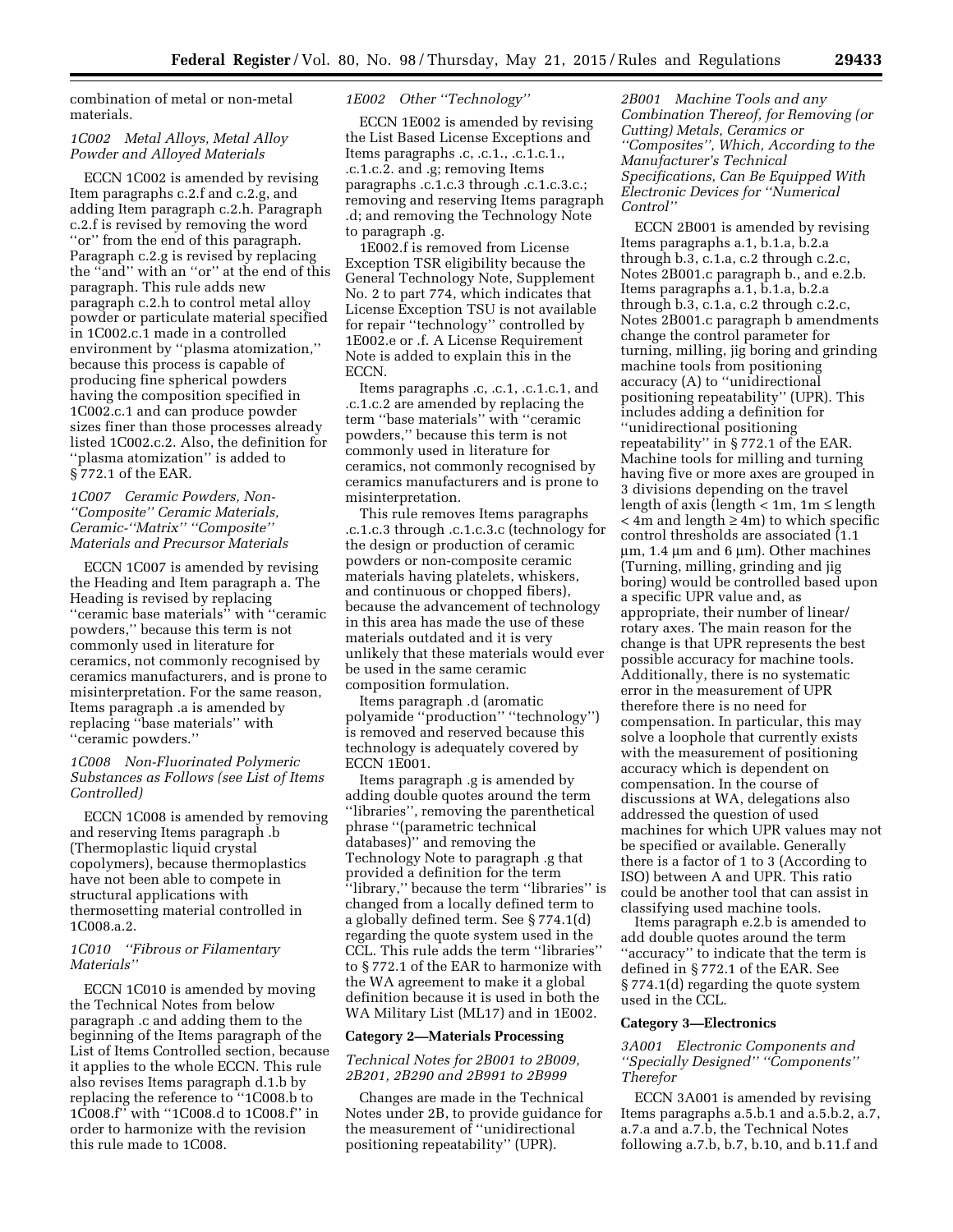b.11.g. Items paragraph a.5.b., which describes Digital-to-Analog Converters (DAC) having resolution of 10 bit or more, is amended by replacing the ''or greater'' with ''greater than'' for the 'adjusted updated rate.' Items paragraph a.5.b.2, which describes DACs having resolution of 12 bit or more, is amended by removing the text ''equal to or.'' Items paragraphs a.7.a and a.7.b, which specify parameters for Field Programmable Logic Devices (FPLDs), are amended by raising the maximum number of single-ended digital input/ outputs from ''500 or greater'' to ''greater than 700'' and 'aggregate oneway peak serial transceiver data rate' from ''of 200 Gb/s or greater'' to ''500 Gb/s or greater.'' These revisions are made to reflect the advances made in recent years to Field Programmable Gate Arrays (FPGA) and to reduce controls on used devices. Technical Note 1 that follows Items paragraph a.7.b is removed because the Note above it already specifies FPGAs and Field Programmable Logic Arrays (FPLAs) in the list of devices included in 3A007.a.7.

Items paragraph b.7, converters and harmonic mixers, is amended to add detailed parameters, (*e.g.,* output power, frequency range, operating range), for converters and harmonic mixers that can extend the frequency range of equipment in 3A002.c through .f (signal analyzers, signal generators, network analyzers, and microwave test receivers).

Items paragraph b.10, oscillators or oscillator assemblies, is amended to clarify that 3A001.b.10 applies not only between 10 Hz and 10 kHz, but also at those frequencies, which ensures that oscillators are properly controlled. The revisions to 3A001.b.10 seek to adjust the formula defining the control thresholds so that they closely approximate the actual shape of the phase noise curve in real oscillators/ instruments. This will increase the effectiveness of the controls.

3A001.b.11.f and b.11.g are revised by raising the upper frequency limit of 75 GHz to 90 GHz to align the specified maximum frequency to a standard waveguide frequency breakpoint that is relevant to current commercial applications.

### *3A002 General Purpose Electronic Equipment*

ECCN 3A002 is amended by revising Items paragraphs a.5.a through a.5.c; adding paragraph 3. to the Technical Notes following Items paragraph a.5.c; revising Items paragraphs .c through c.3, c.4.a, .d through d.1.a, d.2, d.3.b through d.4.b, d.5, Note 1 after d.5, Technical Note 1 after d.5, and e.1 through e.2.

3A002.a.5.c and Technical Note paragraph 3 are added to the recording equipment and oscilloscopes control to clarify the scope of controls and, in particular, to address an issue of overlap between waveform digitizers and transient recorders specified by 3A002.a.5 and digital instrumentation data recorder systems specified by 3A002.a.6.

3A002.c (Signal analyzers) is amended by removing the term 'radio frequency,' which is no longer consistent with the scope of controls specified by this entry. The term 'radio frequency' indicates frequencies up to 6 GHz, but the subparagraphs 3A002.c.1 through c.3, in which frequencies are specified, all refer to frequencies of 31.8 GHz and higher.

In 3A002.c.1, although the frequency breakpoint for this band has been 37.5 GHz, it is now recognized that the breakpoint is 37 GHz, as per ETSI EN 300 197.

In 3A002.c.2, c.3, d.2 (Signal analyzers and generators), e.1 and e.2 (network analyzers) the high-frequency maximum limit is raised to 90 GHz. This figure corresponds to the maximum frequency of E-band waveguide (60–90 GHz), which is relevant to current commercial applications.

3A002.c.4.a is revised by increasing the control threshold (real-time bandwidth) from 85 to 170 MHz. Civilian data communication networks have increased in bandwidth to facilitate and promote these legitimate commercial uses. The updated threshold for real-time bandwidth addresses the 802.11ac WiFi standard.

3A002.d (signal generators) is revised to align the controls with current commercial technology requirements, specifically driven by commercial RF (Radio Frequency)/MW (Microwave) communication systems, while maintaining control on equipment of national security interests. The bandwidth (frequency change) is increased uniformly to 2.2 GHz and the frequency switching time is decreased uniformly to 100 µs (except in the range 31.8–37 GHz, for which the bandwidth and frequency switching time thresholds remain, unchanged). These changes are motivated by developments in modern commercial communication applications that are utilizing the modulation formats of the IEEE 802.11ad standard.

### *3A991 Electronic Devices, and ''Components'' not Controlled by 3A001*

ECCN 3A991 is amended by revising the introductory text to Items paragraph .d (field programmable logic devices) by raising the maximum limit of input/ outputs from 500 to 700 in order to accommodate technological advances in this area and to correspond to the change made to 3A001.a.7, *i.e.,* greater than 700. In addition, the text of this paragraph is simplified by replacing the phrase ''input/outputs of 200 or greater and less than 700'' to ''input/outputs between 200 and 700,'' which means the range includes 200 and 700.

# *3B001 Equipment for the Manufacturing of Semiconductor Devices or Materials and ''Specially Designed'' ''Components'' and ''Accessories'' Therefor*

ECCN 3B001 is amended by revising the License Exception CIV eligibility paragraph and revising Items paragraphs f.1.a through f.2. The License Exception CIV eligibility paragraph is revised by adding 3B001.c (anisotropic plasma dry etching equipment) in light of a foreign availability assessment completed by BIS that concluded that equivalent items are available in China and therefore, no longer warrant CIV eligibility. Two lithography equipment parameters in 3B001.f are revised to recognize the movement of the state of the art of lithography equipment and feature size of advanced integrated circuits of significance to the military. A modernization of ''Minimum Resolvable Feature size'' (MRF) from 95 nm to 45 nm in Items paragraph f.1.b also required a change to the source wavelength in Items paragraph f.1.a used in direct step wafer lithography equipment. Therefore, Items paragraph f.1.a is revised by lowering the light source wavelength from ''shorter than 245 nm'' to ''shorter than 193 nm.'' In addition, the feature control parameter for imprint lithography in Items paragraph f.2 is revised from 95 nm to 45 nm to be consistent with the changes to direct step wafer equipment in Items paragraph f.1.

#### *3D001 and 3E001*

The License Exception CIV eligibility paragraphs are revised by adding software and technology for 3B001.c (anisotropic plasma dry etching equipment), because of the foreign availability assessment completed by BIS that concluded that equivalent items are available in China and therefore, no longer warrant control.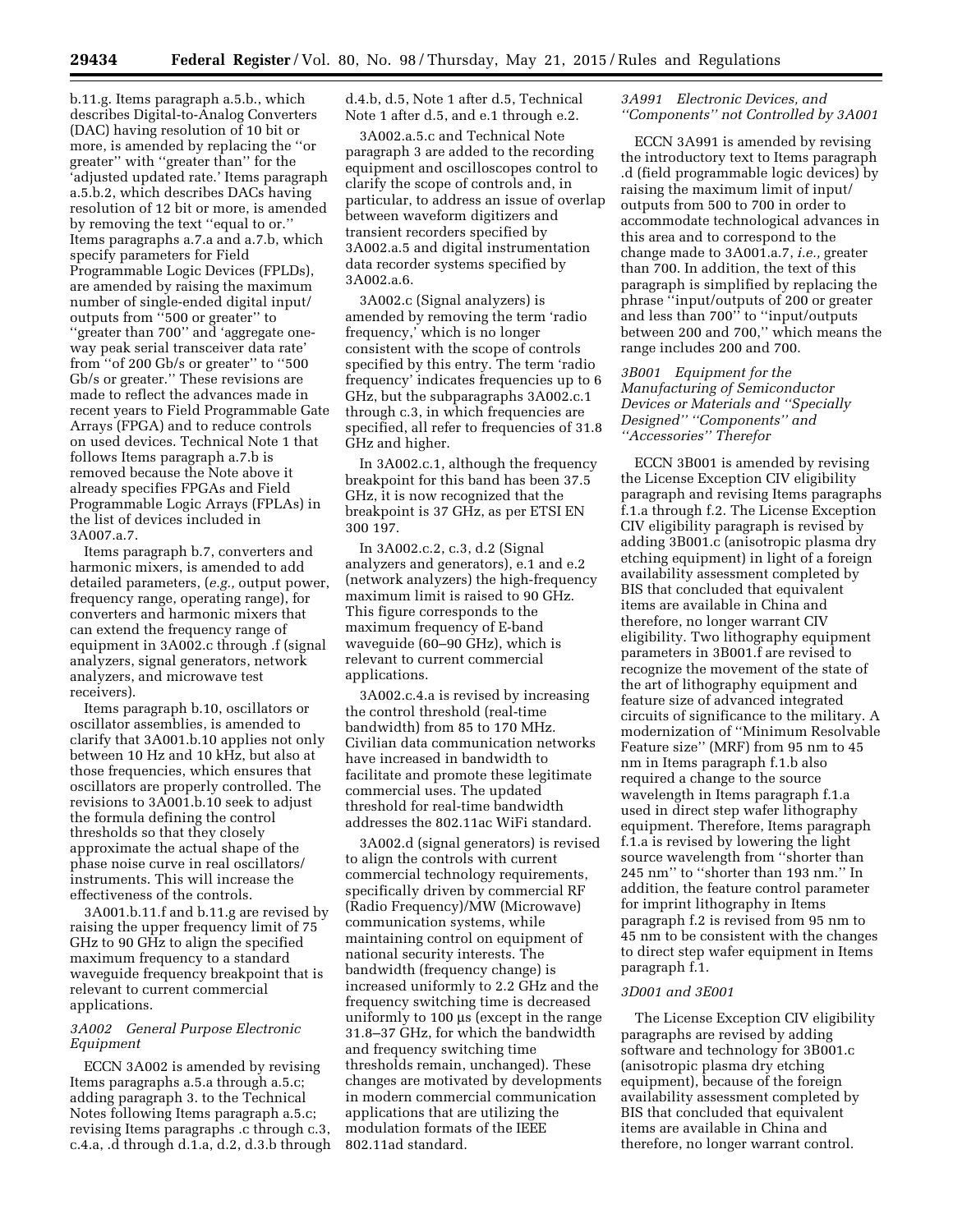#### **Category 4—Computers**

#### *4D001 ''Software''*

ECCN 4D001 is amended by revising the License Exception TSR eligibility paragraph in the List Based License Exceptions section; revising the License Exception STA ineligibility paragraph in the Special Conditions for STA section; and revising Items paragraph b.1 in the List of Items Controlled section. Because the Adjusted Peak Performance in Items paragraph .b is raised from 0.60 Weighted TeraFLOPS (WT) to 1.0 WT, the License Exception TSR eligibility paragraph and the License Exception STA ineligibility paragraphs are adjusted from 1.0 WT to 2.0 WT to account for technological advancements in software for the development and production of computers.

*4D002 ''Software'' ''Specially Designed'' or Modified To Support ''Technology'' Controlled by 4E (Except 4E980, 4E992, and 4E993)* 

4D002 is removed from the Commerce Control List, because is it no longer in use and not of national security concern.

#### *4E001 ''Technology''*

ECCN 4E001 is amended by revising the License Exception TSR eligibility paragraph in the List Based License Exceptions section; revising the License Exception STA ineligibility paragraph in the Special Conditions for STA section; and revising Items paragraph b.1 in the List of Items Controlled section. Because the Adjusted Peak Performance in Items paragraph .b is raised from 0.60 Weighted TeraFLOPS (WT) to 1.0 WT, the License Exception TSR eligibility paragraph and the License Exception STA ineligibility paragraphs are adjusted from 1.0 WT to 2.0 WT to account for technological advancements in software for the development and production of computers.

### **Technical Note on ''Adjusted Peak Performance'' (''APP'')**

Note 6 of the Technical Note on "APP" is amended by removing the requirement to calculate the APP value for multiple memory/processor combinations operating simultaneously utilizing ''specially designed'' hardware, such as external interconnection equipment controlled under 4A003.g. Two Technical Notes are added after Note 6 for clarification on APP requirements for multi-processor systems. The revision to Note 6 simplifies the Note, eliminates an instance of ''specially designed,'' and

tightens the focus of the control on the more capable shared-memory computer systems. The Technical Note is added to define when processors actually share memory.

# **Category 5 Part 1— ''Telecommunications''**

#### **5D001 ''Software''**

ECCN 5D001 is amended by removing and reserving Items paragraph .b, ''Software'' ''specially designed'' or modified to support ''technology'' controlled by 5E001, because this control is outdated and no longer in use.

# **5E001 ''Technology''**

ECCN 5E001 is amended by revising Items paragraph c.1, infrastructure transmission and switching ''technology'', to raise the ''total digital transfer rate'' from 120 Gbit/s to 560 Gbit/s in order to accommodate advances in technology and in public standards.

### **Category 5 Part 2—''Information Security''**

Category 5 Part 2 is amended to revise Note 1 to Category 5 Part 2, 5A002.a and 5A002.b to clarify that these entries apply to any system, equipment or component that meet the control parameters specified in a particular 5A002 or 5B002 entry. Prior to this revision there was a risk that exporters would interpret the current language to exclude some items that have ''information security'' functionality but are not specifically listed. The definition of ''cryptanalytic items'' in § 772.1 of the EAR is similarly revised, for the same reasons.

ECCN 5A002 is amended by revising the Related Controls paragraph in the List of Items Controlled section to add recently added paragraphs, *i.e.,* (k), (l), and (m) to Related Controls Note 2.

This rule also revises paragraph (j) in the Note at the beginning of the Items section, 5A002.b, 5D002.d and 5E002.b and the definition of ''cryptographic activation'' in order to address a loophole regarding the 'cryptographic activation' controls. The concept of ''cryptographic activation'' was introduced in 2010. The purpose of (j) is to release from control cryptographic equipment where the cryptographic capability cannot be enabled without some kind of additional mechanism such as a license key that is securely kept and bound to the equipment being activated. However, it was found that the original wording of the definition did not explicitly exclude certain circumstances by which export controls on cryptography could be circumvented by a manufacturer.

A new paragraph (l) is added to the Note at the beginning of Items paragraph to exclude from 5A002 routers, switches or relays, where the ''information security'' functionality is limited to the tasks of ''Operations, Administration or Maintenance—OAM,'' implementing only published or commercial cryptographic standards. In addition, a definition for ''Operations, Administration or Maintenance'' (''OAM'') is added to § 772.1 of the EAR, as well as a new Note under 5D002.c.

New paragraph (m) is added to the Note at the beginning of the Items paragraph to exclude from 5A002 general purpose computing equipment or servers having standard 'information security' functionality from their embedded mass market microprocessors (CPUs) and operating systems, in addition to OAM functionality.

The Note to 5A002.a.2 (Equipment performing cryptanalytic functions) is amended by replacing the word 'cryptanalysis' with 'cryptanalytic functions' and adding a new Technical Note to clarify the meaning of 'cryptanalytic functions'. This eliminates ambiguity by explicitly defining the term 'cryptanalytic functions' for purposes of the control, while keeping the term 'cryptanalysis' as a local definition to the overall definition of ''information security.''

The definition of ''cryptanalytic items'' in § 772.1 of the EAR is similarly revised to make clear references to 'cryptanalytic functions' and 'cryptanalysis.'

Items paragraph a.9 and the Technical Note following Items paragraph a.9 are corrected by replacing the single quotes with double quotes around the term ''quantum cryptography'' and removing Technical Note 1, which is the definition for ''quantum cryptography,'' because that term is now defined in § 772.1 of the EAR. See § 774.1(d) regarding the quote system used in the CCL.

### **Category 6—Sensors and Lasers**

#### *6A001 Acoustic Systems, Equipment and ''Components''*

ECCN 6A001 is amended by revising Items paragraph a.1.a.2.a.2; the Technical Note after Items paragraph a.1.a.2.a.2; and Items paragraph a.1.a.3. Items paragraph a.1.a.2.a.2 (Underwater survey equipment designed for seabed topographic mapping) is amended to add the unit ''m/s'' to the sounding rate parameter. The Technical Note that defines 'sounding rate' is amended by adding the guidance, ''for systems that produce soundings in two directions (3D sonars), the maximum of the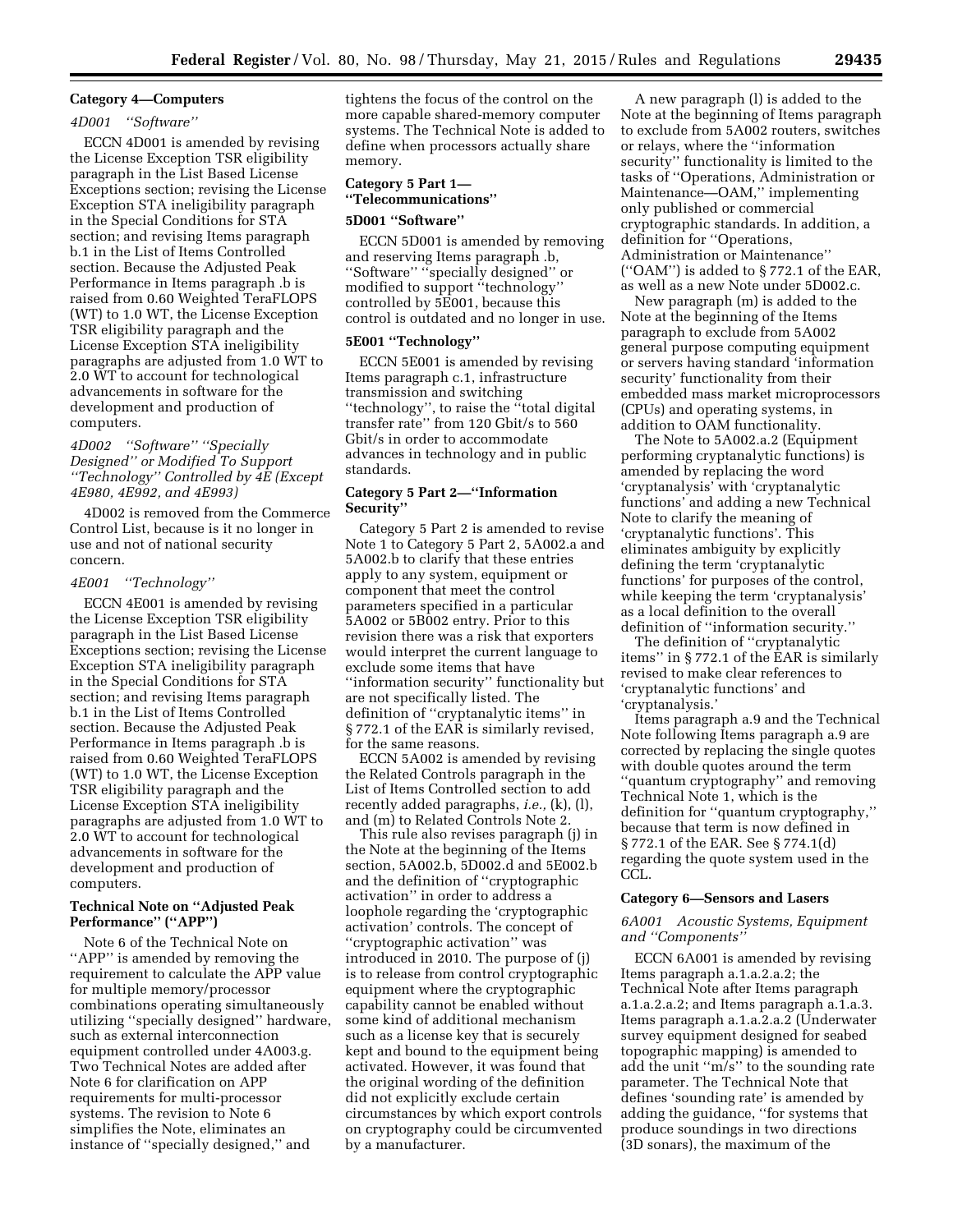'sounding rate' in either direction should be used.''

Items paragraph a.1.a.3 (Side Scan Sonar (SSS) or Synthetic Aperture Sonar (SAS), designed for seabed imaging) is amended by adding a control for ''specially designed transmitting and receiving acoustic arrays therefor,'' because the quality and size of the transmitting and receiving hydrophone arrays is a key component to the performance of the overall system.

This rule also revises the introductory text of Items paragraph a.1.c to add two commas and 1 set of parentheticals for clarity; adds the phrase ''not specified by 6A001'' to Note 1 that appears after Items paragraph a.1.c; removes Items paragraph a.1.c.1 and adds in its place Items paragraphs a.1.c.1, a.1.c.1.a and a.1.c.1.b; removes the Technical Note after Items paragraph a.1.c.1 and adds a Technical Note after Items paragraph a.1.c.1.b; and removes and reserves Items paragraph a.1.c.2. The revised text of 6A001.a.1.c (Acoustic Projectors) is intended to address an issue with the former text that did not specify the conditions under which the specified criteria were to be determined.

### *6A003 Cameras, Systems or Equipment, and ''Components'' Therefor*

ECCN 6A003 is amended by removing the special license requirement for Hong Kong in the License Requirement Table, because 6A003.b.4.b already requires a license under NS:2, RS:1 and RS:2 for these items.

ECCN 6A003 is amended by revising the Reporting Requirement Note, under the License Requirement Table, by replacing the list of countries with a reference to the newly revised Country Group A:1 of Supplement No. 1 to part 740. This is to align with the revision of the Regional Stability requirements for these items in § 742.6 and the overall national security country group amendments.

ECCN 6A003 is amended by revising Items paragraphs a.3 through a.3.b, paragraph b.4.c.1 in Note 3 to 6A003.b.4.b that appears after Items paragraph b.4.c; and revising paragraph .b in Note 4 to 6A003.b.4.c that appears after Items paragraph b.4.c. Items paragraph a.3 through a.3.b (mechanical or electronic streak cameras) are amended by restructuring the control text in a cascading format to apply the writing speed parameter to mechanical camera and a temporal resolution to electronic tube cameras. As a result, plug-ins for streak cameras are decontrolled, which are relatively simple devices and do not represent a concern.

Note 3 and 4 to 6A003.b.4.b and 6A003.b.4.c respectively are amended to adjust the parameters in order to decontrol imaging cameras as a component of a night vision system for civil passenger land vehicles.

#### *6A004 Optical Equipment and ''Components,''*

ECCN 6A004 is amended by revising the GBS and CIV paragraphs under the List Based License Exceptions section, adding a Technical Note after introductory Items paragraph 6A004.a; revising Items paragraph a.1, including adding subparagraphs a.1.a through a.1.b.2; and removing and reserving Items paragraph d.4. 6A004.a.1 is revised to address an issue with the text that essentially captured all deformable mirrors (DMs) on the market, irrespective of their military significance. The revised text includes new parameters that more closely identifies DMs with clear military utility and significance.

In addition, this rule revises Items paragraph a.4, including adding subparagraphs a.4.a through a.4.b.2.b and N.B after a.4.b.2.b. The revised text of 6A004.a.4 (Mirrors for beam steering mirror stages) and 6A004.d.2 (Beam steering mirrors stages and resonator alignment equipment) are updated to align the parameters with technological advancements in this area.

This rule also revises Items paragraph d.2, including adding subparagraphs d.2.a through d.2.b in order to separate and modernize the beam steering mirror controls in 6A004.a.4 and mirror control equipment listed 6A004.d.2.

Optical control equipment for segmented mirror alignment in 6A004.d.4 is removed because space qualified segmented mirror systems are already captured by 6A004.c.3, which makes the 6A004.d.4 control entirely redundant. Any non-space qualified optical control equipment for segmented mirror alignment is widely available and does not warrant control. License Exception GBS and CIV paragraphs are amended to remove reference to 6A004.d.4.

# *6A005 ''Lasers,'' ''Components'' and Optical Equipment*

ECCN 6A005 is amended by removing the Note to 6A005.c that appears after the Items paragraph .c; revising Items paragraph e.2; adding a Note to Items paragraph e.2; and adding Items paragraph e.3.

The Note to 6A005.c is removed because some of the referenced laser technologies no longer exist. However, this does not mean that all the lasers listed in this Note are decontrolled, and

exporters should look to specific ECCNs related to specific lasers to confirm control status.

Items paragraph e.2 (optical mirrors or transmissive or partially transmissive optical or electro-optical- ''components,'') is amended to move ''fused tapered fiber combiners and Multi-Layer Dielectric gratings (MLDs)'' to Items paragraph e.3.c. Items paragraph e.3 (fiber laser components) is added to specify parameters for fiber laser components of concern.

#### *6C005 Laser Material*

The Heading of 6C005 is amended to be more general, because specific items paragraphs are added to this entry. What was previously specified by the Heading is now specified in Items paragraph 6C005.a. Rare-earth-metal doped double-clad fibers are added to 6C005.b to specify components of concern.

#### *6D003 Other ''Software''*

6D003.d is added to control ''software'' specially designed to maintain the alignment and phasing of segmented mirror systems consisting of mirror segments having a diameter or major axis length equal to or larger than 1 m. While this rule removes optical control equipment specially designed to maintain the alignment and phasing of segmented mirror systems from 6A004.d.4, because it is widely available, the software for such purposes is not widely available and still warrants controls.

### **Category 7—Navigation and Avionics**

### *7A003 'Inertial Measurement Equipment or Systems'*

This rule replaces the reference to 'civil aviation authorities in a Wassenaar Arrangement Participating State' with 'civil aviation authorities of one or more Wassenaar Arrangement Participating States' in various entries of the control lists (7A003 Note 2, 9A001.a, 9E003.h). This change acknowledges the fact that, for example in Europe the authority for certifying civil aircraft and components for airworthiness is the European Aviation Safety Agency (EASA). It would ensure that the Notes continue to apply to aircraft and components certified in European countries that may no longer have a Civil Aviation Authority.

### *7D004 & 7E004 Fly-by-Wire and Flyby-Light ''Source Code'' and ''Technology''*

ECCN 7D004 and 7E004 are amended by revising the Related Controls paragraph in the List of Items Controlled section to remove reference to ECCNs 0D521 and 0E521, because these items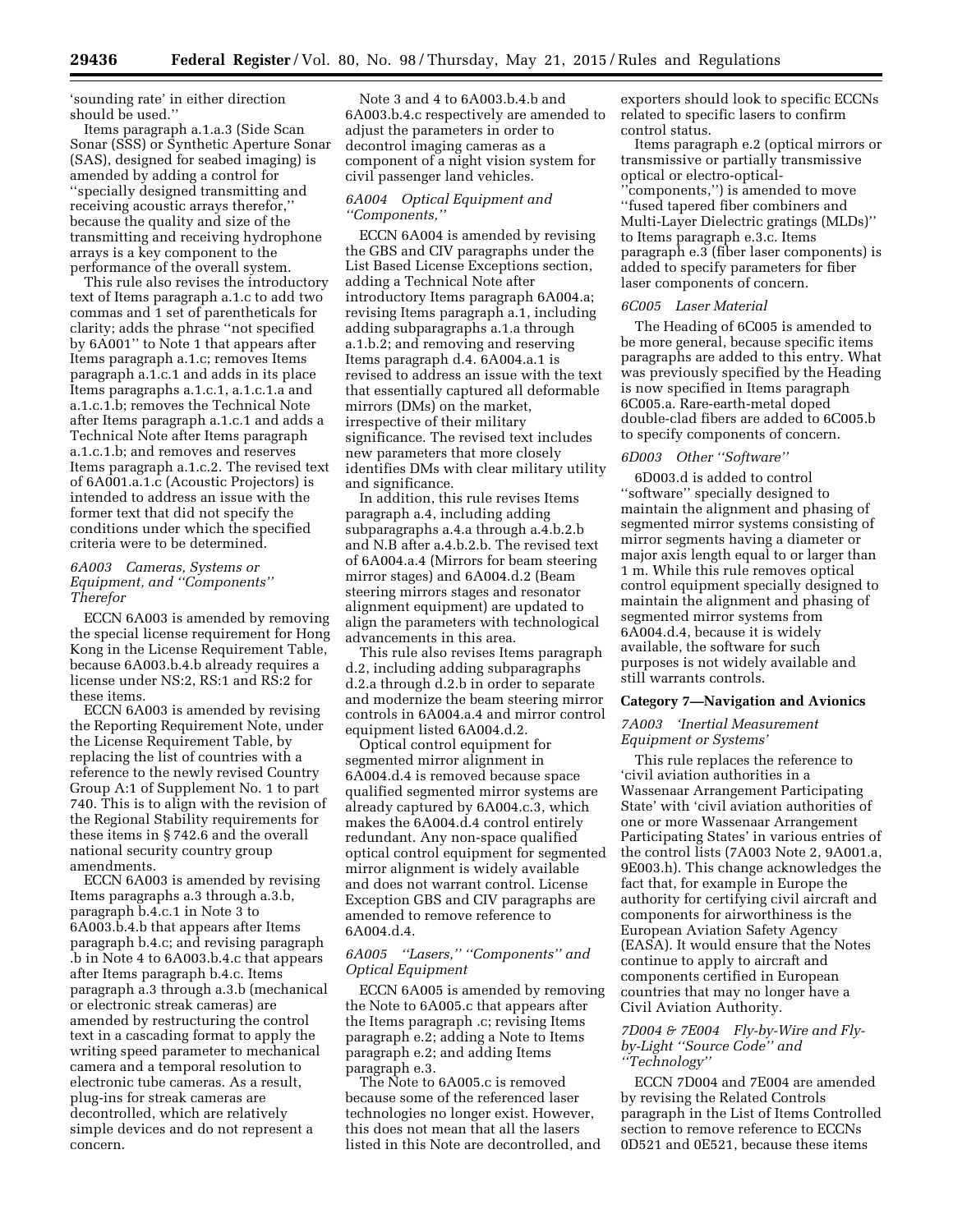have been added to 7D004.c and 7E004.b.7 and b.8. Accordingly, 0D521 No. 2 and 0E521 No. 6 are removed from the Table of Supplement No. 5 to part 774 of the EAR.

These changes are intended to address an issue with the current text which only controls 'active flight control systems' for protection-predictive diagnosis (7E004.b.3 and 7E004.b.4) and the related software in 7D004. The revised text will cover technology and software ''know-how'' related to high performance fly-by-wire/fly-by-light systems that could enhance the performance capabilities of systems of concern. Source code for fly-by-wire/flyby-light systems is addressed in a new entry 7D004.c.

There are two main revisions to 7E004: Addition of a 7E004.b.7, which is intended to control the ''development'' ''technology'' for specific fly-by-wire functions/ capabilities, which enable or enhance critical military capabilities; and addition of 7E004.b.8, which controls the technology to design a fault tolerant fly-by-wire system that has a Probability of Loss of Control (PLOC) rate of less (better) than  $1\times10^{-9}$ . Also the Note that appeared after paragraph b.6 is moved to after paragraph b.8.b, as well as adding double quotes around the word ''technology'' within the Note.

### *7E001 Technology for Items Controlled in Category 7*

7E001 Heading is corrected to reinsert the exceptions to 7A994 and 7B994 that were inadvertently removed by the last WA implementation rule.

## **Category 8—Marine**

### *8A001 Submersible Vehicles and Surface Vessels*

ECCN 8A001 is amended by removing Items paragraphs .f (surface-effect vehicles (fully skirted variety)), .g (surface-effect vehicles (rigid sidewalls)), .h (hydrofoil vessels with active systems for automatically controlling foil systems), and .i (small waterplane area vessels), because these control entries are obsolete. Commodities no longer controlled in 8A001 may now be controlled in ECCN 8A992 (Vessels, marine systems or equipment, not controlled by 8A001 or 8A002, and ''specially designed'' ''parts'' and ''components'' therefor, and marine boilers and ''parts,'' ''components,'' ''accessories,'' and ''attachments''). ''Technology'' according to the General Technology Note for the ''development'' or ''production'' of the equipment removed from 8A001 remains controlled in newly added 8E002.c.

# *8A002 Marine Systems, Equipment, ''Parts'' and ''Components''*

ECCN 8A002 is amended by removing Items paragraphs .k (skirts, seals and fingers), .l (Lift fans), .m (fully submerged subcavitating or supercavitating hydrofoils, ''specially designed'' for vessels controlled by 8A001.h), .n (active systems ''specially designed'' or modified to control automatically the sea-induced motion of vehicles or vessels, controlled by 8A001.f, 8A001.g, 8A001.h or 8A001.i), and o.1 (Water-screw propeller or power transmission systems, ''specially designed'' for surface effect vehicles (fully skirted or rigid sidewall variety), hydrofoils or 'small waterplane area vessels' controlled by 8A001.f, 8A001.g, .8A001.h or 8A001.i), because these are support systems for the items being deleted in 8A001. Commodities no longer controlled in 8A002 may now be controlled in ECCN 8A992 (Vessels, marine systems or equipment, not controlled by 8A001 or 8A002, and ''specially designed'' ''parts'' and ''components'' therefor, and marine boilers and ''parts,'' ''components,'' ''accessories,'' and ''attachments'').

# *8A620 Submersible Vessels, Oceanographic and Associated Commodities*

ECCN 8A620 is amended by revising Items paragraph .f (Closed and semiclosed circuit (rebreathing) apparatus ''specially designed'' for military use and not enumerated elsewhere in the CCL or in the USML) by removing the control for ''specially designed'' ''components'' for use in the conversion of open-circuit apparatus to military use, because none have been identified.

# *8E002 Other ''Technology''*

ECCN 8E002 is amended by removing License Exception TSR eligibility, because 8E002.a is specifically ineligible for License Exception TSU pursuant to the Note in the General Technology Note (GTN) of Supplement No. 2 to part 774. This rule also adds a License Exception Note to the List Based License Exceptions section to reference the Note to the GTN, which makes this ECCN ineligible for License Exception TSU, so that people do not overlook the Note to the GTN that has been in existence for more than a decade. In addition, this rule adds Items paragraph .c to maintain controls on ''technology'' according to the General Technology Note for the ''development'' or ''production'' of equipment deleted from 8A001.f through .i. Even though

this equipment is obsolete to those that have advanced technology, the technology still warrants controls because of the usefulness of the equipment.

### **Category 9—Aerospace and Propulsion**

### *9A001 Aero Gas Turbine Engines*

ECCN 9A001 is amended by revising Notes 1 and 2 in Items paragraph .a for reasons explained under 7A003 above.

### **9A003 and 9D003 (Components and Software for Gas Turbine Engines)**

ECCNs 9A003 and 9D003 are amended by revising the Headings by replacing the ''and'' with ''or'' and to also control the ''specially designed'' assemblies or components of the Auxiliary Power Unit (APU) (which incorporate ''technologies'' controlled by 9E003.a and 9E003.h) and FADEC software of the APU until it becomes decontrolled by Note 2 under 9A001 (APU's). The changes also make clear that when an APU becomes decontrolled by Note 2 under 9A001, then the specially designed assemblies or components, as well as the FADEC software, can be exported without any further licensing requirements. Item paragraph .b is revised to align the country scope with the Wassenaar Participating States of Supplement No. 1 to part 743 of the EAR.

# **9A004 Space Launch Vehicles and ''Spacecraft,'' ''Spacecraft Buses'', ''Spacecraft Payloads'', ''Spacecraft'' On-Board Systems or Equipment, and Terrestrial Equipment**

ECCN 9A004 is amended by revising the Heading; revising the License Requirements section; redesignating Items paragraph .a as .w; adding paragraphs .a through .f.2; and revising the range of paragraphs that are Reserved from ''b. through w.'' to ''g. through v.''

Items paragraph .a (the International Space Station) is moved to Items paragraph .w, in order to add newly designated Items paragraphs .a (space launch vehicles), .b (''spacecraft''), .c (''spacecraft buses''), .d (''spacecraft payloads''), .e (on-board systems or equipment, specially designed for ''spacecraft''), and .f (terrestrial equipment, specially designed for ''spacecraft''). Even though these Items paragraphs .a–.f are controlled under a different ECCN 9A515, as indicated by the new License Requirement Note, they are listed here so they harmonize with the placement of them in the Wassenaar Arrangement Dual-use List in order to create a pointer to ECCN 9A515 for those that look for them here first. BIS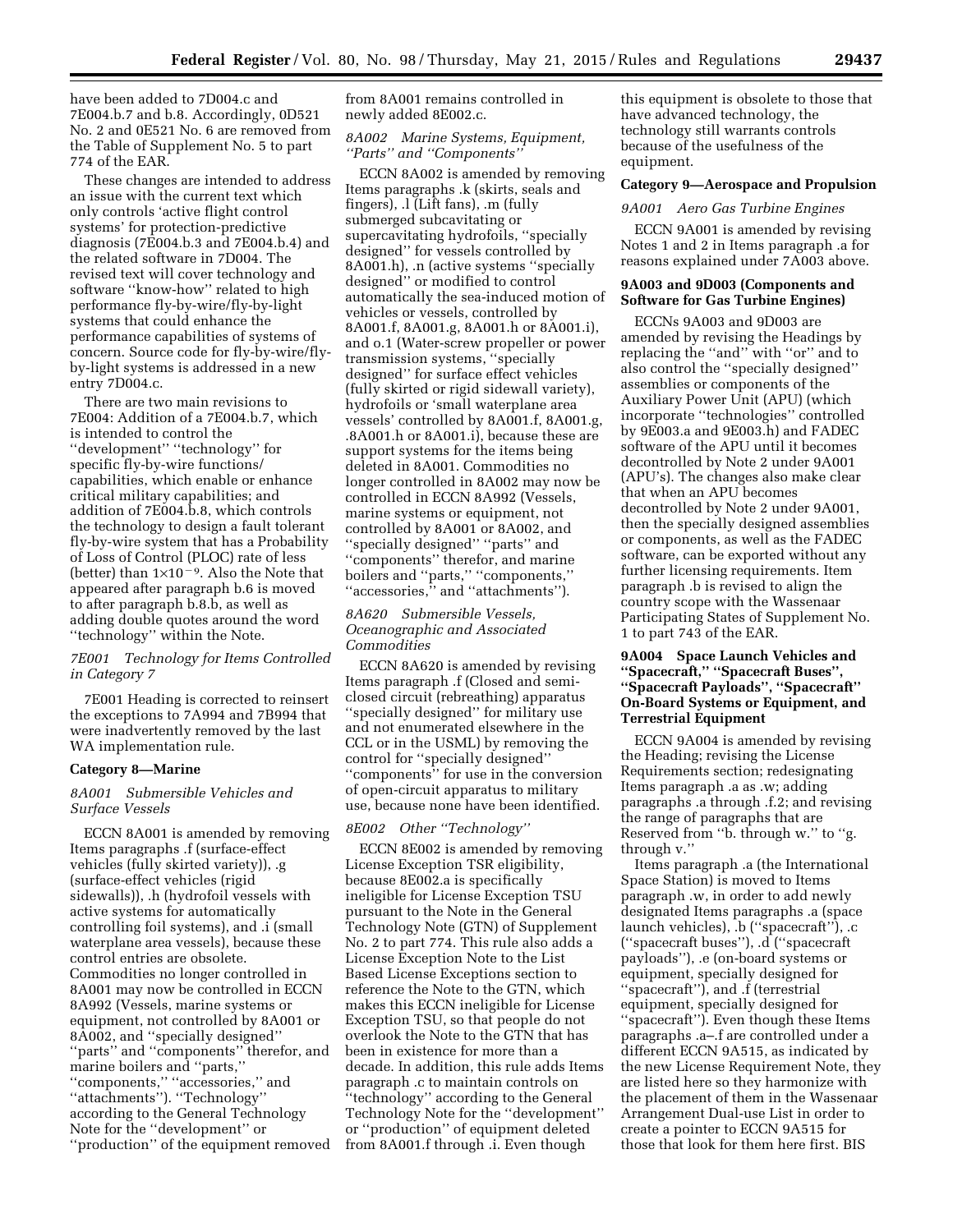will keep using 9A515 for these items because it works best with the unique export controls of the U.S., in that the "15" in the number corresponds to the category on the USML where related military items are specified.

Prior to publication of this rule, only some specific components were controlled on their own merits in the relevant categories (*e.g.,* sensors), and when exported separately. The new controls capture the major subassemblies or equipment of a satellite that represent a high level of technology and are sensitive in terms of the potential military application they confer. This is the case of ''spacecraft buses'' (9A004.c), ''spacecraft payloads'' incorporating specific items controlled elsewhere in the CCL (9A004.d), onboard systems or equipment performing specific functions such as Attitude and Orbit Control (9A004.e) and terrestrial equipment—telemetry and telecommand equipment or simulators—(9A004.f).

Finally, the terms ''spacecraft bus'' and ''spacecraft payload'' are added to § 772.1 to avoid any ambiguity in the terms used, reflecting the technical state of the art and the commercial practices, and to facilitate common interpretation of both concepts.

*9A010 ''Specially Designed'' ''Parts,'' ''Components,'' Systems and Structures, for Launch Vehicles, Launch Vehicle Propulsion Systems or ''Spacecraft''* 

ECCN 9A010 is amended by adding a List of Items Controlled section and Items paragraph heading; and adding Items paragraphs .a through .d in order to harmonize with the Wassenaar Dual-Use List placement and to direct people who may look for them here first to the ITAR. These items are ''subject to the ITAR'' (See 22 CFR parts 120 through 130).

# *9A012 Non-Military ''Unmanned Aerial Vehicles,'' (''UAVs''), Unmanned ''Airships'', Related Equipment and ''Components''*

ECCN 9A012 is amended by revising the Heading, the MT paragraph in the License Requirements section, and Items paragraphs .a through b.2, and b.4. The word 'system' is deleted from the Heading because the revised text no longer includes systems. The capitalization of words that are abbreviated for the first time is corrected in the MT license requirement paragraph. The revised text of 9A012.a limits the control of UAVs to those designed to have controlled flight out of the direct 'natural vision' of the 'operator' and having either: 1) A maximum 'endurance' greater than or

equal to 30 minutes but less than 1 hour and designed to take-off and have stable controlled flight in wind gusts of 25 knots or greater, or 2) A maximum 'endurance' of 1 hour or greater. Three new Technical Notes explain what is meant by 'operator,' 'endurance,' 'natural vision.' Items paragraphs b.1 and b.2 are deleted because remote control components are very hard to distinguish from model aircraft remote control units for smaller platforms, or they are not considered as critical enabling equipment for larger platforms. Items paragraph b.4 is amended to make the SI system (International System of Quantities ISO) the main reference for parameters as agreed to by WA.

*9B001 Equipment, Tooling or Fixtures, ''Specially Designed'' for Manufacturing Gas Turbine Engine Blades, Vanes or ''Tip Shrouds''* 

ECCN 9B001 is amended by revising the Heading; the Special Conditions for STA section; Items paragraph .b; and adding Items paragraph .c. The Heading is amended by replacing the ''and'' with ''or,'' adding the word ''engine'' before ''blades,'' replacing ''tip shroud'' with ''tip shrouds,'' and removing the word ''castings'' to clarify the scope of the entry. Paragraph .b includes a control on cores or shells made from refractory metals. The Special Conditions for STA that apply to Country Group A:6 are revised to expand the scope to all of 9B001 to reflect the limited availability of 9B001.a equipment outside of WA Participating countries and the emerging technology of 9B001.c. This change is also reflected in Supplement No. 6 to part 774 ''Sensitive List.'' Items paragraph .b is revised to update the current entry and provide a more comprehensive description of the critical production tools for the manufacture of gas turbine blades, vanes or tip shrouds. Paragraph 9B001.c is added to control additive manufacturing equipment for turbine components.

# *9B010 Equipment ''Specially Designed'' for the Production of Items Specified by 9A012*

ECCN 9B010 is amended by revising the Heading to harmonize with the changes made to ECCN 9A012.

*9D003 ''Software'' Incorporating ''Technology'' Specified by ECCN 9E003.h and Used in ''FADEC Systems'' for Systems Controlled by ECCN 9A001 to 9A003, 9A101 (Except for Items in 9A101.b that are ''Subject to the ITAR'', See 22 CFR Part 121), 9A106.d or .e, or 9B (Except for ECCNs 9B604, 9B610, 9B619, 9B990, and 9B991)* 

The Heading of 9D003 is amended by removing the word ''propulsion'' to clarify the scope of the entry and by removing 9A004 from the range of systems related to ''FADEC Systems.'' ECCN 9A004 now controls spacecraft items, which have no gas turbine engines. FADEC Systems are defined for gas turbine engines.

#### *9D004 Other ''Software''*

ECCN 9D004 is amended by revising Items paragraphs .c and .e to specify software that is specially designed to control the crystal growth process in casting or additive manufacturing equipment specified in 9B001.a or 9B001.c, respectively.

*9D005 ''Software'' Specially Designed or Modified for the Operation of Items Specified by 9A004.e or 9A004.f. (This ''Software'' Is Controlled by ECCN 9D515)* 

A new entry 9D005 is added to the CCL to control related software to the new spacecraft controls added to 9A004. However, these Items are already controlled under ECCN 9D515 on the CCL, as indicated by the text in the parentheticals. This entry is added to the CCL to harmonize with the placement of them in the Wassenaar Arrangement Dual-use List and so that people who look for them here first will be directed to ECCN 9D515 where they are controlled in the CCL. BIS will keep using 9D515 for this software because it works best with the unique export controls of the U.S., in that the ''15'' in the number corresponds to the category on the USML that specifies related military items.

### *9E003 Other ''Technology''*

ECCN 9E003 is amended by revising the SI License Requirement paragraph in the License Requirements section, the items paragraphs a.3 through a.4, redesignating paragraph .j as .k, and adding new Items paragraph .j. The SI license requirement paragraph is amended by replacing the reference to paragraph .j with .k, because .j was redesignated as .k. Item paragraph a.3 is amended to address an overlap between entries 1E001, 9E003.a.3.a and 9E003.a.3.c. Item paragraph a.4 is updated to align with 9E003.a.2 and 9E003.a.5. The Note to 9E003.h that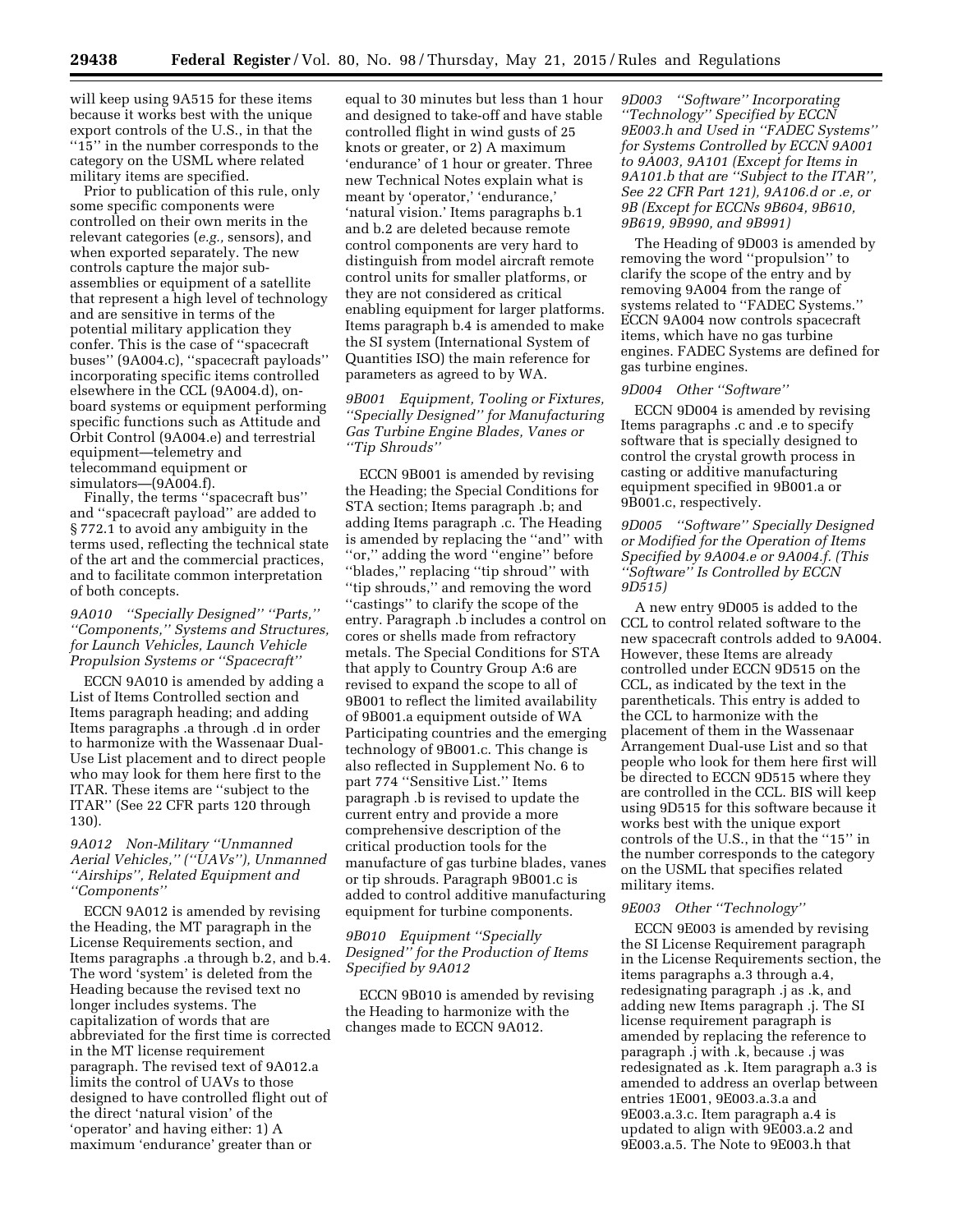appears after Items paragraph h.3 is revised to align the country scope with the Wassenaar Participating States of Supplement No. 1 to part 743 of the EAR. Items paragraph .j is added to control wing-folding systems on large, high-speed civil jet aircraft that represent an emerging technology in the civilian sector, as current wing folding systems are generally limited to military aircraft designed to operate from aircraft carriers and to smaller general aviation aircraft.

### **Supplement No. 5 to Part 774 ''Items Classified Under ECCNS 0A521, 0B521, 0C521, 0D521 and 0E521''**

Supplement No. 5 to part 774 is amended by removing and reserving 0D521 No. 2 ''Source code'' for the ''development'' of fly-by-wire control systems''; and removing 0E521 No. 6 ''Technology'' for fly-by-wire control systems,'' because this software and technology are now controlled in 7D004 and 7E004.

### **Supplement No. 6 to Part 774 ''Sensitive List''**

Supplement No. 6 to part 774 ''Sensitive List'' is amended by revising paragraph (2), removing and reserving paragraph (5)(iv), and revising ''9B001.b'' to read ''9B001'' in paragraph (9)(ii). Paragraph (2) ''2D001, 2E001, and 2E002'' are revised to harmonize with changes made to Category 2 of the CCL, *e.g.,* changing ''stated positioning accuracy'' to ''unidirectional positioning repeatability.'' Paragraph (5)(iv) ''5D001.b—''Software'' specially designed or modified to support ''technology'' controlled by this Supplement's description of 5E001.a'' is removed and reserved because this control is outdated and no longer used. Paragraph (9)(ii) is amended to expand the scope to all of 9B001 to reflect the limited availability of 9B001.a equipment outside of WA Participating countries and the emerging technology of 9B001.c.

# **Part 740—License Exceptions and Country Groups**

In order to align Country Group A:1 (formerly Coordinating Committee (CoCom) member countries) with its successor the Wassenaar Arrangement, BIS is adding Argentina, Austria, Bulgaria, Croatia, Czech Republic, Estonia, Finland, Hungary, Iceland, Ireland, South Korea, Latvia, Lithuania, Mexico, New Zealand, Poland, Romania, Slovakia, Slovenia, South Africa, Sweden, and Switzerland to Country Group A:1 in Supplement No. 1 to part 740. The new name of column A:1 is Wassenaar Participating States.

Footnote 1, which was used to identify the cooperating countries, *i.e.,* those countries that cooperated with the policies of CoCom, is removed because all of the cooperating countries are now in A:1, except for Hong Kong. New Footnote 1 is added to the title of Column A:1 to say, ''Country Group A:1 is a list of the Wassenaar Arrangement Participating States, except for Malta, Russia and Ukraine.'' Footnote 2 is added to the title of Country Group A:4 Nuclear Suppliers Group to say, ''Country Group A:4 is a list of the Nuclear Suppliers Group countries, except for the People's Republic of China (PRC).''

License Exception GOV in § 740.11 is amended by revising the country scope of the term ''cooperating governments'' in paragraph (c)(1). Argentina, Austria, Finland, Ireland, Korea (Republic of), New Zealand, Sweden, and Switzerland are removed from the definition of ''cooperating governments,'' because these countries are now included in the newly revised Country Group A:1, which is already included in the definition of cooperating government. The revision of Country Group A:1 expands the country scope of the term ''cooperating government'' in § 740.11(c)(1) by adding Bulgaria, Croatia, Czech Republic, Estonia, Hungary, Iceland, Latvia, Lithuania, Mexico, Poland, Romania, Slovakia, Slovenia, and South Africa. These countries are now eligible destinations under § 740.11(c) of License Exception GOV, which authorizes exports, reexports and transfers (in-country) of items listed in paragraph § 740.11(c)(2) consigned to or for official use of any agency of a cooperating government within the national territory of cooperating governments, except items excluded by paragraph § 740.11 $(c)(3)$ . ''Official use'' includes exports, reexports and transfers (in-country) to and for the official use of a military end user or military end use or an agency of NATO. This authorization also extends to exports, reexports and transfers (incountry) to and for the official use of a diplomatic or consular mission located in any country in Country Group B, which includes all of the newly added countries. Paragraph (f) of § 744.17 (Restrictions on certain exports, reexports and transfers (in-country) of microprocessors and associated ''software'' and ''technology'' for ''military end uses'' and to ''military end users.''), excludes agencies of a cooperating government from the license requirements set forth in § 744.17. While the License Exception GOV authorization for cooperating

governments is referenced in § 743.1(b)(1) for WA reporting requirements, the expansion of the country scope for cooperating governments does not change the scope of the reporting requirements, because the reports are only required for exports outside of the WA Participating Countries and all the additional countries are WA Participating Countries.

#### **§ 740.16—License Exception APR**

Expanding the country scope of Country Group A:1 also affects License Exception APR in  $\S$  740.16(a) and (b). Prior to publication of this rule, paragraph (a) authorized reexports from countries in Country Group A:1 and cooperating countries. As this rule removes the term ''cooperating countries,'' the authorization is now for destinations in Country Group A:1 and Hong Kong. The same change is made to paragraph (b), which authorizes reexports to and among destinations in Country Group A:1 and Hong Kong. In addition, the list of countries in paragraph (b)(3) that pertain to cameras is replaced by a reference to Country Group A:1. This revision removes Albania, Cyprus and Malta from License Exception APR eligibility for cameras in paragraph (b)(3), because of the high risk of diversion to unauthorized end users, end uses and destinations.

#### **Supplement No. 1 to Part 738— Commerce Country Chart**

The Commerce Country Chart is amended by revising the second columns for national security (NS:2), and regional stability (RS:2) in order to harmonize these columns with the newly revised Country Group A:1, making the license requirement consistent with the risk of diversion to unauthorized end users, end uses and destinations. Specifically, this rule would remove the X, *i.e.,* license requirement, in the NS:2 Column for Argentina, as well as removing the X in the RS:2 Column for South Korea, because the risk of diversion to unauthorized destinations, parties or uses is low for these countries. Both Argentina and South Korea are WA Participating States, but are not NATO member countries. This rule also harmonizes the license requirements between the NS:2 and RS:2 columns by adding an X for Albania in the RS:2 column, because the RS controls generally mirror the NS license requirements in order to promote regional stability. Albania is not a WA Participating State, but it is a NATO member country; however this rule adds an X for RS:2, because the risk of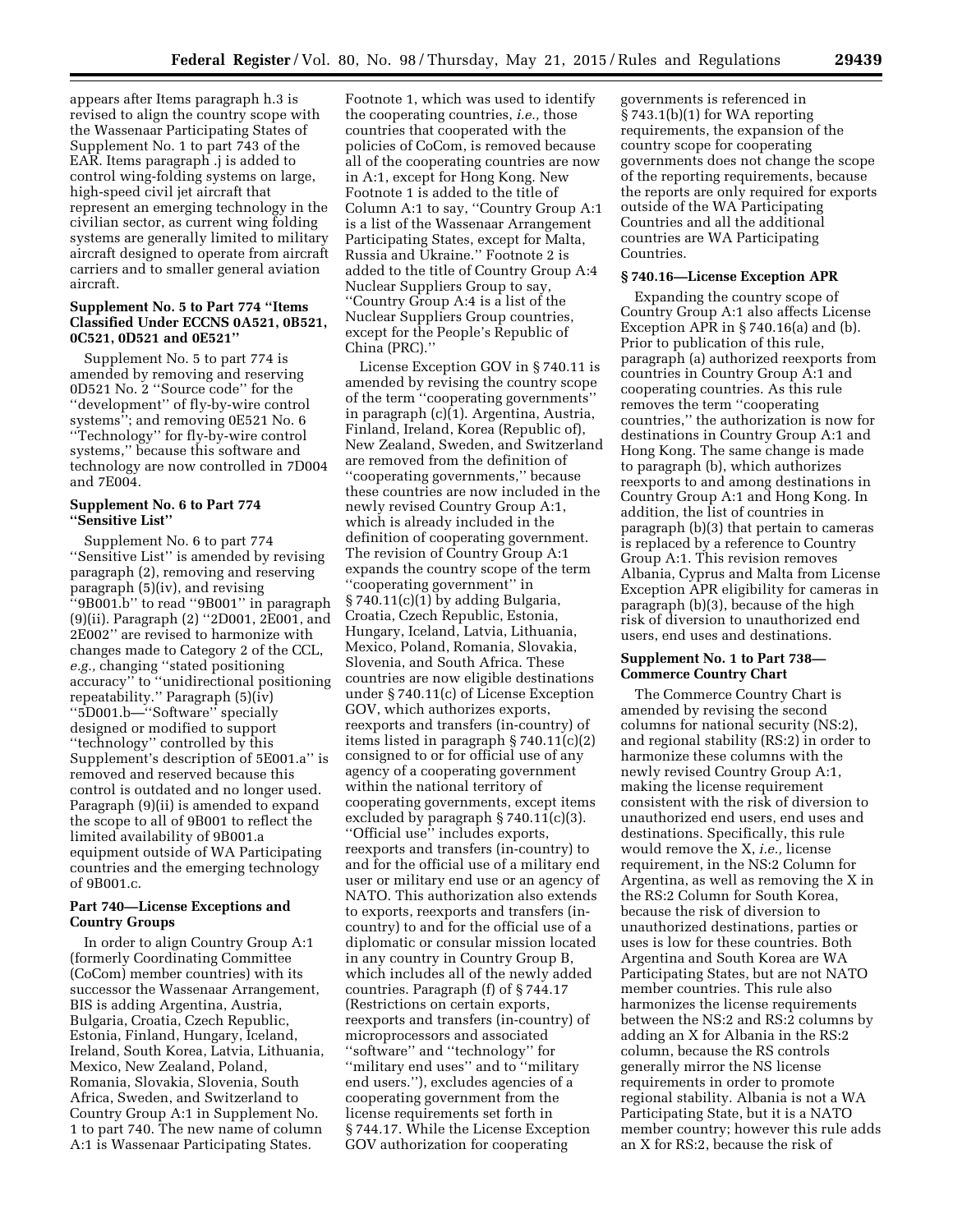diversion to unauthorized destinations, parties or uses is high. The only difference between NS:2 and RS:2 after these revisions is that there is not an X under RS:2 for India. On January 23, 2015 (80 FR 3463), BIS published a rule that removed the X under RS:2 for India in order to further implement the November 8, 2010 bilateral understanding.

#### **§ 742.4—National Security**

Section 742.4(a) is amended by replacing the reference to Country Group A:5 with a reference to Country Group A:1. The difference between Country Group A:5 and the newly formulated Country Group A:1 is that Mexico and South Africa are included in A:1, but are not in A:5. Mexico and South Africa are Wassenaar Participating States and do not pose a risk of diversion to unauthorized end users or end uses. This rule also removes the special country scope for ECCN 6A003.b.4.b cameras, because this rule is aligning the country scope for these cameras with NS:2, which adds a license requirement for Albania, Cyprus and Malta because of the high risk of diversion of these cameras to unauthorized end users, end uses and destinations.

#### **§ 742.6—Regional Stability**

Section 742.6 is amended by revising paragraphs  $(a)(2)(iii)$ ,  $(a)(2)(v)$ ,  $(a)(3)$  and  $\bar{a}$ (a)(4) $\bar{b}$  in order to replace the lists of countries with a reference to the newly revised Country Group A:1 of Supplement No. 1 to part 740. This revision aligns this section with the revised Country Group A:1 and Columns NS:2 and RS:2 in the Commerce Country Chart in Supplement No. 1 to part 738. Paragraph (a)(4)(i) is amended by replacing a reference to ''Australia, India, Japan, New Zealand and countries in the North Atlantic Treaty Organization (NATO)'' with a reference to ''Country Group A:1 (see Supplement No. 1 to part 740 of the EAR) and India.'' These countries are excepted from an RS:2 license requirement. Newly revised RS Column 2 does not have an X for India, which makes it different from NS:2 and Country Group A:1. On January 23, 2015, BIS published a rule (80 FR 3463) that removed the X under RS:2 for India in order to further implement the November 8, 2010 bilateral understanding.

#### **§ 743.1—Wassenaar Arrangement**

Section 743.1 is amended by correcting a reference to License Exception GOV in paragraph (b)(1) and revising paragraphs (g) and (h) to add an

Email address for submission of the Wassenaar reports and to update the contact information for Wassenaar reports.

### **§ 743.3—Thermal Imaging Camera Reporting**

Paragraph (b) in § 743.3 is amended by replacing the list of countries with a reference to the newly revised Country Group A:1 of Supplement No. 1 to part 740. This revision aligns these reporting requirements with the revised Regional Stability requirements for these items in § 742.6 and the overall national security country group amendments.

### **Part 772—Definitions**

Section 772.1 is amended by adding in alphabetical order the terms: fly-bylight system, fly-by-wire system, library, operations, administration or maintenance (OAM), plasma atomization, quantum cryptography, spacecraft bus, and spacecraft payload; and revising the terms: civil aircraft, cryptanalytic items, cryptographic activation, end-effectors, information security, local area network, and technology.

See § 774.1(d) regarding the quote system used in the CCL. If a term on the CCL uses double quotes it means there is a defined term in part 772. However, the absence of double quotes does not mean that a term used on the CCL is not defined in part 772.

The reason for revising the definition of the term ''civil aircraft'' is stated under the explanation for amendments of ECCN 7A003 above.

The definition of ''cryptographic activation'' was restructured, and in places reworded, to more clearly and precisely reflect the 2010 Wassenaar agreements, without changing the scope. The words ''of an item'' were added after ''Any technique that activates or enables cryptographic capability,'' and additional wording makes clear that the 'mechanism for ''cryptographic activation'' ' must be ''uniquely bound'' to ''a single instance of the item'' or to ''one customer, for multiple instances of the item.'' These clarifications convey that ''cryptographic activation'' ' does not include changing or upgrading the controlled cryptographic functionality of a previously exported item, or using a single license key or digitally-signed certificate to activate multiple types of items. For editorial reasons, the explanation that license keys or digitally-signed certificates can be 'mechanisms for ''cryptographic activation'' ' was moved into the Technical Notes.

The definition for the term ''endeffectors'' is amended by replacing the

double quotes with single quotes around the term ''active tooling units,'' because the definition for ''active tooling unit'' is in the Note to the definition of ''endeffectors'' and is not a separate term defined in Section 772.1 of the EAR.

The terms ''fly-by-wire'' and ''fly-bylight'' are added to Section 772.1 in order to help the exporting community understand the scope of the new controls in ECCNs 7D004 and 7E004.

The reference for the term ''information security'' is amended by replacing the reference to (Cat 5) with (Cat 4, 5P1, 5P2, 8, GSN) because this term is used in all these locations. In addition, double quotes are replaced by single quotes around the term 'cryptanalysis' because this term is defined in the Technical Note to the definition of ''information security.''

The definition of ''local area network'' is amended by replacing double quotes with single quotes around the term 'data devices,' because the term is defined in a Note to the term ''local area network.''

The terms ''operations, administration or maintenance" ("OAM") and ''quantum cryptography'' are added to § 772.1 and the term ''cryptanalytic items'' is revised for reasons stated under ''Category 5 Part 2—''Information Security'' above.

The term ''plasma atomization'' is added to § 772.1 for reasons stated under ECCN 1C002 above.

The terms ''spacecraft bus'' and ''spacecraft payload'' are added to § 772.1 for reasons stated under ECCN 9A004.

The reference list for the term ''technology'' is amended by adding ''throughout the EAR,'' because this term is used throughout the EAR. In addition, double quotes are replaced by single quotes around the terms 'technical data' and 'technical assistance,' because these terms are defined in the Technical Notes to this definition and not as separate terms within § 772.1.

The term ''unidirectional positioning repeatability'' is added to § 772.1 for reasons stated in under ECCN 2B001 above.

#### **Export Administration Act**

Although the Export Administration Act expired on August 20, 2001, the President, through Executive Order 13222 of August 17, 2001, 3 CFR, 2001 Comp., p. 783 (2002), as amended by Executive Order 13637 of March 8, 2013, 78 FR 16129 (March 13, 2013) and as extended by the Notice of August 7, 2014, 79 FR 46957 (August 11, 2014), has continued the Export Administration Regulations in effect under the International Emergency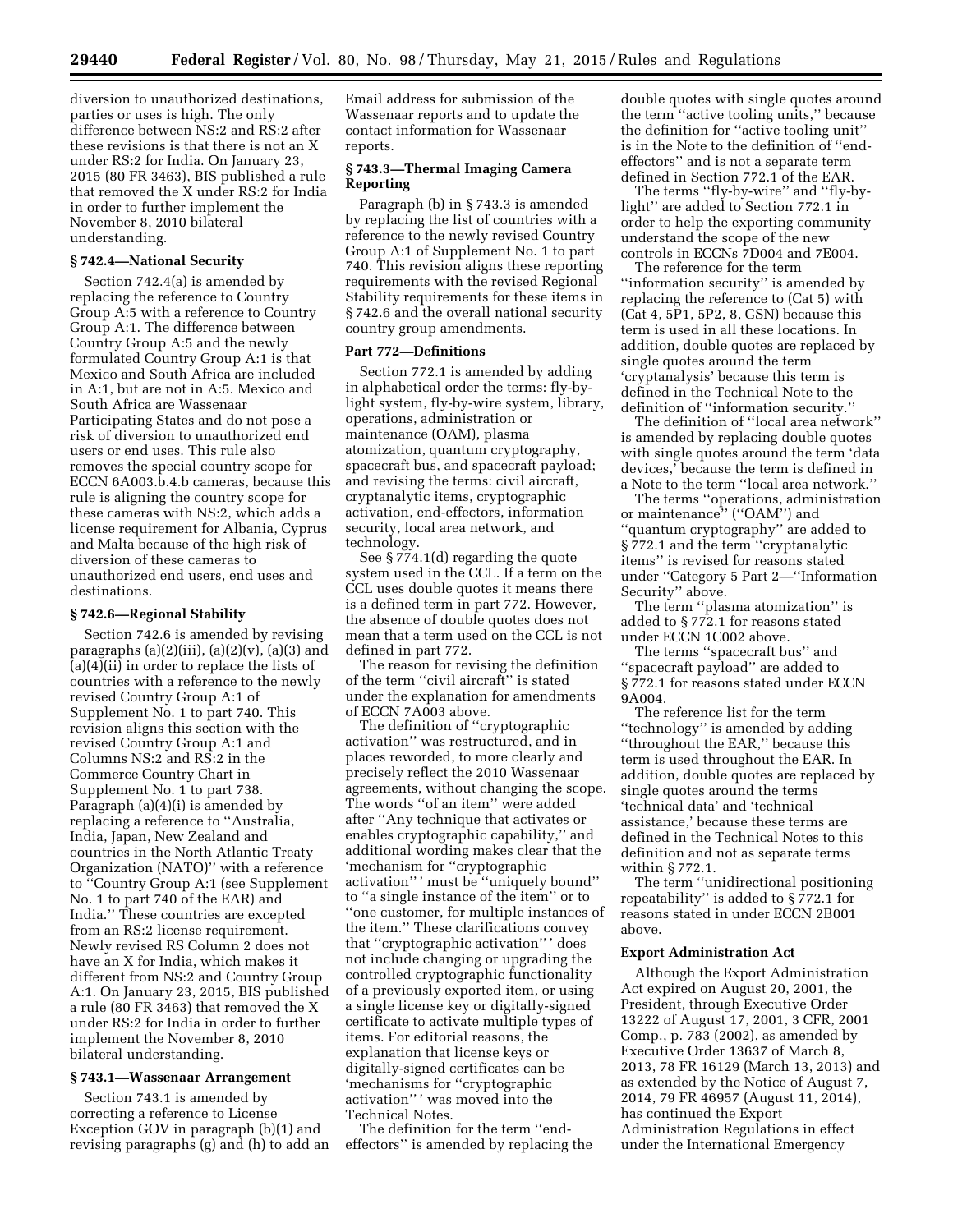Economic Powers Act. BIS continues to carry out the provisions of the Export Administration Act, as appropriate and to the extent permitted by law, pursuant to Executive Order 13222 as amended by Executive Order 13637.

#### **Saving Clause**

Shipments of items removed from license exception eligibility or eligibility for export, reexport, or transfer (incountry) without a license as a result of this regulatory action that were on dock for loading, on lighter, laden aboard a carrier, or en route aboard a carrier to a port, on May 21, 2015, pursuant to actual orders to a destination, may proceed to that destination under the previous license exception eligibility or without a license so long as they have been exported, reexported, or transferred (in-country) before July 20, 2015. Any such items not actually exported, reexported, or transferred (incountry) before midnight, on July 20, 2015, require a license in accordance with this regulation.

#### **Rulemaking Requirements**

1. Executive Orders 13563 and 12866 direct agencies to assess all costs and benefits of available regulatory alternatives and, if regulation is necessary, to select regulatory approaches that maximize net benefits (including potential economic, environmental, public health and safety effects, distributive impacts, and equity). Executive Order 13563 emphasizes the importance of quantifying both costs and benefits, of reducing costs, of harmonizing rules, and of promoting flexibility. This rule has been designated a ''significant regulatory action,'' under Executive Order 12866.

2. Notwithstanding any other provision of law, no person is required to respond to, nor shall any person be subject to a penalty for failure to comply with a collection of information subject to the requirements of the Paperwork Reduction Act of 1995 (44 U.S.C. 3501 *et seq.*) (PRA), unless that collection of information displays a currently valid Office of Management and Budget (OMB) Control Number. This rule involves two collections of information subject to the PRA. One of the collections has been approved by OMB under control number 0694–0088, ''Multi-Purpose Application,'' and carries a burden hour estimate of 58 minutes for a manual or electronic submission. The other of the collections has been approved by OMB under control number 0694–0106, ''Reporting and Recordkeeping Requirements under the Wassenaar Arrangement,'' and

carries a burden hour estimate of 21 minutes for a manual or electronic submission. Send comments regarding these burden estimates or any other aspect of these collections of information, including suggestions for reducing the burden, to OMB Desk Officer, New Executive Office Building, Washington, DC 20503; and to Jasmeet Seehra, OMB Desk Officer, by email at *Jasmeet*\_*K.*\_*[Seehra@omb.eop.gov](mailto:Jasmeet_K._Seehra@omb.eop.gov)* or by fax to  $(202)$  395–7285; and to the Office of Administration, Bureau of Industry and Security, Department of Commerce, 1401 Constitution Ave. NW., Room 6622, Washington, DC 20230.

3. This rule does not contain policies with Federalism implications as that term is defined under Executive Order 13132.

4. The provisions of the Administrative Procedure Act (5 U.S.C. 553) requiring notice of proposed rulemaking, the opportunity for public participation, and a 30-day delay in effective date, are inapplicable because this regulation involves a military and foreign affairs function of the United States (5 U.S.C. 553(a)(1)). Immediate implementation of these amendments fulfills the United States' international obligation to the Wassenaar Arrangement on Export Controls for Conventional Arms and Dual-Use Goods and Technologies. The Wassenaar Arrangement contributes to international security and regional stability by promoting greater responsibility in transfers of conventional arms and dual use goods and technologies, thus preventing destabilizing accumulations of such items. The Wassenaar Arrangement consists of 41 member countries that act on a consensus basis and the changes set forth in this rule implement agreements reached at the December 2014 plenary session of the WA. Because the United States is a significant exporter of the items covered by this rule, implementation of this rule is necessary for the WA to achieve its purpose. Any delay in implementation will create a disruption in the movement of affected items globally because of disharmony between export control measures implemented by WA members, resulting in tension between member countries. Export controls work best when all countries implement the same export controls in a timely manner. If this rulemaking were delayed to allow for notice and comment and a 30-day delay in effectiveness, it would prevent the United States from fulfilling its commitment to the WA in a timely manner and would injure the credibility of the United States in this and other multilateral regimes.

Further, no other law requires that a notice of proposed rulemaking and an opportunity for public comment be given for this final rule. Because a notice of proposed rulemaking and an opportunity for public comment are not required to be given for this rule under the Administrative Procedure Act or by any other law, the analytical requirements of the Regulatory Flexibility Act (5 U.S.C. 601 *et seq.*) are not applicable. Therefore, this regulation is issued in final form. Although there is no formal comment period, public comments on this regulation are welcome on a continuing basis. Comments should be submitted to Sharron Cook, Office of Exporter Services, Bureau of Industry and Security, Department of Commerce, 14th and Pennsylvania Ave. NW., Room 2099, Washington, DC 20230.

#### **List of Subjects**

*15 CFR Parts 738 and 772*  Exports.

#### *15 CFR Part 740*

Administrative practice and procedure, Exports, Reporting and recordkeeping requirements.

#### *15 CFR Part 742*

Exports, Terrorism.

### *15 CFR Part 743*

Administrative practice and procedure, Reporting and recordkeeping requirements.

#### *15 CFR Part 774*

Exports, Reporting and recordkeeping requirements.

Accordingly, parts 738, 740, 742, 743, 772 and 774 of the Export Administration Regulations (15 CFR parts 730 through 774) are amended as follows:

#### **PART 738 [AMENDED]**

■ 1. The authority citation for part 738 continues to read as follows:

**Authority:** 50 U.S.C. app. 2401 *et seq.;* 50 U.S.C. 1701 *et seq.;* 10 U.S.C. 7420; 10 U.S.C. 7430(e); 22 U.S.C. 287c; 22 U.S.C. 3201 *et seq.;* 22 U.S.C. 6004; 30 U.S.C. 185(s), 185(u); 42 U.S.C. 2139a; 42 U.S.C. 6212; 43 U.S.C. 1354; 15 U.S.C. 1824a; 50 U.S.C. app. 5; 22 U.S.C. 7201 *et seq.;* 22 U.S.C. 7210; E.O. 13026, 61 FR 58767, 3 CFR, 1996 Comp., p. 228; E.O. 13222, 66 FR 44025, 3 CFR, 2001 Comp., p. 783; Notice of August 7, 2014, 79 FR 46959 (August 11, 2014).

### **Supplement No. 1 to Part 738— [AMENDED]**

■ 2. Supplement No. 1 is amended by: ■ a. Revising the NS:2 column by removing the X for Argentina;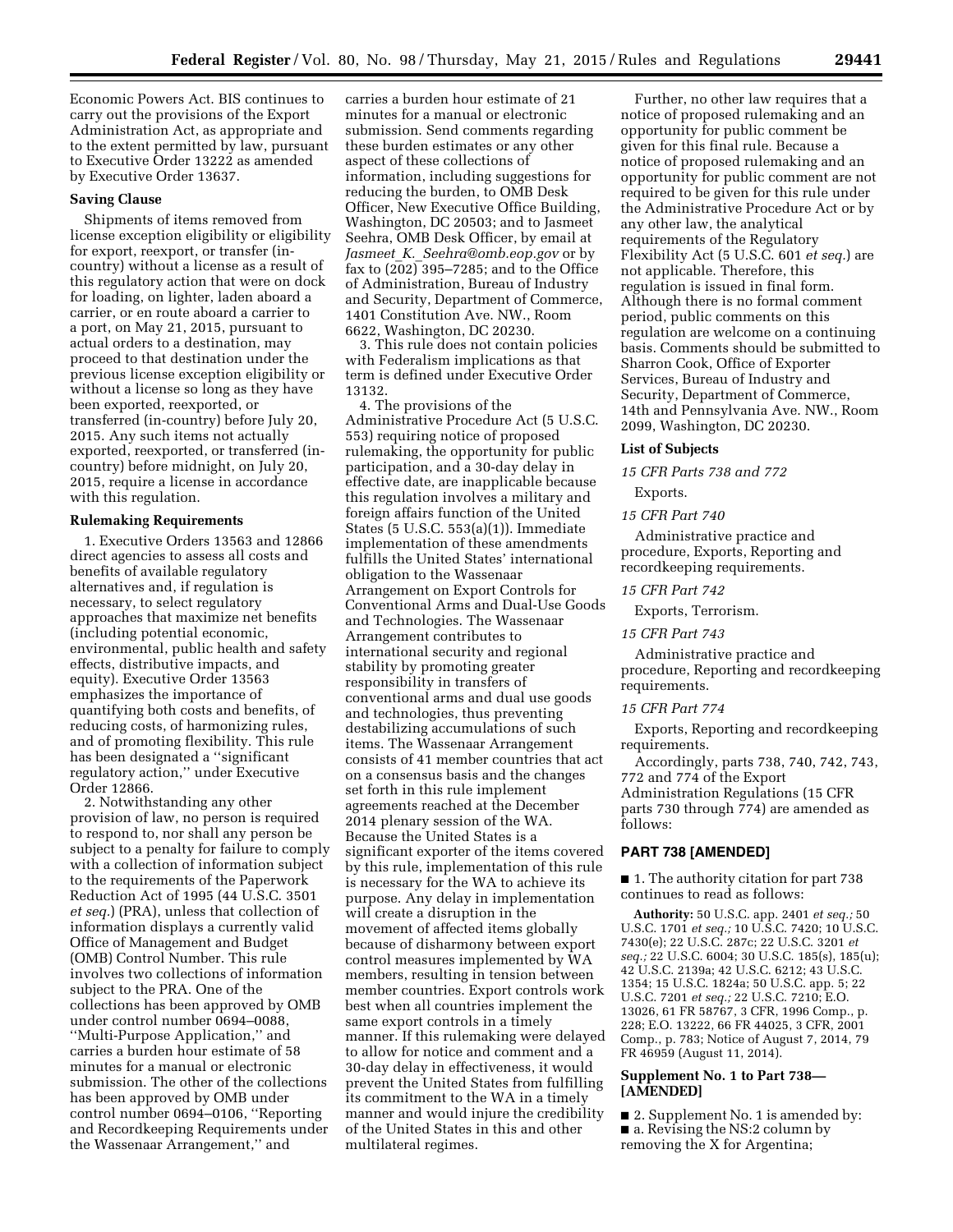■ b. Revising the RS:2 column by adding an X for Albania; and ■ c. Revising the RS:2 column by removing the X for South Korea.

#### **PART 740 [AMENDED]**

■ 3. The authority citation for part 740 continues to read as follows:

**Authority:** 50 U.S.C. app. 2401 *et seq.;* 50 U.S.C. 1701 *et seq.;* 22 U.S.C. 7201 *et seq.;*  E.O. 13026, 61 FR 58767, 3 CFR, 1996 Comp., p. 228; E.O. 13222, 66 FR 44025, 3 CFR, 2001 Comp., p. 783; Notice of August 7, 2014, 79 FR 46959 (August 11, 2014).

■ 4. Section 740.11 is amended by revising paragraph (c)(1) to read as follows:

**§ 740.11 Governments, international organizations, international inspections under the Chemical Weapons Convention, and the International Space Station (GOV).** 

\* \* \* \* \* (c) \* \* \*

(1) *Scope.* The provisions of this paragraph (c) authorize exports, reexports, and transfers (in-country) of the items listed in paragraph (c)(2) of this section to agencies of cooperating governments or agencies of the North Atlantic Treaty Organization (NATO). 'Agency of a cooperating government' includes all civilian and military departments, branches, missions, and

other governmental agencies of a cooperating national government. 'Cooperating governments' are the national governments of countries listed in Country Group A:1 (see Supplement No. 1 to this part) and the national governments of Hong Kong, Singapore and Taiwan.

\* \* \* \* \* ■ 5. Section 740.16 is amended by revising the introductory text to paragraph (a), and paragraphs (b)(1) and (3), to read as follows:

### **§ 740.16 Additional permissive reexports (APR).**

\* \* \* \* \* (a) *Reexports from Country Group A:1 and Hong Kong.* Reexports may be made from countries in Country Group A:1 or from Hong Kong, provided that:

\* \* \* \* \* (b) *Reexports to and among specified countries.* (1) Commodities that are not controlled for nuclear nonproliferation or missile technology reasons, described in 3A001.b.2 or b.3 (except those that are being reexported for use in civil telecommunications applications), nor listed in paragraph (b)(2) or (3) of this section may be reexported to and among destinations in Country Group A:1 and Hong Kong, provided that eligible commodities are for use or consumption

# COUNTRY GROUP A

within a destination in Country Group A:1 (see Supplement No. 1 to this part) or Hong Kong, or for reexport from such country in accordance with other provisions of the EAR.

\* \* \* \* \*

(3) Cameras described in ECCN 6A003.b.3 (having the characteristics listed in 6A002.a.2.a or a.2.b), 6A003.b.4.b, or 6A003.b.4.c may be exported or reexported to and among destinations in Country Group A:1 (see Supplement No. 1 to this part) if:

(i) Such cameras are fully packaged for use as consumer ready civil products; or,

(ii) Such cameras with not more than 111,000 elements are to be embedded in civil products.

■ 6. Supplement No. 1 to part 740 is amended by:

\* \* \* \* \*

■ a. Revising the first two columns of Country Group A;

■ b. Revising footnote 1 of Country Group A; and

■ c. Adding footnote 2 to the heading for column A:4 of Country Group A.

The revisions and addition read as follows:

**Supplement No. 1 to Part 740—Country Groups** 

| Country | [A:1]<br>Wassenaar<br>Participating<br>States <sup>1</sup>                                            |           | [A:4] Nuclear<br>Suppliers<br>Group <sup>2</sup> |  |
|---------|-------------------------------------------------------------------------------------------------------|-----------|--------------------------------------------------|--|
| Estonia | х<br>x<br>X<br>X<br>X<br>x<br>X<br>х<br>х<br>х<br>х<br>х<br>х<br>x<br>x<br>X<br>x<br>X<br>X<br>х<br>х | * * * * * |                                                  |  |
|         | х<br>x                                                                                                |           |                                                  |  |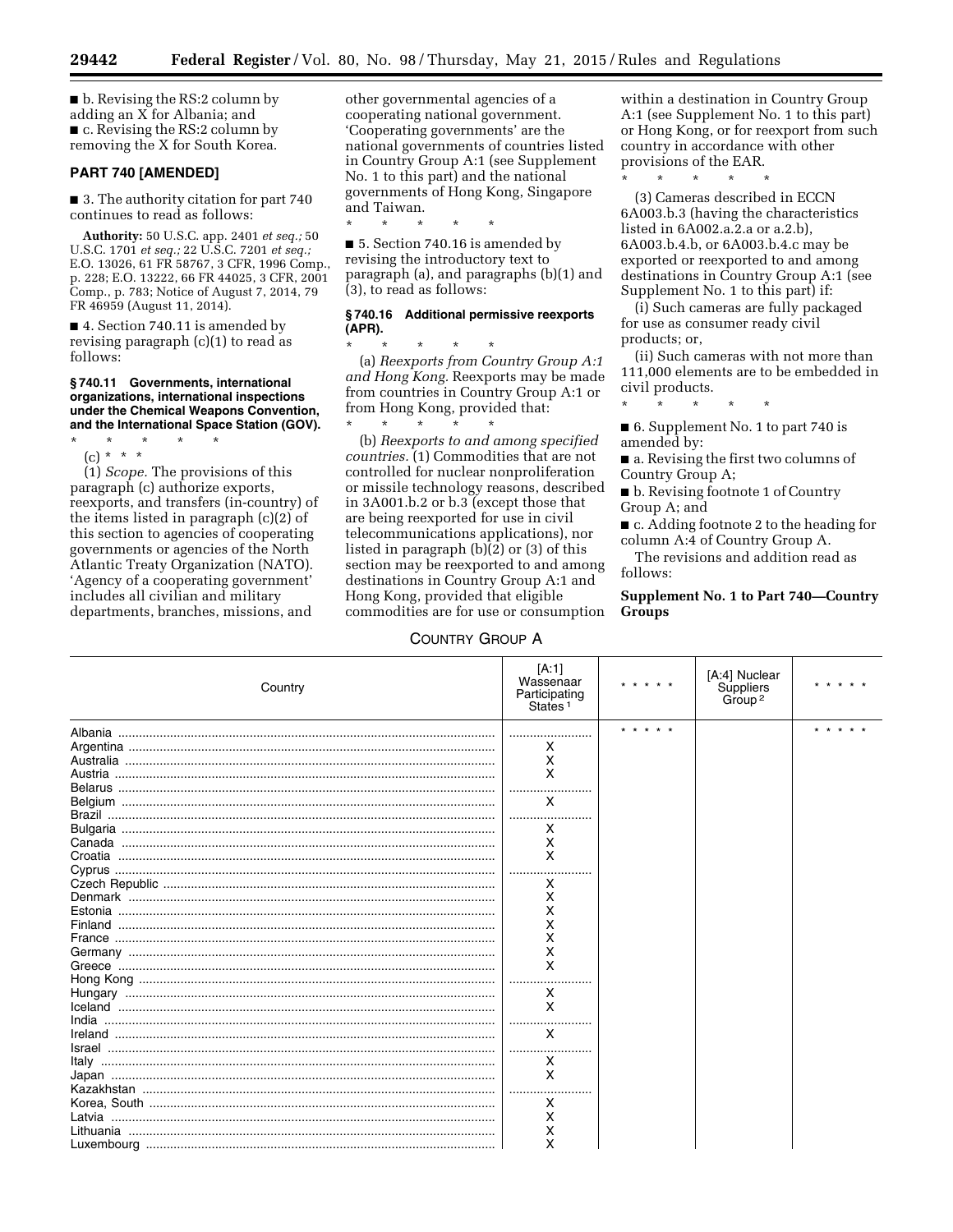### COUNTRY GROUP A—Continued

| Country | [A:1]<br>Wassenaar<br>Participating<br>States <sup>1</sup> | * * * * * | [A:4] Nuclear<br>Suppliers<br>Group <sup>2</sup> |  |
|---------|------------------------------------------------------------|-----------|--------------------------------------------------|--|
| Malta   |                                                            |           |                                                  |  |
|         | х                                                          |           |                                                  |  |
|         | x                                                          |           |                                                  |  |
|         |                                                            |           |                                                  |  |
|         | X                                                          |           |                                                  |  |
|         | X                                                          |           |                                                  |  |
|         | x                                                          |           |                                                  |  |
|         | X                                                          |           |                                                  |  |
|         |                                                            |           |                                                  |  |
|         |                                                            |           |                                                  |  |
|         |                                                            |           |                                                  |  |
|         | х                                                          |           |                                                  |  |
|         | х                                                          |           |                                                  |  |
|         |                                                            |           |                                                  |  |
|         | x                                                          |           |                                                  |  |
|         | Χ                                                          |           |                                                  |  |
|         | X                                                          |           |                                                  |  |
|         |                                                            |           |                                                  |  |
|         | X                                                          |           |                                                  |  |
|         |                                                            |           |                                                  |  |
|         | х                                                          |           |                                                  |  |
|         | x                                                          |           |                                                  |  |

1 Country Group A:1 is a list of the Wassenaar Arrangement Participating States, except for Malta, Russia and Ukraine.

2 Country Group A:4 is a list of the Nuclear Suppliers Group countries, except for the People's Republic of China (PRC).

# \* \* \* \* \* **PART 742—[AMENDED]**

■ 7. The authority citation for part 742 continues to read as follows:

**Authority:** 50 U.S.C. app. 2401 *et seq.;* 50 U.S.C. 1701 *et seq.;* 22 U.S.C. 3201 *et seq.;*  42 U.S.C. 2139a; 22 U.S.C. 7201 *et seq.;* 22 U.S.C. 7210; Sec. 1503, Pub. L. 108-11, 117 Stat. 559; E.O. 12058, 43 FR 20947, 3 CFR, 1978 Comp., p. 179; E.O. 12851, 58 FR 33181, 3 CFR, 1993 Comp., p. 608; E.O. 12938, 59 FR 59099, 3 CFR, 1994 Comp., p. 950; E.O. 13026, 61 FR 58767, 3 CFR, 1996 Comp., p. 228; E.O. 13222, 66 FR 44025, 3 CFR, 2001 Comp., p. 783; Presidential Determination 2003—23 of May 7, 2003, 68 FR 26459, May 16, 2003; Notice of August 7, 2014, 79 FR 46959 (August 11, 2014); Notice of November 7, 2014, 79 FR 67035 (November 12, 2014).

■ 8. Section 742.4 is amended by revising paragraph (a) to read as follows:

#### **§ 742.4 National security.**

(a) *License requirements.* It is the policy of the United States to restrict the export and reexport of items that would make a significant contribution to the military potential of any other country or combination of countries that would prove detrimental to the national security of the United States. Accordingly, a license is required for exports and reexports to all destinations, except Canada, for all items in ECCNs on the CCL that include NS Column 1 in the Country Chart column of the ''License Requirements'' section. A license is required to all

destinations except those in Country Group A:1 (see Supplement No. 1 to part 740 of the EAR), for all items in ECCNs on the CCL that include NS column 2 in the Commerce Country Chart column of the ''License Requirements'' section except those cameras in ECCN 6A003.b.4.b that have a focal plane array with 111,000 or fewer elements and a frame rate of 60 Hz or less. A license is required to all destinations except those in Country Group A:1 (see Supplement No. 1 to part 740) for those cameras in ECCN 6A003.b.4.b that have a focal plane array with 111,000 or fewer elements and a frame rate of 60 Hz or less and for cameras being exported or reexported pursuant to an authorization described in  $\S 742.6(a)(2)(iii)$  or (v) of the EAR. The purpose of the controls is to ensure that these items do not make a contribution to the military potential of countries in Country Group D:1 (see Supplement No. 1 to part 740 of the EAR) that would prove detrimental to the national security of the United States. License Exception GBS is available for the export and reexport of certain national security controlled items to Country Group B (see § 740.4 and Supplement No. 1 to part 740 of the EAR).

■ 9. Section 742.6 is amended by revising paragraphs (a)(2)(iii), (a)(2)(v),  $(a)(3)$ ,  $(a)(4)(i)$  and  $(a)(4)(ii)$ , as follows:

#### **§ 742.6 Regional stability.**

- $(a) * * * *$
- $(2)^*$  \* \*

(iii) BIS may issue licenses for cameras subject to the license requirement of paragraph (a)(2)(ii) of this section that are fully-packaged for use as consumer-ready civil products that, in addition to the specific transactions authorized by such license, authorize exports and reexports of such cameras without a license to any civil end-user to whom such exports or reexport are not otherwise prohibited by U.S. law in a destination in Country Group A:1 (see Supplement No. 1 to part 740 of the EAR). The license requirements of this paragraph (a)(2) shall not apply to exports or reexports so authorized. In this paragraph, the term ''civil end-user'' means any entity that is not a national armed service (army, navy, marine, air force, or coast guard), national guard, national police, government intelligence organization or government reconnaissance organization, or any person or entity whose actions or functions are intended to support ''military end-uses'' as defined in § 744.17(d) of the EAR.

\* \* \* \* \*

(v) BIS may also issue licenses for the cameras described in paragraph (a)(2)(iv) of this section that, in addition to the specific transactions authorized by such license, authorize exports and reexports to authorized companies described in the license for the purpose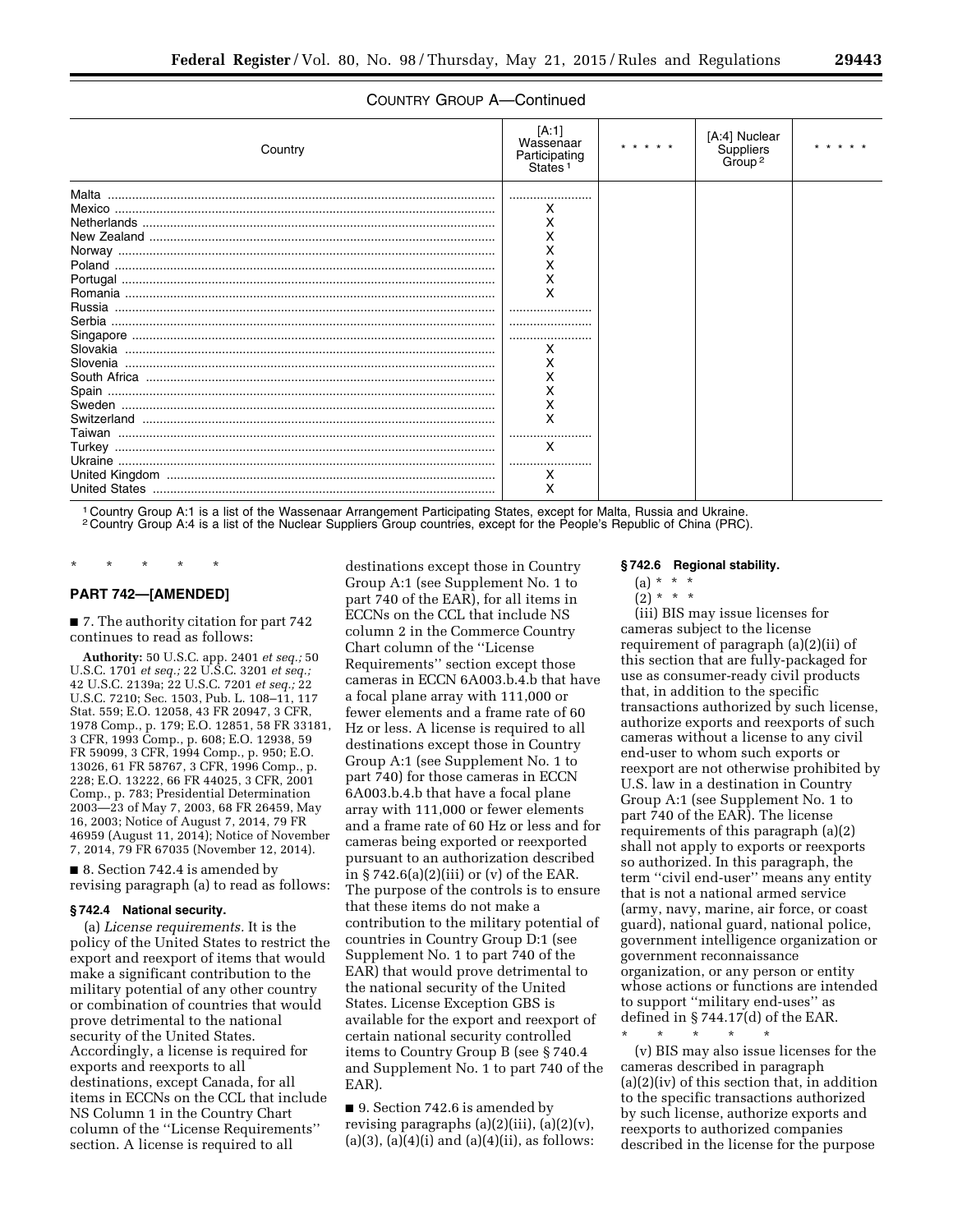of embedding such cameras into a completed product that will be distributed only in countries in Country Group A:1 (see Supplement No. 1 to part 740 of the EAR). The license requirements of this paragraph (a)(2) shall not apply to exports or reexports so authorized. In this paragraph, the term ''authorized companies'' means companies that have been previously licensed for export, are not the subject of relevant negative intelligence or open source information, have not been the subject of a Department of Commerce or Department of State enforcement action within the past two years, have demonstrable production capacity, and do not pose an unacceptable risk of diversion.

(3) *Special RS Column 1 license requirement applicable to military commodities.* A license is required for reexports to all destinations except Canada for items classified under ECCN 0A919 except when such items are being reexported as part of a military deployment by a unit of the government of a country in Country Group A:1 (see Supplement No. 1 to part 740 of the EAR) or the United States.

 $(4) * * * *$ 

(i) *License requirements applicable to most RS Column 2 items.* As indicated in the CCL and in RS Column 2 of the Commerce Country Chart (see Supplement No. 1 to part 738 of the EAR), a license is required to any destination except those in Country Group A:1 (see Supplement No. 1 to part 740 of the EAR) and India for all items in ECCNs on the CCL that include RS Column 2 in the Country Chart column of the ''License Requirements'' section. A license continues to be required for items controlled under ECCNs 6A003.b.4.b and 9A515.e for RS Column 2 reasons when destined to India.

(ii) *Special RS Column 2 license requirements applicable only to certain cameras.* As indicated by the CCL, and RS column 2 and footnote number 4 to the Commerce Country Chart, a license is required to any destination except a country in Country Group A:1 (see Supplement No. 1 to part 740 of the EAR) for fully-packaged thermal imaging cameras for use as consumerready civil products controlled by 6A003.b.4.b when incorporating ''focal plane arrays'' that have not more than 111,000 elements and a frame rate of 60Hz or less and that are not being exported or reexported to be embedded in a civil product.

\* \* \* \* \*

## **PART 743 [AMENDED]**

■ 10. The authority citation for part 743 continues to read as follows:

**Authority:** 50 U.S.C. app. 2401 *et seq.;* 50 U.S.C. 1701 *et seq.;* E.O. 13222, 66 FR 44025, 3 CFR, 2001 Comp., p. 783; E.O. 13637 of March 8, 2013, 78 FR 16129 (March 13, 2013); 78 FR 16129; Notice of August 7, 2014, 79 FR 46959 (August 11, 2014).

■ 11. Section 743.1 is amended by:

■ a. Removing the phrase

''(§§ 740.11(b)(2)(iii) and 740.11(b)(2)(iv) of the EAR)'' and adding in its place ''(§§ 740.11(c) of the EAR)'' in paragraph (b)(1); and

■ b. Revising paragraphs (g) and (h). The revisions read as follows:

### **§ 743.1 Wassenaar Arrangement.**

\* \* \* \* \*

(g) *Where to submit Wassenaar reports*—(1) *Email.* Reports may be Emailed to *[WAreports@bis.doc.gov.](mailto:WAreports@bis.doc.gov)* 

(2) *Mail.* If mailed, two (2) copies of reports are required to be delivered via courier to: Bureau of Industry and Security, U.S. Department of Commerce, Attn: ''Wassenaar Reports'', Room 2099B, 14th Street and Pennsylvania Ave. NW., Washington, DC 20230. BIS will not accept reports sent C.O.D.

(3) *Facsimile.* Reports may also be sent by facsimile to: (202) 482–3345 or 202–482–1373, Attn: ''Wassenaar Reports''.

(h) *Contacts.* General information concerning the Wassenaar Arrangement and reporting obligations thereof is available from the Office of National Security and Technology Transfer Controls, Tel. (202) 482–4479, Fax: (202) 482–3345 or (202) 482–1373, or Email: *[WAreports@bis.doc.gov.](mailto:WAreports@bis.doc.gov)* 

■ 12. Section 743.3 is amended by revising paragraph (b) to read as follows:

# **§ 743.3 Thermal imaging camera reporting.**

\* \* \* \* \* (b) *Transactions to be reported.*  Exports that are not authorized by an individually validated license of thermal imaging cameras controlled by ECCN 6A003.b.4.b to a destination in Country Group A:1 (see Supplement No. 1 to part 740 of the EAR) must be reported to BIS.

\* \* \* \* \*

# **PART 772 [AMENDED]**

■ 13. The authority citation for part 772 continues to read as follows:

**Authority:** 50 U.S.C. app. 2401 *et seq.;* 50 U.S.C. 1701 *et seq.;* E.O. 13222, 66 FR 44025, 3 CFR, 2001 Comp., p. 783; Notice of August 7, 2014, 79 FR 46959 (August 11, 2014).

■ 14. Section 772.1 is amended by:

■ a. Adding definitions in alphabetical order for: ''Fly-by-light system'', ''Flyby-wire system'', ''Library'', ''Operations, Administration or Maintenance (OAM)'', ''Plasma atomization'', ''Quantum cryptography'', ''Spacecraft bus'', ''Spacecraft payload'', and ''Unidirectional positioning repeatability'';

■ b. Removing the definition for ''Cooperating country''; and

■ c. Revising the definitions for: "Civil aircraft'', ''Cryptanalytic items'', ''Cryptographic activation'', ''Endeffectors'', ''Information security'', ''Local area network'', and

''Technology''.

The additions and revisions read as follows:

#### **§ 772.1 Definitions of terms as used in the Export Administration Regulations (EAR).**

\* \* \* \* \* *Civil aircraft.* (Cat 1, 3, 4, 7 and 9) Those ''aircraft'' listed by designation in published airworthiness certification lists by civil aviation authorities of one or more Wassenaar Arrangement Participating States to fly commercial civil internal and external routes or for legitimate civil, private or business use. (see also ''aircraft'')

\* \* \* \* \* *Cryptanalytic items.* (Cat 5P2) Systems, equipment or components designed or modified to perform 'cryptanalytic functions', software having the characteristics of cryptanalytic hardware or performing 'cryptanalytic functions', or technology for the development, production or use of cryptanalytic commodities or software.

**Notes:** *1. 'Cryptanalytic functions' are functions designed to defeat cryptographic mechanisms in order to derive confidential variables or sensitive data, including clear text, passwords or cryptographic keys. These functions may include 'cryptanalysis,' which is the analysis of a cryptographic system or its inputs and outputs to derive confidential variables or sensitive data, including clear text. (ISO 7498–2–1988 (E), paragraph 3.3.18).* 

*2. Functions specially designed and limited to protect against malicious computer damage or unauthorized system intrusion (e.g., viruses, worms and trojan horses) are not construed to be 'cryptanalytic functions.').* 

*Cryptographic activation.* (Cat 5P2) Any technique that activates or enables cryptographic capability of an item, by means of a secure mechanism implemented by the manufacturer of the item, where this mechanism is uniquely bound to any of the following:

(a) A single instance of the item; *or*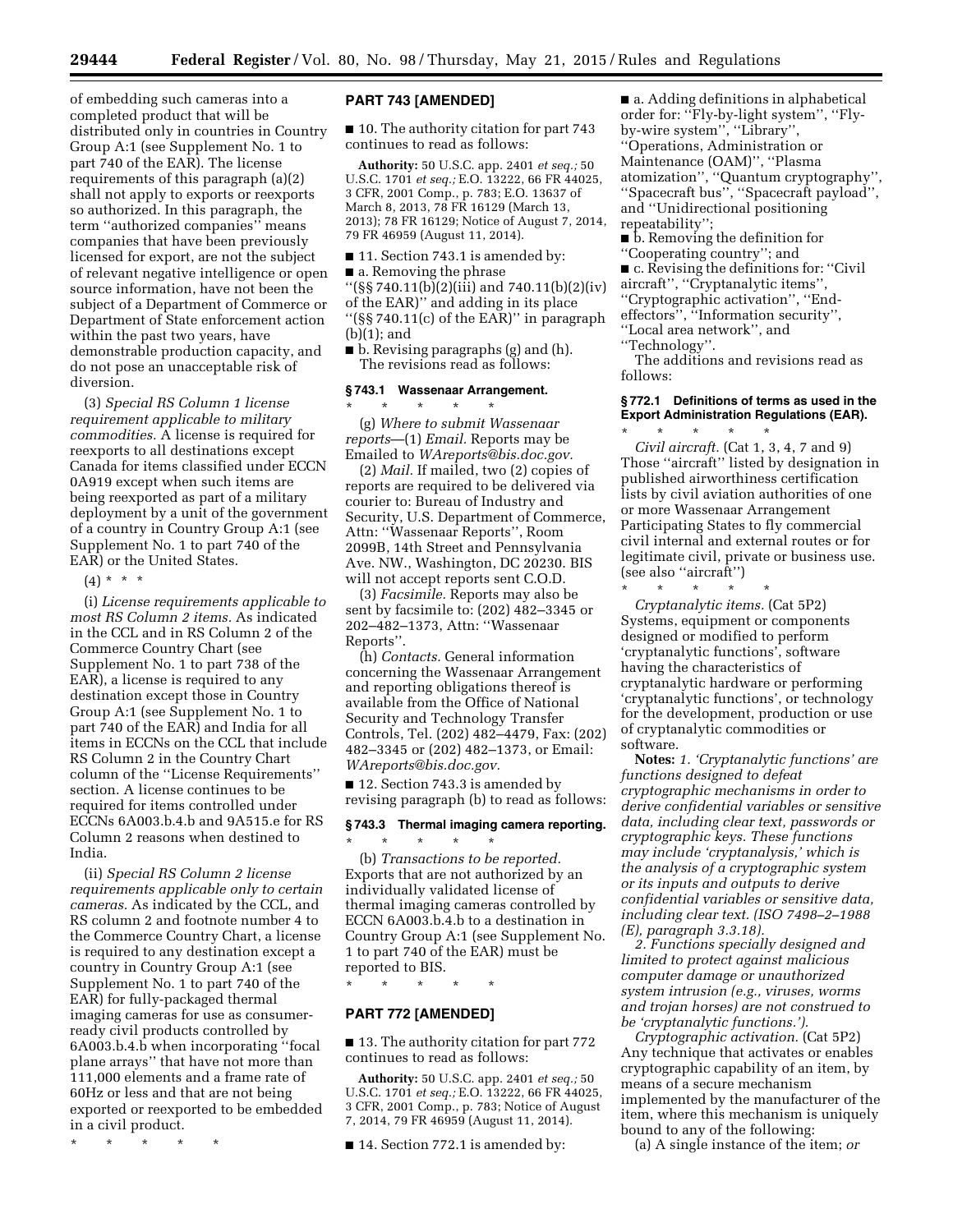(b) One customer, for multiple instances of the item.

*Technical Notes to definition of ''Cryptographic activation'': 1. ''Cryptographic activation'' techniques and mechanisms may be implemented as hardware, ''software'' or ''technology''.* 

*2. Mechanisms for ''cryptographic activation'' can, for example, be serial number-based license keys or authentication instruments such as digitally signed certificates.* 

\* \* \* \* \* *End-effectors.* (Cat 2) Grippers, 'active tooling units' and any other tooling that is attached to the baseplate on the end of a ''robot'' manipulator arm.

*Technical Note to definition of ''Endeffectors'': 'Active tooling unit': a device for applying motive power, process energy or sensing to the workpiece.* 

\* \* \* \* \* *Fly-by-light system.* (Cat 7) A primary digital flight control system employing feedback to control the aircraft during flight, where the commands to the effectors/actuators are optical signals.

*Fly-by-wire system.* (Cat 7) A primary digital flight control system employing feedback to control the aircraft during flight, where the commands to the effectors/actuators are electrical signals. \* \* \* \* \*

*Information security.* (Cat 4, 5P1, 5P2, 8, GSN)—All the means and functions ensuring the accessibility, confidentiality or integrity of information or communications, excluding the means and functions intended to safeguard against malfunctions. This includes ''cryptography'', ''cryptographic activation'', ''cryptanalysis'', protection against compromising emanations and computer security.

*Technical Note to definition of ''Information security'': 'Cryptanalysis': the analysis of a cryptographic system or its inputs and outputs to derive confidential variables or sensitive data, including clear text. (ISO 7498–2–1988 (E), paragraph 3.3.18)* 

\* \* \* \* \* *Library.* (Cat 1) (parametric technical database) A collection of technical information, reference to which may enhance the performance of the relevant systems, equipment or components.

\* \* \* \* \* *Local area network.* (Cat 4 and 5 Part 1)—A data communication system that:

(a) Allows an arbitrary number of independent 'data devices' to communicate directly with each other; and

(b) Is confined to a geographical area of moderate size (*e.g.,* office building, plant, campus, warehouse).

*Technical Note to definition of ''Local area network'': 'Data device' means equipment capable of transmitting or receiving sequences of digital information.* 

\* \* \* \* \* *Operations, Administration or Maintenance* (''OAM''). (Cat 5P2) Means performing one or more of the following tasks:

(a) Establishing or managing any of the following:

(1) Accounts or privileges of users or administrators;

(2) Settings of an item; or

(3) Authentication data in support of the tasks described in paragraphs (a)(1) or (2) of this definition;

(b) Monitoring or managing the operating condition or performance of an item; or

(c) Managing logs or audit data in support of any of the tasks described in paragraphs (a) or (b) of this definition.

*Note to definition of ''Operations, Administration or Maintenance'': ''OAM'' does not include any of the following tasks or their associated key management functions:* 

*a. Provisioning or upgrading any cryptographic functionality that is not directly related to establishing or managing authentication data in support of the tasks described in paragraphs (a)(1) or (2) of this definition; or* 

*b. Performing any cryptographic functionality on the forwarding or data plane of an item.* 

\* \* \* \* \*

\* \* \* \* \*

*Plasma atomization.* (Cat 1) A process to reduce a molten stream or solid metal to droplets of 500 µm diameter or less, using plasma torches in an inert gas environment.

\* \* \* \* \* *Quantum cryptography.* (Cat 5P2) A family of techniques for the establishment of a shared key for ''cryptography'' by measuring the quantum-mechanical properties of a physical system (including those physical properties explicitly governed by quantum optics, quantum field theory, or quantum electrodynamics).

*Spacecraft bus.* (Cat 9) Equipment that provides the support infrastructure of the ''spacecraft'' and location for the ''spacecraft payload''.

*Spacecraft payload.* (Cat 9) Equipment, attached to the ''spacecraft bus'', designed to perform a mission in

space (*e.g.,* communications, observation, science).

\* \* \* \* \* *Technology.* (General Technology Note, throughout EAR) Specific information necessary for the ''development'', ''production'', or ''use'' of a product. The information takes the form of 'technical data' or 'technical assistance'.

*N.B.: Controlled ''technology'' is defined in the General Technology Note and in the Commerce Control List (Supplement No. 1 to part 774 of the EAR).* 

*Note 1 to definition of ''Technology'': ''Technology'' also is specific information necessary for any of the following: Operation, installation (including on-site installation), maintenance (checking), repair, overhaul, refurbishing, or other terms specified in ECCNs on the CCL that control ''technology.''* 

*Note 2 to definition of ''Technology'': ''Technology'' not elsewhere specified on the CCL is designated as EAR99, unless the ''technology'' is subject to the exclusive jurisdiction of another U.S. Government agency (see § 734.3(b)(1) of the EAR) or is otherwise not subject to the EAR (see § 734.4(b)(2) and (3) and §§ 734.7 through 734.11 of the EAR).* 

*Technical Notes to definition of ''Technology'': 1.'Technical data' May take forms such as blueprints, plans, diagrams, models, formulae, tables, engineering designs and specifications, manuals and instructions written or recorded on other media or devices such as disk, tape, read only memories.* 

*2. 'Technical assistance' may take forms such as instruction, skills, training, working knowledge, consulting services. 'Technical assistance' may involve transfer of 'technical data'. 'Technical assistance' may involve transfer of 'technical data'.* 

\* \* \* \* \* *Unidirectional positioning repeatability.* (Cat 2) The smaller of values R↑ and R↓ (forward and backward), as defined by 3.21 of ISO 230–2:2014 or national equivalents, of an individual machine tool axis.

# \* \* \* \* \* **PART 774 [AMENDED]**

■ 15. The authority citation for part 774 continues to read as follows:

**Authority:** 50 U.S.C. app. 2401 *et seq.;* 50 U.S.C. 1701 *et seq.;* 10 U.S.C. 7420; 10 U.S.C. 7430(e); 22 U.S.C. 287c, 22 U.S.C. 3201 *et seq.;* 22 U.S.C. 6004; 30 U.S.C. 185(s), 185(u); 42 U.S.C. 2139a; 42 U.S.C. 6212; 43 U.S.C. 1354; 15 U.S.C. 1824a; 50 U.S.C. app. 5; 22 U.S.C. 7201 *et seq.;* 22 U.S.C. 7210; E.O. 13026, 61 FR 58767, 3 CFR, 1996 Comp., p.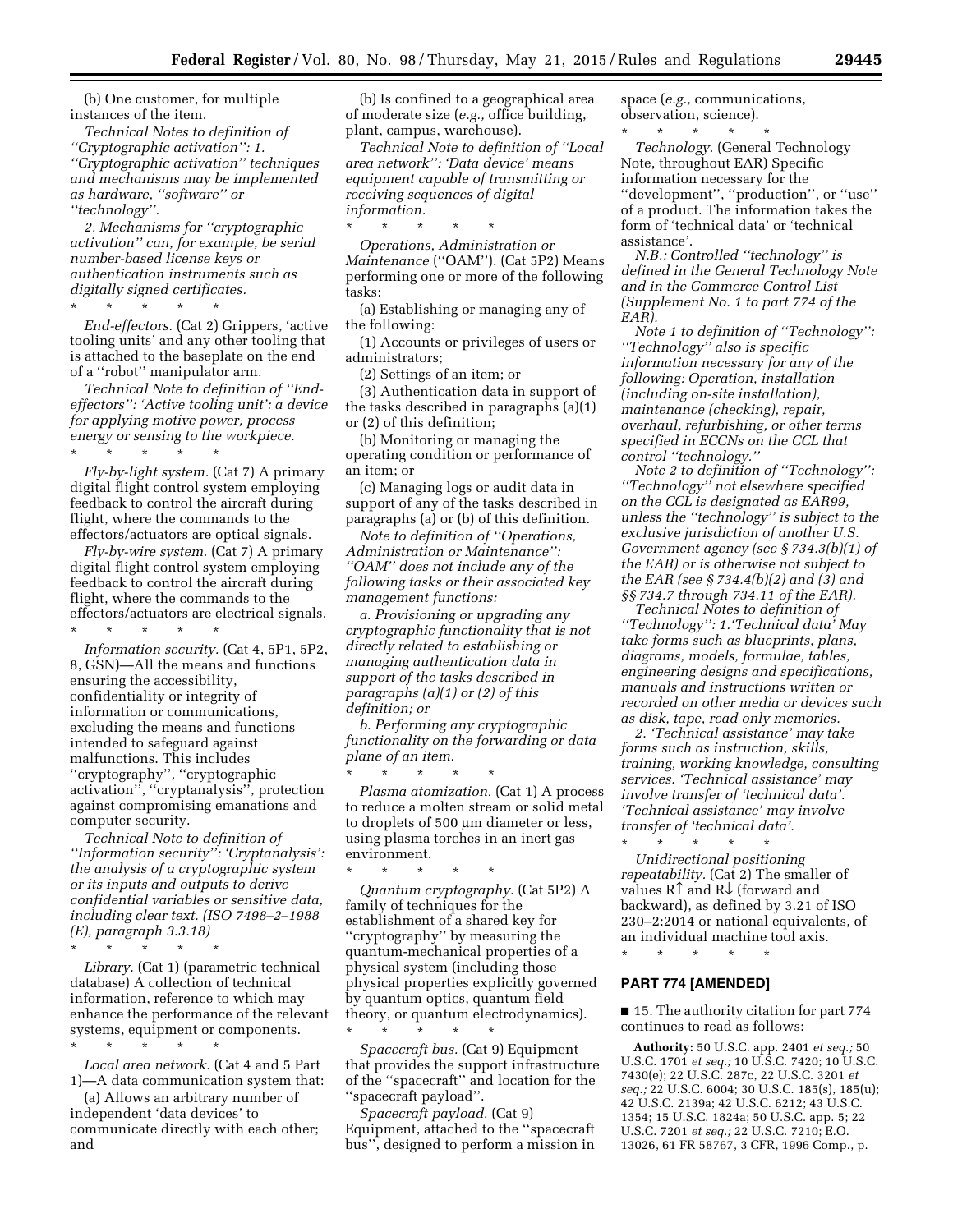228; E.O. 13222, 66 FR 44025, 3 CFR, 2001 Comp., p. 783; Notice of August 7, 2014, 79 FR 46959 (August 11, 2014).

### **Supplement No. 1 to Part 774— [Amended]**

■ 16. In Supplement No. 1 to part 774, ECCN 0A606 is amended by revising paragraph b in Note 2 to paragraph .a to read as follows:

### **Supplement No. 1 to Part 774—The Commerce Control List**

\* \* \* \* \*

*0A606 Ground Vehicles and Related Commodities, as Follows (see List of Items Controlled).* 

\* \* \* \* \* List of Items Controlled \* \* \* \* \* *Items:* a. \* \* \* Note 2 to paragraph .a: \* \* \* \*  $\,$ *b. Armored protection of vital ''parts'' (e.g., fuel tanks or vehicle cabs);*  \* \* \* \* \*

■ 17. In Supplement No. 1 to part 774, ECCN 1A613 is amended by revising Items paragraph a to read as follows:

*1A613 Armored and Protective ''Equipment'' and Related Commodities, as Follows (see List of Items Controlled).* 

\* \* \* \* \* List of Items Controlled

\* \* \* \* \*

*Items:* a. Metallic or non-metallic armored plate ''specially designed'' for military use and not controlled by the USML.

Note to paragraph a: For controls on body armor plates, see ECCN 1A613.d.2 and USML Category X(a)(1).

\* \* \* \* \*

■ 18. In Supplement No. 1 to part 774, ECCN 1C002 is amended by revising Item paragraphs c.2.f and c.2.g and adding Item paragraph c.2.h to read as follows:

*1C002 Metal Alloys, Metal Alloy Powder and Alloyed Materials, as Follows (see List of Items Controlled).* 

\* \* \* \* \* List of Items Controlled \* \* \* \* \* *Items:*  \* \* \* \* \* c. \* \* \* c.2.  $* * * *$ c.2.f. ''Melt extraction'' and ''comminution''; c.2.g. ''Mechanical alloying''; *or*  c.2.h. ''Plasma atomization''; *and*   $\star$   $\star$ 

■ 19. In Supplement No. 1 to part 774, ECCN 1C007 is amended by revising the heading and Item paragraph a to read as follows:

*1C007 Ceramic Powders, Non-''Composite'' Ceramic Materials, Ceramic-''Matrix'' ''composite'' Materials and Precursor Materials, as Follows (see List of Items Controlled).* 

\* \* \* \* \* List of Items Controlled

\* \* \* \* \*

*Items:* a. Ceramic powders of single or complex borides of titanium, having total metallic impurities, excluding intentional additions, of less than 5,000 ppm, an average particle size equal to or less than  $5 \mu m$  and no more than 10% of the particles larger than  $10 \mu m$ ;

\* \* \* \* \* ■ 20. In Supplement No. 1 to part 774, ECCN 1C008 is amended by removing and reserving Items paragraph b. ■ 21. In Supplement No. 1 to part 774, ECCN 1C010 is amended by: ■ a. Adding Technical Notes at the beginning of the Items paragraph of the List of Items Controlled section; ■ b. Removing the Technical Notes below Items paragraph c; and

■ c. Revising Items paragraph d.1.b. The additions and revision read as follows:

*1C010 ''Fibrous or Filamentary Materials'' as Follows (see List of Items Controlled).*  \* \* \* \* \*

List of Items Controlled

\* \* \* \* \*

*Items:* 

*Technical Notes: 1. For the purpose of calculating ''specific tensile strength'', ''specific modulus'' or specific weight of ''fibrous or filamentary materials'' in 1C010.a, 1C010.b, 1C010.c or 1C010.e.1.b, the tensile strength and modulus should be determined by using Method A described in ISO 10618 (2004) or national equivalents.* 

*2. Assessing the ''specific tensile strength'', ''specific modulus'' or specific weight of nonunidirectional ''fibrous or filamentary materials'' (e.g., fabrics, random mats or braids) in 1C010 is to be based on the mechanical properties of the constituent unidirectional monofilaments (e.g., monofilaments, yarns, rovings or tows) prior to processing into the non-unidirectional ''fibrous or filamentary materials''.* 

\* \* \* \* \*

- d. \* \* \*
- d.1. \* \* \*

d.1.b. Materials controlled by 1C008.d to 1C008.f; *or* 

\* \* \* \* \*

■ 22. In Supplement No. 1 to part 774, ECCN 1E002 is amended by:

■ a. Revising License Exception TSR in the List Based License Exceptions section;

■ b. Adding a Note at the end of the List Based License Exceptions section; ■ c. Revising Items paragraphs c

introductory text, c.1., c.1.c.1., and c.1.c.2.;

■ d. Removing Items paragraphs c.1.c.3.;

■ e. Removing and reserving Items paragraph d;

■ f. Revising Items paragraph g; and ■ g. Removing the Technology Note to

paragraph g. The revisions and addition read as

follows:

*1E002 Other ''Technology'' as Follows (see List of Items Controlled).*  \* \* \* \* \*

List Based License Exceptions (See Part 740 for a description of all license exceptions)

\* \* \* \* \* *TSR:* Yes, except for 1E002.e and .f. *License Exceptions Note: License Exception TSU is not applicable for the repair ''technology'' controlled by 1E002.e or .f, see Supplement No. 2 to this part.*  \* \* \* \* \*

- 
- List of Items Controlled \* \* \* \* \*
- *Items:* \* \* \*

c. ''Technology'' for the design or ''production'' of the following ceramic powders or non-''composite'' ceramic materials:

c.1. Ceramic powders having all of the following:

\* \* \* \* \*

c.1.c. \* \* \* \*

c.1.c.1. Zirconia (CAS 1314–23–4) with an average particle size equal to or less than 1 mm and no more than 10% of the particles larger than 5 µm; *or* 

c.1.c.2. Other ceramic powders with an average particle size equal to or less than 5 mm and no more than 10% of the particles larger than  $10 \mu m$ ;

\* \* \* \* \* g. ''Libraries'' ''specially designed'' or modified to enable equipment to perform the functions of equipment controlled under 1A004.c or 1A004.d.

■ 23. In Supplement No. 1 to part 774, the Technical Notes for 2B001 to 2B009, 2B201, 2B290 and 2B991 to 2B999 at the beginning of Category 2, Product Group B are revised to read as follows:

#### **Category 2—Materials Processing**

\* \* \* \* \*

*B. ''Test'', ''Inspection'' and ''Production Equipment''* 

*Technical Notes for 2B001 to 2B009, 2B201, 2B290 and 2B991 to 2B999:* 

*1. Secondary parallel contouring axes, (e.g., the w-axis on horizontal boring mills or a secondary rotary axis the center line of which is parallel to the primary rotary axis) are not counted in the total number of contouring axes. Rotary axes need not rotate over 360*°*. A rotary axis can be driven by a linear device (e.g., a screw or a rack-andpinion).* 

*2. The number of axes which can be coordinated simultaneously for ''contouring control'' is the number of axes along or around which, during processing of the workpiece, simultaneous and interrelated motions are performed between the*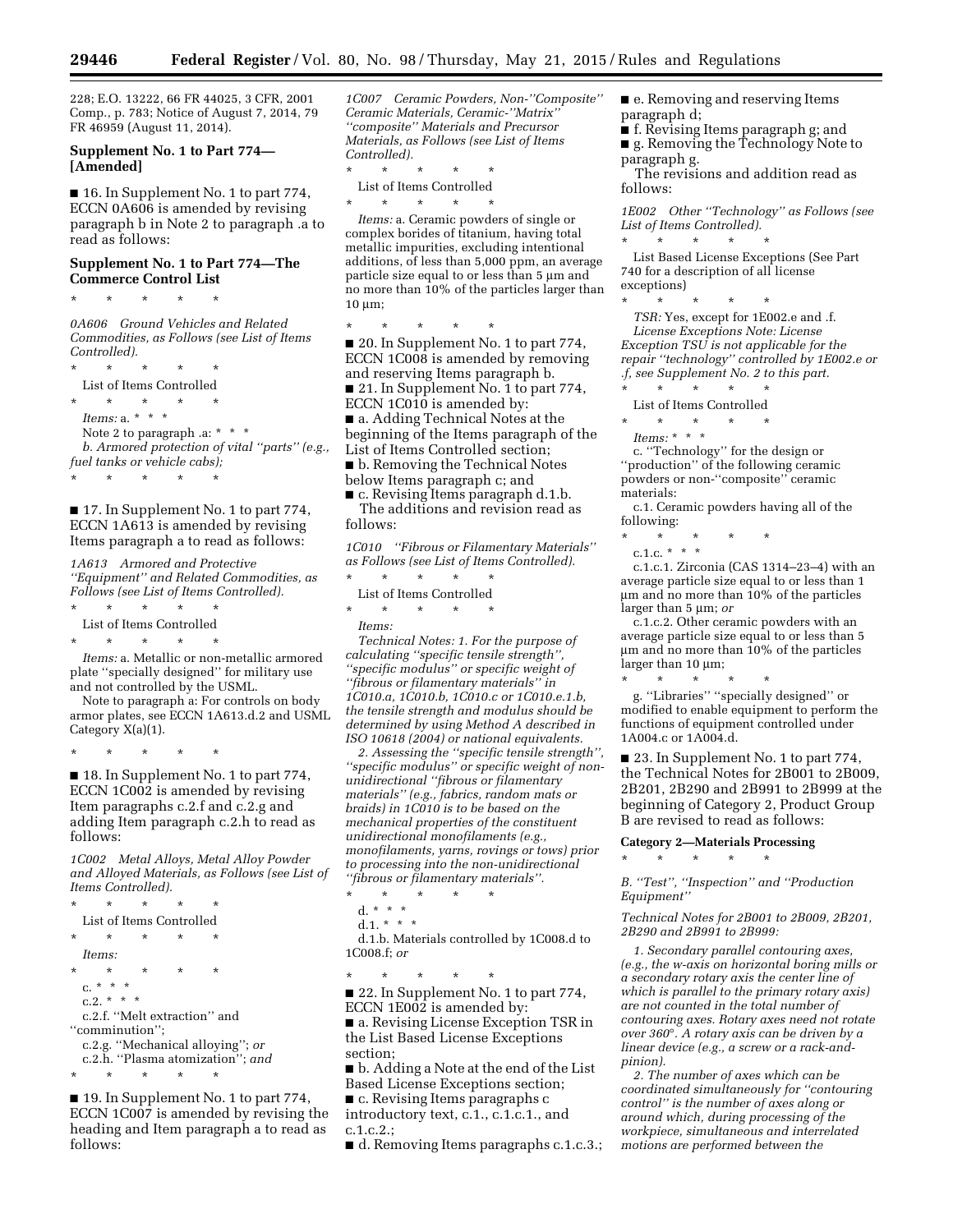*workpiece and a tool. This does not include any additional axes along or around which other relative motions within the machine are performed, such as:* 

*2.a. Wheel-dressing systems in grinding machines;* 

*2.b. Parallel rotary axes designed for mounting of separate workpieces;* 

*2.c. Co-linear rotary axes designed for manipulating the same workpiece by holding it in a chuck from different ends.* 

*3. Axis nomenclature shall be in accordance with International Standard ISO 841:2001, Industrial automation systems and integration—Numerical control of machines—Coordinate system and motion nomenclature.* 

*4. A ''tilting spindle'' is counted as a rotary axis.* 

*5. 'Stated ''unidirectional positioning repeatability'' ' may be used for each specific machine model as an alternative to individual machine tests, and is determined as follows:* 

*5.a. Select five machines of a model to be evaluated;* 

*5.b. Measure the linear axis repeatability (R*↑*,R*↓*) according to ISO 230–2:2014 and evaluate ''unidirectional positioning repeatability'' for each axis of each of the five machines;* 

*5.c. Determine the arithmetic mean value of the ''unidirectional positioning repeatability''-values for each axis of all five machines together. These arithmetic mean values ''unidirectional positioning repeatability'' (UPR) become the stated value of each axis for the model...) (UPR*x*, UPR*y*, . . .);* 

*5.d. Since the Category 2 list refers to each linear axis there will be as many 'stated ''unidirectional positioning repeatability'' ' values as there are linear axes;* 

*5.e. If any axis of a machine model not controlled by 2B001.a. to 2B001.c. has a 'stated ''unidirectional positioning repeatability'' ' equal to or less than the specified ''unidirectional positioning repeatability'' of each machine tool model plus 0.7* m*m, the builder should be required to reaffirm the accuracy level once every eighteen months.* 

*6. For the purpose of 2B, measurement uncertainty for the ''unidirectional positioning repeatability'' of machine tools, as defined in the International Standard ISO 230–2:2014, shall not be considered.* 

*7. For the purpose of 2B, the measurement of axes shall be made according to test procedures in 5.3.2. of ISO 230–2:2014. Tests for axes longer than 2 meters shall be made over 2 m segments. Axes longer than 4 m require multiple tests (e.g., two tests for axes longer than 4 m and up to 8 m, three tests for axes longer than 8 m and up to 12 m), each over 2 m segments and distributed in equal intervals over the axis length. Test segments are equally spaced along the full axis length, with any excess length equally divided at the beginning, in between, and at the end of the test segments. The smallest ''unidirectional positioning repeatability'' value of all test segments is to be reported.* 

■ 24. In Supplement No. 1 to part 774, ECCN 2B001 is amended by:

■ a. Revising Items paragraphs a.1, b.1.a, b.2.a through b.3, c.1.a, c.2, the Notes to 2B001.c, and e.2.b; and

■ b. Adding Items paragraphs c.2.a through c.2.c.

The revisions and additions read as follows:

*2B001 Machine Tools and Any Combination Thereof, for Removing (or Cutting) Metals, Ceramics or ''Composites'', Which, According to the Manufacturer's Technical Specifications, Can Be Equipped With Electronic Devices for ''Numerical Control''; as Follows (see List of Items Controlled)* 

\* \* \* \* \*

List of Items Controlled \* \* \* \* \*

*Items:* 

\* \* \* \* \* a. \* \* \*

a.1. ''Unidirectional positioning repeatability" equal to or less (better) than 1.1 mm along one or more linear axis; *and*  \* \* \* \* \*

- b. \* \* \*
- b.1. \* \* \* \*  $\cdot$

b.1.a. ''Unidirectional positioning

repeatability'' equal to or less (better) than 1.1 mm along one or more linear axis; *and* 

\* \* \* \* \*  $b.2.*$  \* \*

b.2.a. ''Unidirectional positioning repeatability" equal to or less (better) than  $1.1 \mu m$  along one or more linear axis with a travel length less than 1 m;

b.2.b. ''Unidirectional positioning repeatability'' equal to or less (better) than  $1.\overline{4}$  µm along one or more linear axis with a travel length equal to or greater than 1 m and less than 4 m;

b.2.c. ''Unidirectional positioning repeatability'' equal to or less (better) than  $6.\overline{0}$  µm along one or more linear axis with a travel length equal to or greater than 4 m; *or* 

b.2.d. Being a 'parallel mechanism machine tool';

*Technical Note: A 'parallel mechanism machine tool' is a machine tool having multiple rods which are linked with a platform and actuators; each of the actuators operates the respective rod simultaneously and independently.* 

b.3. A ''unidirectional positioning repeatability'' for jig boring machines,, equal to or less (better) than  $1.1 \mu m$  along one or more linear axis; *or* 

\* \* \* \* \*

c. \* \* \*

c.1. \* \* \*

c.1.a. ''Unidirectional positioning repeatability'' equal to or less (better) than 1.1 mm along one or more linear axis; *and* 

c.1.b. Three or more axes which can be coordinated simultaneously for ''contouring control''; *or* 

c.2. Five or more axes which can be coordinated simultaneously for ''contouring control'' having any of the following:

c.2.a. ''Unidirectional positioning repeatability'' equal to or less (better) than  $1.\overline{1}$  µm along one or more linear axis with a travel length less than 1m;

c.2.b. ''Unidirectional positioning repeatability'' equal to or less (better) than 1.4 µm along one or more linear axis with a travel length equal to or greater than 1 m and less than 4 m; *or* 

c.2.c. ''Unidirectional positioning repeatability'' equal to or less (better) than  $6.0 \mu m$  along one or more linear axis with a travel length equal to or greater than 4 m.

*Notes: 2B001.c does not control grinding machines as follows:* 

*a. Cylindrical external, internal, and external-internal grinding machines, having all of the following:* 

*a.1. Limited to cylindrical grinding; and a.2. Limited to a maximum workpiece capacity of 150 mm outside diameter or length.* 

*b. Machines designed specifically as jig grinders that do not have a z-axis or a w-axis, with a ''unidirectional positioning repeatability" less (better) than 1.1*  $\mu$ *m.* 

*c. Surface grinders.* 

\* \* \* \* \*

- \* \* \* \* \*
- e. \* \* \*

e.2.  $* * * *$ 

e.2.b. A positioning ''accuracy'' of less (better) than 0.003°;

■ 25. In Supplement No. 1 to part 774, ECCN 3A001 is amended by revising Items paragraphs a.5.b.1, the introductory text of a.5.b.2, a.7.a, a.7.b, the Technical Notes following a.7.b, b.7, b.10, b.11.f and b.11.g to read as follows:

*3A001 Electronic Components and ''Specially Designed'' ''Components'' Therefor, as Follows (see List of Items Controlled)* 

\* \* \* \* \*

- List of Items Controlled
- \* \* \* \* \*
- *Items:* a. \* \* \*
- a.5. \* \* \* a.5.b. \* \* \*
- 

a.5.b.1. A resolution of 10 bit or more with an 'adjusted update rate' of greater than 3,500 MSPS; *or* 

a.5.b.2. A resolution of 12-bit or more with an 'adjusted update rate' of greater than 1,250 MSPS and having any of the following:

\* \* \* \* \* a.7. \* \* \*

a.7.a. A maximum number of single-ended digital input/outputs of greater than 700; or a.7.b. An 'aggregate one-way peak serial

transceiver data rate' of 500 Gb/s or greater;<br> $\begin{array}{ccc} * & * & * \end{array}$ \* \* \* \* \*

*Technical Notes: 1. Maximum number of digital input/outputs in 3A001.a.7.a is also referred to as maximum user input/outputs or maximum available input/outputs, whether the integrated circuit is packaged or bare die.* 

*2. 'Aggregate one-way peak serial transceiver data rate' is the product of the peak serial one-way transceiver data rate times the number of transceivers on the FPGA.* 

- \* \* \* \* \*
- b. \* \* \*

b.7. Converters and harmonic mixers, that are any of the following: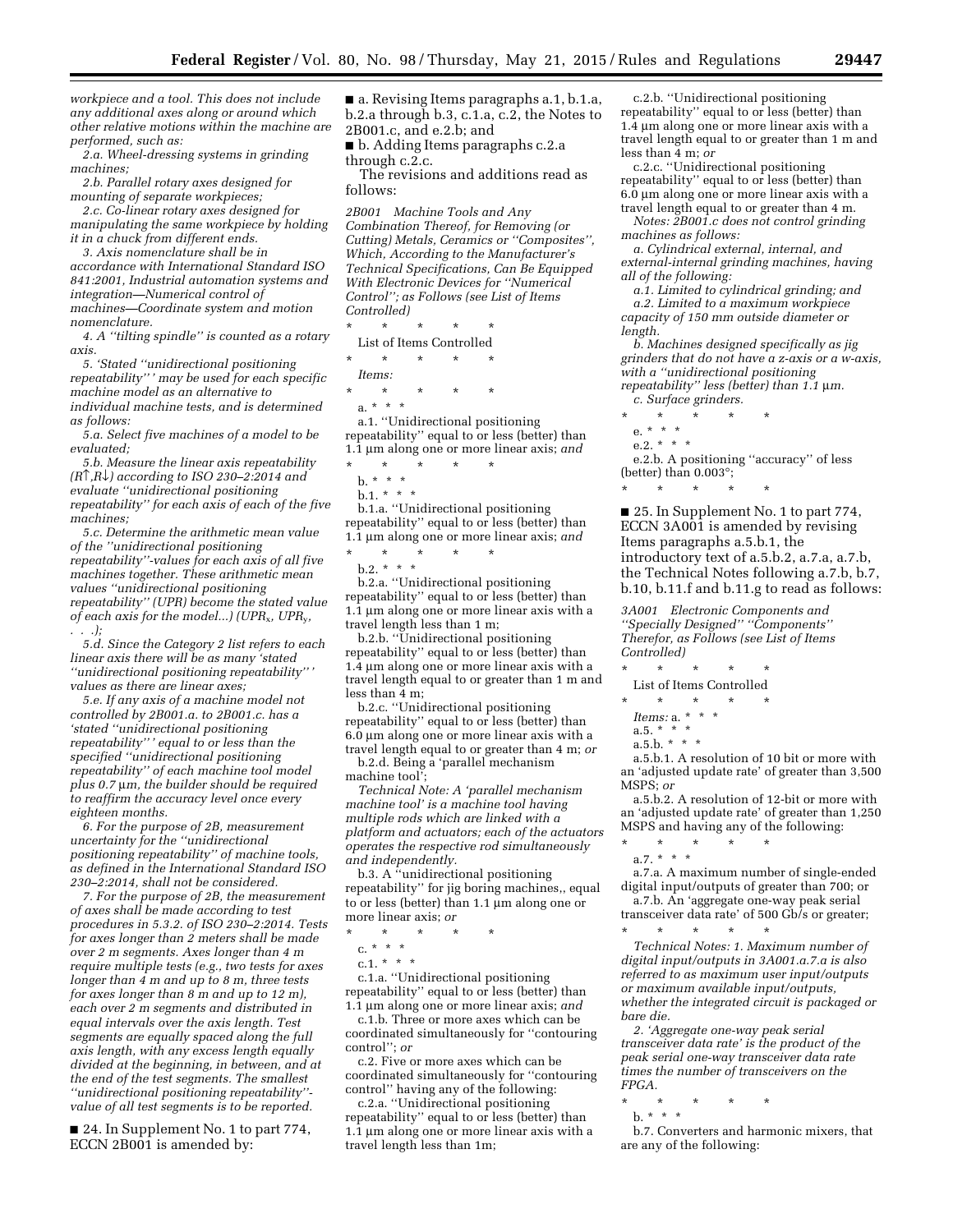b.7.a. Designed to extend the frequency range of "signal analyzers" beyond 90 GHz;

b.7.b. Designed to extend the operating range of signal generators as follows:

b.7.b.1. Beyond 90 GHz;

b.7.b.2. To an output power greater than 100 mW (20 dBm) anywhere within the frequency range exceeding 43.5 GHz but not exceeding 90 GHz;

b.7.c. Designed to extend the operating range of network analyzers as follows:

b.7.c.1. Beyond 110 GHz;

b.7.c.2. To an output power greater than 31.62 mW (15 dBm) anywhere within the frequency range exceeding 43.5 GHz but not exceeding 90 GHz;

b.7.c.3. To an output power greater than 1 mW (0 dBm) anywhere within the frequency range exceeding 90 GHz but not exceeding 110 GHz; *or* 

b.7.d. Designed to extend the frequency range of microwave test receivers beyond 110 GHz;

\* \* \* \* \* b.10. Oscillators or oscillator assemblies, specified to operate with a single sideband (SSB) phase noise, in dBc/Hz, less (better) than— $(126 + 20\log_{10}F - 20\log_{10}f)$  anywhere

within the range of 10 Hz  $\leq$  F $\leq$  10 kHz; *Technical Note: In 3A001.b.10,* F is the

offset from the operating frequency in Hz and f is the operating frequency in MHz.  $b.11.$  \*

b.11.f. Less than 1 ms for any frequency change exceeding 2.2 GHz within the synthesized frequency range exceeding 56 GHz but not exceeding 90 GHz; *or* 

b.11.g. Less than 1 ms within the synthesized frequency range exceeding 90 GHz;

*N.B.:* For general purpose ''signal analyzers'', signal generators, network analyzers and microwave test receivers, see 3A002.c, 3A002.d, 3A002.e and 3A002.f, respectively.

\* \* \* \* \*

■ 26. In Supplement No. 1 to part 774, ECCN 3A002 is amended by:

■ a. Revising Items paragraphs a.5.a and a.5.b and adding Items paragraph a.5.c before the Technical Notes;

■ b. Adding paragraph 3. to the Technical Notes following Items paragraph a.5.c; and

■ c. Revising Items paragraphs c introductory text through c.3, c.4.a, d introductory text through d.1.a, d.2, d.3.b through d.4.b, d.5, Note 1 after d.5, Technical Note 1 after d.5, e.1, and e.2.

The revisions and addition read as follows:

*3A002 General Purpose Electronic Equipment, as Follows (see List of Items Controlled)* 

\* \* \* \* \* List of Items Controlled \* \* \* \* \* *Items:* a. \* \* \* a.5.  $*$  \* \*

a.5.a. Digitizing rates equal to or more than 200 million samples per second and a resolution of 10 bits or more;

a.5.b. A 'continuous throughput' of 2 Gbit/ s or more; *and* 

a.5.c. Triggered acquisition of transients or aperiodic signals;

*Technical Notes:* \* \* \*

*3. For the purposes of 3A002.a.5.c, acquisition can be triggered internally or externally.* 

\* \* \* \* \*

c. ''Signal analyzers'' as follows: c.1. ''Signal analyzers'' having a 3 dB resolution bandwidth (RBW) exceeding 10 MHz anywhere within the frequency range exceeding 31.8 GHz but not exceeding 37 GHz;

c.2. ''Signal analyzers'' having Displayed Average Noise Level (DANL) less (better) than—150 dBm/Hz anywhere within the frequency range exceeding 43.5 GHz but not exceeding 90 GHz;

c.3. ''Signal analyzers'' having a frequency exceeding 90 GHz;

 $c.4.$  \* \*

c.4.a. ''Real-time bandwidth'' exceeding 170 MHz; *and* 

\* \* \* \* \* d. Signal generators having any of the following:

d.1. Specified to generate pulse-modulated signals having all of the following, anywhere within the frequency range exceeding 31.8 GHz but not exceeding 37 GHz:

d.1.a. 'Pulse duration' of less than 25 ns; *and* 

\* \* \* \* \*

d.2. An output power exceeding 100 mW (20 dBm) anywhere within the frequency range exceeding 43.5 GHz but not exceeding 90 GHz;

d.3.  $*^{*}$ 

d.3.b. Less than 100 us for any frequency change exceeding 2.2 GHz within the frequency range exceeding 4.8 GHz but not exceeding 31.8 GHz;

d.3.c. [Reserved]

d.3.d. Less than 500 µs for any frequency change exceeding 550 MHz within the frequency range exceeding 31.8 GHz but not exceeding 37 GHz; *or* 

d.3.e. Less than 100 us for any frequency change exceeding 2.2 GHz within the frequency range exceeding 37 GHz but not exceeding 90 GHz;

d.3.f. [Reserved]

d.4. Single sideband (SSB) phase noise, in dBc/Hz, specified as being any of the following:

d.4.a. Less (better) than— $(126 + 20 \log_{10} F)$  $-20\log_{10}f$  for anywhere within the range of  $10 \text{ Hz} \leq F \leq 10 \text{ kHz}$  anywhere within the frequency range exceeding 3.2 GHz but not exceeding 90 GHz; *or* 

d.4.b. Less (better) than— $(206 - 20\text{log}_{10}f)$ for anywhere within the range of 10 kHz <  $F \le 100$  kHz anywhere within the frequency range exceeding 3.2 GHz but not exceeding 90 GHz; *or* 

*Technical Note:* In 3A002.d.4, F is the offset from the operating frequency in Hz and f is the operating frequency in MHz.

d.5. A maximum frequency exceeding 90 GHz;

*Note 1: For the purpose of 3A002.d, signal generators include arbitrary waveform and function generators.* 

*Technical Notes: 1. The maximum frequency of an arbitrary waveform or function generator is calculated by dividing the sample rate, in samples/second, by a factor of 2.5.* 

\* \* \* \* \*

\* \* \* \* \*

e. \* \* \* e.1. An output power exceeding 31.62 mW (15 dBm) anywhere within the operating frequency range exceeding 43.5 GHz but not exceeding 90 GHz;

e.2. An output power exceeding 1 mW (0 dBm) anywhere within the operating frequency range exceeding 90 GHz but not exceeding 110 GHz;

\* \* \* \* \*

■ 27. In Supplement No. 1 to part 774, ECCN 3A991 is amended by revising introductory text to Items paragraph d to read as follows:

*3A991 Electronic Devices, and ''Components'' Not Controlled by 3A001*  \* \* \* \* \* List of Items Controlled \* \* \* \* \* *Items:* 

\* \* \* \* \* d. Field programmable logic devices having a maximum number of single-ended digital input/outputs between 200 and 700; \* \* \* \* \*

■ 28. In Supplement No. 1 to part 774, ECCN 3B001 is amended by:

■ a. Revising the CIV paragraph of the List Based License Exceptions section; and

■ b. Revising Items paragraphs f.1.a through f.2.

The revisions read as follows:

*3B001 Equipment For the Manufacturing of Semiconductor Devices or Materials, as Follows (see List of Items Controlled) and ''Specially Designed'' ''Components'' and ''Accessories'' therefor* 

\* \* \* \* \* List Based License Exceptions (See Part 740 for a description of all license

exceptions) \* \* \* \* \*

*CIV:* Yes for equipment controlled by 3B001.a.1, a.2 and .c.

List of Items Controlled

\* \* \* \* \* *Items:* \* \* \*

 $f.* * * *$ 

f.1. \* \* \*

f.1.a. A light source wavelength shorter than 193 nm; *or* 

f.1.b. Capable of producing a pattern with a ''Minimum Resolvable Feature size'' (MRF) of 45 nm or less;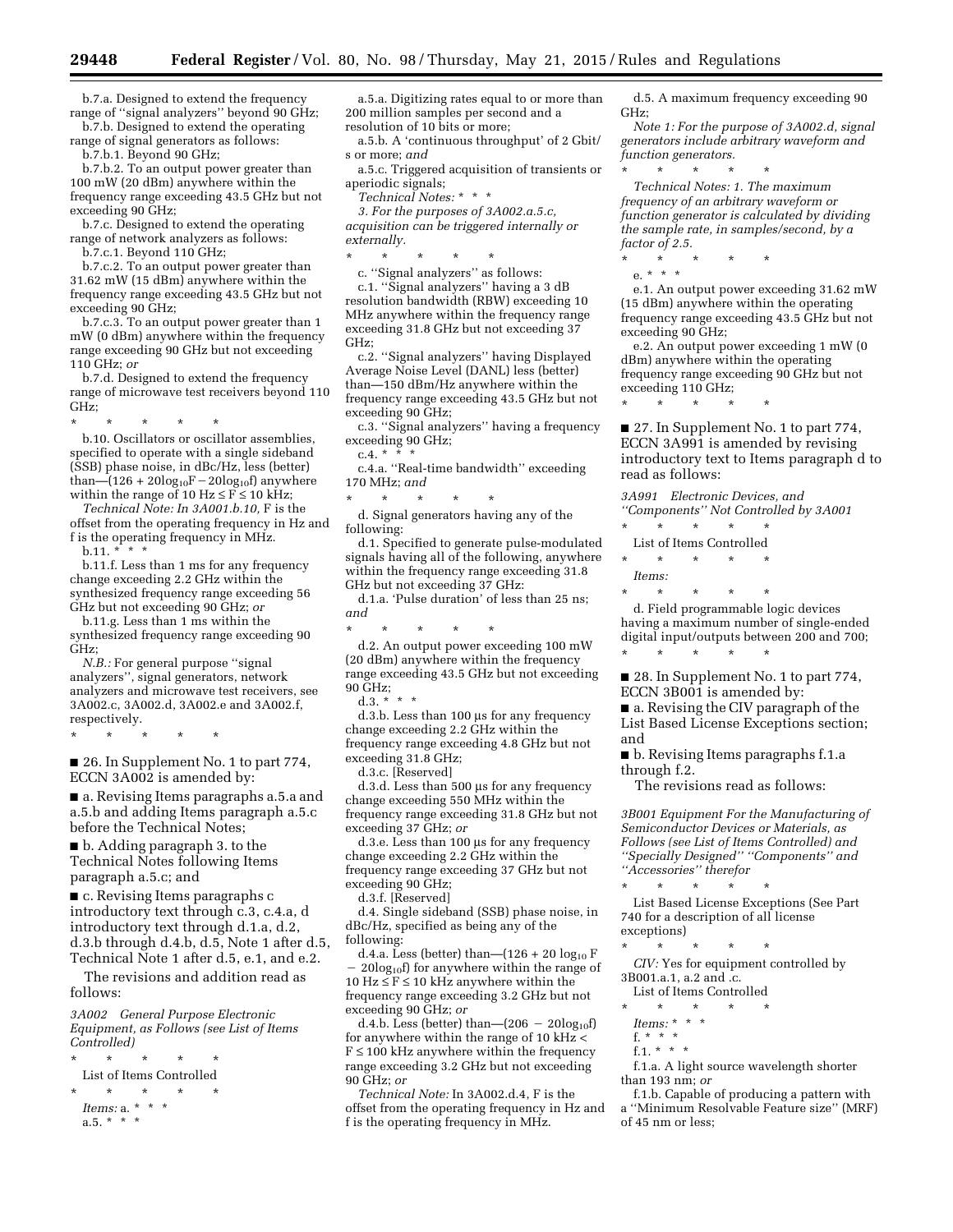**Technical Note:** The 'Minimum Resolvable Feature size' (MRF) is calculated by the

following formula:

(an exposure light source wavelength in  $nm$ )  $x$  (K factor)  $MRF =$ 

numerical aperture

where the K factor =  $0.35$ 

f.2 Imprint lithography equipment capable of production features of 45 nm or less; \* \* \* \* \*

■ 29. In Supplement No. 1 to part 774, ECCN 3D001 is amended by revising the CIV paragraph in the List Based License Exceptions section to read as follows:

*3D001 ''Software'' ''Specially Designed'' for the ''Development'' or ''Production'' of Equipment Controlled by 3A001.b to 3A002.g or 3B (Except 3B991 and 3B992)* 

\* \* \* \* \* List Based License Exceptions (See Part 740 for a description of all license exceptions)

*CIV:* Yes for ''software'' ''specially designed'' for the ''development'' or ''production'' of equipment controlled by 3B001.c.

\* \* \* \* \* ■ 30. In Supplement No. 1 to part 774, ECCN 3E001 is amended by revising the CIV paragraph in the List Based License Exceptions section to read as follows:

*3E001 ''Technology'' according to the General Technology Note for the ''Development'' or ''Production'' of Equipment or Materials controlled by 3A (except 3A292, 3A980, 3A981, 3A991 3A992, or 3A999), 3B (Except 3B991 or 3B992) or 3C (Except 3C992)*  \* \* \* \* \*

List Based License Exceptions (See Part 740 for a description of all license exceptions)

*CIV:* Yes for ''Technology'' According to the General Technology Note for the ''Development'' or ''Production of Equipment in 3B001.c.

\* \* \* \* \*

■ 31. In Supplement No. 1 to part 774, ECCN 4D001 is amended by: ■ a. Revising the TSR paragraph in the List Based License Exceptions section; ■ b. Revising the STA paragraph in the Special Conditions for STA section; and ■ c. Revising Items paragraph b.1 in the List of Items Controlled section.

The revisions read as follows:

*4D001 ''Software'' as follows (see List of Items Controlled)*  \* \* \* \* \*

List Based License Exceptions (See Part 740 for a description of all license exceptions)

\* \* \* \* \* *TSR:* Yes, except for ''software'' for the ''development'' or ''production'' of commodities with an ''Adjusted Peak Performance'' (''APP'') exceeding 2.0 WT. \* \* \* \* \*

Special Conditions for STA *STA:* License Exception STA may not be used to ship or transmit ''software'' ''specially designed'' for the ''development'' or ''production'' of equipment specified by ECCN 4A001.a.2 or for the ''development'' or ''production'' of ''digital computers'' having an 'Adjusted Peak Performance' ('APP') exceeding 2.0 Weighted TeraFLOPS (WT) to any of the destinations listed in Country Group A:6 (See Supplement No.1 to part 740 of the EAR).

List of Items Controlled

 $\star$   $\star$   $\star$ 

*Items:* \* \* \* b. \* \* \*

b.1. ''Digital computers'' having an ''Adjusted Peak Performance'' (''APP'') exceeding 1.0 Weighted TeraFLOPS (WT); \* \* \* \* \*

■ 32. In Supplement No. 1 to part 774, ECCN 4D002 is removed.

■ 33. In Supplement No. 1 to part 774, ECCN 4E001 is amended by:

■ a. Revising the TSR paragraph in the List Based License Exceptions section;

■ b. Revising the STA paragraph in the Special Conditions for STA section; and

■ c. Revising Items paragraph b.1 in the List of Items Controlled section.

The revisions read as follows:

*4E001 ''Technology'' as Follows (see List of Items Controlled)* 

\* \* \* \* \*

List Based License Exceptions (See Part 740 for a description of all license exceptions)

\* \* \* \* \*

*TSR:* Yes, except for ''technology'' for the ''development'' or ''production'' of commodities with an ''Adjusted Peak Performance" ("APP") exceeding 2.0 WT. \* \* \* \* \*

Special Conditions for STA *STA:* License Exception STA may not be used to ship or transmit ''technology'' according to the General Technology Note for the ''development'' or ''production'' of any of the following equipment or ''software'': a. Equipment specified by ECCN 4A001.a.2; b. ''Digital computers'' having an 'Adjusted Peak Performance' ('APP') exceeding 2.0 Weighted TeraFLOPS (WT); or c. ''software'' specified in the License Exception STA paragraph found in the License Exception section of ECCN 4D001 to any of the destinations listed in Country Group A:6 (See Supplement No. 1 to part 740 of the EAR). List of Items Controlled

\* \* \* \* \*

*Items:* \* \* \*

 $b. * * *$ 

b.1. ''Digital computers'' having an ''Adjusted Peak Performance'' (''APP'') exceeding 1.0 Weighted TeraFLOPS (WT); \* \* \* \* \*

■ 34. In Supplement No. 1 to part 774, the Technical Note on ''Adjusted Peak Performance'' after ECCN EAR99 is amended by:

■ a. Revising Note 6; and

■ b. Adding Technical Notes after Note 6.

The revision and addition read as follows:

*Technical Note on ''Adjusted Peak Performance'' (''APP'')*  \* \* \* \* \*

Note 6: ''APP'' values must be calculated for processor combinations containing processors ''specially designed'' to enhance performance by aggregation, operating simultaneously and sharing memory

*Technical Notes: 1. Aggregate all processors and accelerators operating simultaneously and located on the same die.*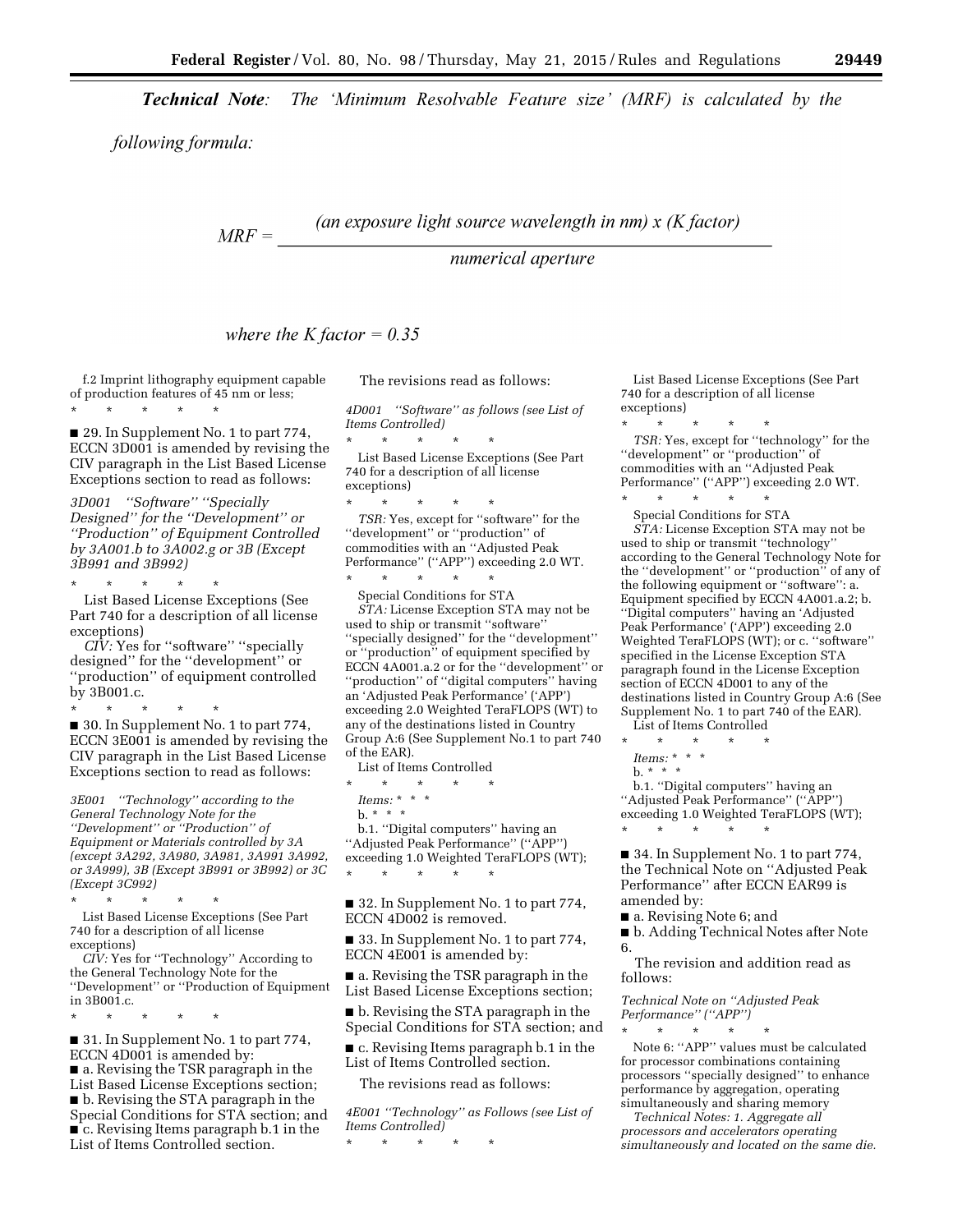*2. Processor combinations share memory when any processor is capable of accessing any memory location in the system through the hardware transmission of cache lines or memory words, without the involvement of any software mechanism, which may be achieved using ''electronic assemblies'' specified in 4A003.c.* 

\* \* \* \* \*

■ 35. In Supplement No. 1 to part 774, ECCN 5D001 is amended by removing and reserving Items paragraph b. ■ 36. In Supplement No. 1 to part 774, ECCN 5E001 is amended by revising Items paragraph c.1 to read as follows:

*5E001 ''Technology'' as Follows (see List of Items Controlled)* 

 $\star$   $\star$ List of Items Controlled  $\star$   $\star$   $\star$ *Items:* \* \* \* c. \* \* \*

c.1. Equipment employing digital techniques designed to operate at a ''total digital transfer rate'' exceeding 560 Gbit/s; \* \* \* \* \*

■ 37. In Supplement No. 1 to part 774, Category 5, Part 2 is amended by revising Note 1 to read as follows:

*Category 5—Telecommunications and ''Information Security''* 

 $\star$   $\star$   $\star$ 

*Part 2—''Information Security''* 

*Note 1: The control status of ''information security'' items or functions is determined in Category 5, Part 2 even if they are components, ''software'' or functions of other systems or equipment.* 

*N.B. to Note 1:* Commodities and software ''specially designed'' for medical end-use that incorporate an item in Category 5, part 2 are not classified in any ECCN in Category 5, part 2.

\* \* \* \* \*

■ 38. In Supplement No. 1 to part 774, ECCN 5A002 is amended by:

■ a. Revising the Related Controls paragraph in the List of Items Controlled section;

■ b. Revising paragraphs (j) and (k) of the Note at the beginning of the Items paragraph;

■ c. Adding paragraphs (l) and (m) to the of the Note at the beginning of the Items paragraph;

■ d. Revising the introductory text of Items paragraph a;

■ e. Revising Items paragraph a.2 and the Note to 5A002.a.2;

■ f. Adding a Technical Note following the Note to 5A002.a.2;

■ g. Revising Items paragraph a.9 and the Technical Notes following paragraph a.9; and

■ h. Revising Items paragraph b.

The revisions and additions read as follows:

*5A002 ''Information Security'' Systems, Equipment and ''Components'' Therefor, as Follows (see List of Items Controlled)*  \* \* \* \* \*

List of Items Controlled

*Related Controls:* (1) ECCN 5A002.a controls ''components'' providing the means or functions necessary for ''information security.'' All such ''components'' are presumptively ''specially designed'' and controlled by 5A002.a. (2) 5A002 does not control the commodities listed in paragraphs (a), (d), (e), (f), (g), (i), (j), (k), (l) and (m) in the Note in the items paragraph of this entry. These commodities are instead classified under ECCN 5A992, and related software and technology are classified under ECCNs 5D992 and 5E992 respectively. (3) After encryption registration to or classification by BIS, mass market encryption commodities that meet eligibility requirements are released from "EI" and "NS" controls. These commodities are classified under ECCN 5A992.c. See § 742.15(b) of the EAR.

\* \* \* \* \*

*Items:* 

*Note:* \* \* \*

*(j) Equipment, having no functionality specified by 5A002.a.2, 5A002.a.4,* 

*5A002.a.7, 5A002.a.8 or 5A002.b, meeting all of the following:* 

*1. All cryptographic capability specified by 5A002.a meets any of the following: a. It cannot be used; or* 

*b. It can only be made useable by means of ''cryptographic activation''; and* 

*2. When necessary as determined by the appropriate authority in the exporter's country, details of the equipment are accessible and will be provided to the authority upon request, in order to ascertain compliance with conditions described above;* 

*N.B.1: See 5A002.a for equipment that has undergone ''cryptographic activation.''* 

*N.B.2: See also 5A002.b, 5D002.d and 5E002.b.* 

*(k) Mobile telecommunications Radio Access Network (RAN) equipment designed for civil use, which also meet the provisions 2. to 5. of part a. of the Cryptography Note (Note 3 in Category 5, Part 2), having an RF output power limited to 0.1W (20 dBm) or less, and supporting 16 or fewer concurrent users;* 

*(l) Routers, switches or relays, where the ''information security'' functionality is limited to the tasks of ''Operations, Administration or Maintenance'' (''OAM'') implementing only published or commercial cryptographic standards; or* 

*(m) General purpose computing equipment or servers, where the ''information security'' functionality meets all of the following:* 

*1. Uses only published or commercial cryptographic standards; and* 

*2. Is any of the following:* 

*a. Integral to a CPU that meets the provisions of Note 3 to Category 5-Part 2;* 

*b. Integral to an operating system that is not specified by 5D002; or* 

*c. Limited to ''OAM'' of the equipment.* 

a. Systems, equipment and components, for ''information security'', as follows:

\* \* \* \* \*

a.2. Designed or modified to perform 'cryptanalytic functions';

*Note: 5A002.a.2 includes systems or equipment, designed or modified to perform 'cryptanalytic functions' by means of reverse engineering.* 

*Technical Note: 'Cryptanalytic functions' are functions designed to defeat cryptographic mechanisms in order to derive confidential variables or sensitive data, including clear text, passwords or cryptographic keys.* 

\* \* \* \* \* a.9. Designed or modified to use or perform 'quantum cryptography.''

*Technical Note: ''Quantum cryptography'' is also known as Quantum Key Distribution (QKD).* 

b. Systems, equipment and components, designed or modified to enable, by means of ''cryptographic activation'', an item to achieve or exceed the controlled performance levels for functionality specified by 5A002.a that would not otherwise be enabled.

■ 39. In Supplement No. 1 to part 774, ECCN 5D002 is amended by

■ a. Adding a Note to 5D002.c after Items paragraph c.2; and

■ b. Revising Items paragraph d. The revisions read as follows:

*5D002 ''Software'' as Follows (see List of Items Controlled)* 

\* \* \* \* \*

List of Items Controlled

\* \* \* \* \*

*Items:* \* \* \*

c. \* \* \* c.2.  $* * * *$ 

*Note: 5D002.c does not apply to ''software'' limited to the tasks of ''OAM'' implementing only published or commercial cryptographic standards.* 

d. ''Software'' designed or modified to enable, by means of ''cryptographic activation,'' an item to achieve or exceed the controlled performance levels for functionality specified by 5A002.a that would not otherwise be enabled.

■ 40. In Supplement No. 1 to part 774, ECCN 5E002 is amended by revising Items paragraph b and the Note to 5E002 to read as follows:

*5E002 ''Technology'' as Follows (see List of Items Controlled)* 

\* \* \* \* \*

List of Items Controlled

\* \* \* \* \*

*Items:*\* \* \*

b. ''Technology'' to enable, by means of ''cryptographic activation,'' an item to achieve or exceed the controlled performance levels for functionality specified by 5A002.a that would not otherwise be enabled.

*Note: 5E002 includes ''information security'' technical data resulting from procedures carried out to evaluate or determine the implementation of functions, features or techniques specified in Category 5-Part 2.* 

■ 41. In Supplement No. 1 to part 774, ECCN 6A001 is amended by: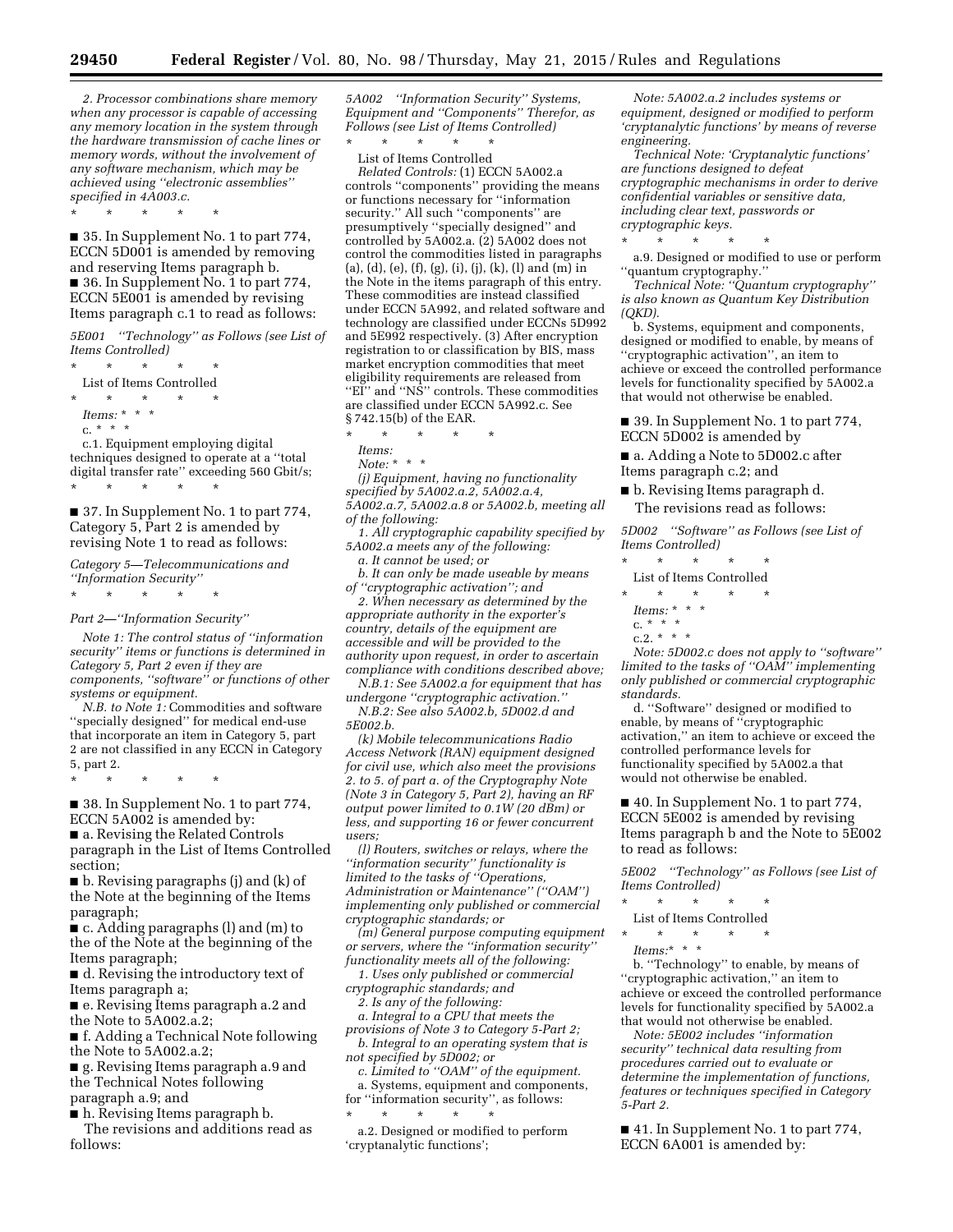■ a. Revising Items paragraph a.1.a.2.a.2 and the Technical Note following Items paragraph a.1.a.2.a.2;

■ b. Revising the introductory text of Items paragraph a.1.a.3; ■ c. Revising Note 1 after Items

paragraph a.1.c;

■ d. Revising Items paragraph a.1.c.1; ■ e. Removing and reserving Items paragraph a.1.c.2 and removing the Technical Note following Items paragraph a.1.c.2; and

■ f. Adding a N.B. after paragraph a.1.c.2.

The revisions and additions read as follows:

*6A001 Acoustic Systems, Equipment and ''Components'', as Follows (see List of Items Controlled)* 

\* \* \* \* \* List of Items Controlled

\* \* \* \* \*

*Items:* a. \* \* \* a.1. \* \* \* a.1.a.  $* * * *$ a.1.a.2 \* \* \* a.1.a.2.a. \* \* \*

a.1.a.2.a.2. 'Sounding rate' greater than 3,800 m/s; *or* 

*Technical Note: 'Sounding rate' is the product of the maximum speed (m/s) at which the sensor can operate and the maximum number of soundings per swath assuming 100% coverage. For systems that produce soundings in two directions (3D sonars), the maximum of the 'sounding rate' in either direction should be used.* 

\* \* \* \* \* a.1.a.3. Side Scan Sonar (SSS) or Synthetic Aperture Sonar (SAS), designed for seabed imaging and having all of the following, and specially designed transmitting and receiving acoustic arrays therefor:

\* \* \* \* \*

a.1.c. \* \* \*

*Notes: 1. The control status of acoustic projectors, including transducers, ''specially designed'' for other equipment not specified by 6A001 is determined by the control status of the other equipment.* 

\* \* \* \* \* a.1.c.1. Operating at frequencies below 10

kHz and having any of the following:

a.1.c.1.a. Not designed for continuous operation at 100% duty cycle and having a radiated 'free-field Source Level (SLRMS)' exceeding (10log(f) + 169.77)dB (reference 1 mPa at 1 m) where f is the frequency in Hertz of maximum Transmitting Voltage Response (TVR) below 10 kHz; *or* 

a.1.c.1.b. Designed for continuous operation at 100% duty cycle and having a continuously radiated 'free-field Source Level (SL<sub>RMS</sub>)' at 100% duty cycle exceeding  $(10\log(f) + 159.77)$ dB (reference 1 µPa at 1 m) where f is the frequency in Hertz of maximum Transmitting Voltage Response (TVR) below 10 kHz; *or* 

*Technical Note: The 'free-field Source Level (SLRMS)' is defined along the maximum response axis and in the far field of the acoustic projector. It can be obtained from* 

*the Transmitting Voltage Response using the following equation: SLRMS = (TVR + 20log*   $\tilde{V}_{RMS}$ *) dB* (ref 1µ*Pa at 1 m), where SL<sub>RMS</sub> is the source level, TVR is the Transmitting Voltage Response and VRMS is the Driving Voltage of the Projector.*  \* \* \* \* \*

*N.B.: See 6A001.a.1.c.1 for items previously specified in 6A001a.1.c.2.* 

\* \* \* \* \* ■ 42. In Supplement No. 1 to part 774,

ECCN 6A003 is amended by: ■ a. Remove the entry "RS applies to 6A003.b.4.b'' from the table in the

License Requirements section;

■ b. Revising the Reporting

Requirements in the License

Requirements section; ■ c. Revising Items paragraph a.3; ■ d. Revising paragraph b.4.c in Note 3

to 6A003.b.4.b; and

■ e. Revising paragraph b in Note 4 to 6A003.b.4.c.

The revisions read as follows:

*6A003 Cameras, Systems or Equipment, and ''Components'' Therefor, as Follows (see List of Items Controlled)* 

 $\star$   $\qquad$   $\star$   $\qquad$   $\star$ 

License Requirements \* \* \* \* \*

Reporting Requirements See § 743.3 of the EAR for thermal camera reporting for exports that are not authorized by an individually validated license of thermal imaging cameras controlled by ECCN 6A003.b.4.b to destinations in Country Group A:1 (see Supplement No. 1 to part 740 of the EAR), must be reported to BIS.<br> $*$   $*$   $*$   $*$ 

\* \* \* \* \*

List of Items Controlled \* \* \* \* \*

*Items:* a. \* \* \*

a.3. Mechanical or electronic streak cameras as follows:

a.3.a. Mechanical streak cameras having writing speeds exceeding  $10 \text{ mm}/\mu\text{s}$ ;

a.3.b. Electronic streak cameras having temporal resolution better than 50 ns;

- \* \* \* \* \* b. \*\*\*
- b.4. \*\*\*
- b.4.c. \*\*\*
- *Note 3: \*\*\**
- *b. \*\*\**
- *4. \*\*\**

*c. The camera is ''specially designed'' for installation into a civilian passenger land vehicle and having all of the following:* 

*1. The placement and configuration of the camera within the vehicle are solely to assist the driver in the safe operation of the vehicle; 2. Is operable only when installed in any of the following:* 

*a. The civilian passenger land vehicle for which it was intended and the vehicle weighs less than 4,500 kg (gross vehicle weight); or* 

*b. A ''specially designed'', authorized maintenance test facility; and* 

*3. Incorporates an active mechanism that forces the camera not to function when it is removed from the vehicle for which it was intended.* 

*Note: When necessary details of the items will be provided, upon request, to the Bureau of Industry and Security in order to ascertain compliance with the conditions described in Note 3.b.4 and Note 3.c in this Note to 6A003.b.4.b.* 

*Note 4: \*\*\** 

*b. Where the camera is ''specially designed'' for installation into a civilian passenger land vehicle or passenger and vehicle ferries and having all of the following:* 

*1. The placement and configuration of the camera within the vehicle or ferry are solely to assist the driver or operator in the safe operation of the vehicle or ferry;* 

*2. Is only operable when installed in any of the following:* 

*a. The civilian passenger land vehicle for which it was intended and the vehicle weighs less than 4,500 kg (gross vehicle weight);* 

*b. The passenger and vehicle ferry for which it was intended and having a length overall (LOA) 65 m or greater; or* 

*c. A ''specially designed'', authorized maintenance test facility; and* 

*3. Incorporates an active mechanism that forces the camera not to function when it is removed from the vehicle for which it was intended;* 

\* \* \* \* \*

■ 43. In Supplement No. 1 to part 774, ECCN 6A004 is amended by:

■ a. Revising the GBS and CIV paragraphs under the List Based License Exceptions section;

■ b. Adding a Technical Note after the introductory text of Items paragraph a;

- c. Revising Items paragraph a.1;
- d. Revising Items paragraph a.4;
- e. Revising Items paragraph d.2;
- f. Removing and reserving Items
- paragraph d.4.

The revisions and additions read as follows:

*6A004 Optical Equipment and ''Components,'' as Follows (see List of Items Controlled)* 

\* \* \* \* \* List Based License Exceptions (See Part 740 for a description of all license exceptions)

- 
- \* \* \* \* \* *GBS:* Yes for 6A004.a.1, a.2, a.4, b, and d.2. *CIV:* Yes for 6A004.a.1, a.2, a.4, b, and d.2. \* \* \* \* \*
- 

List of Items Controlled<br>\* \* \* \* \* \* \* \* \* \* \*

*Items:* a. \*\*\*

*Technical Note: For the purpose of 6A004.a, Laser Induced Damage Threshold (LIDT) is measured according to ISO 21254– 1:2011.* 

a.1. ''Deformable mirrors'' having an active optical aperture greater than 10 mm and having any of the following, and specially designed components therefor:

a.1.a. Having all the following:

a.1.a.1. A mechanical resonant frequency of 750 Hz or more; *and* 

a.1.a.2. More than 200 actuators; *or* 

a.1.b. A Laser Induced Damage Threshold (LIDT) being any of the following: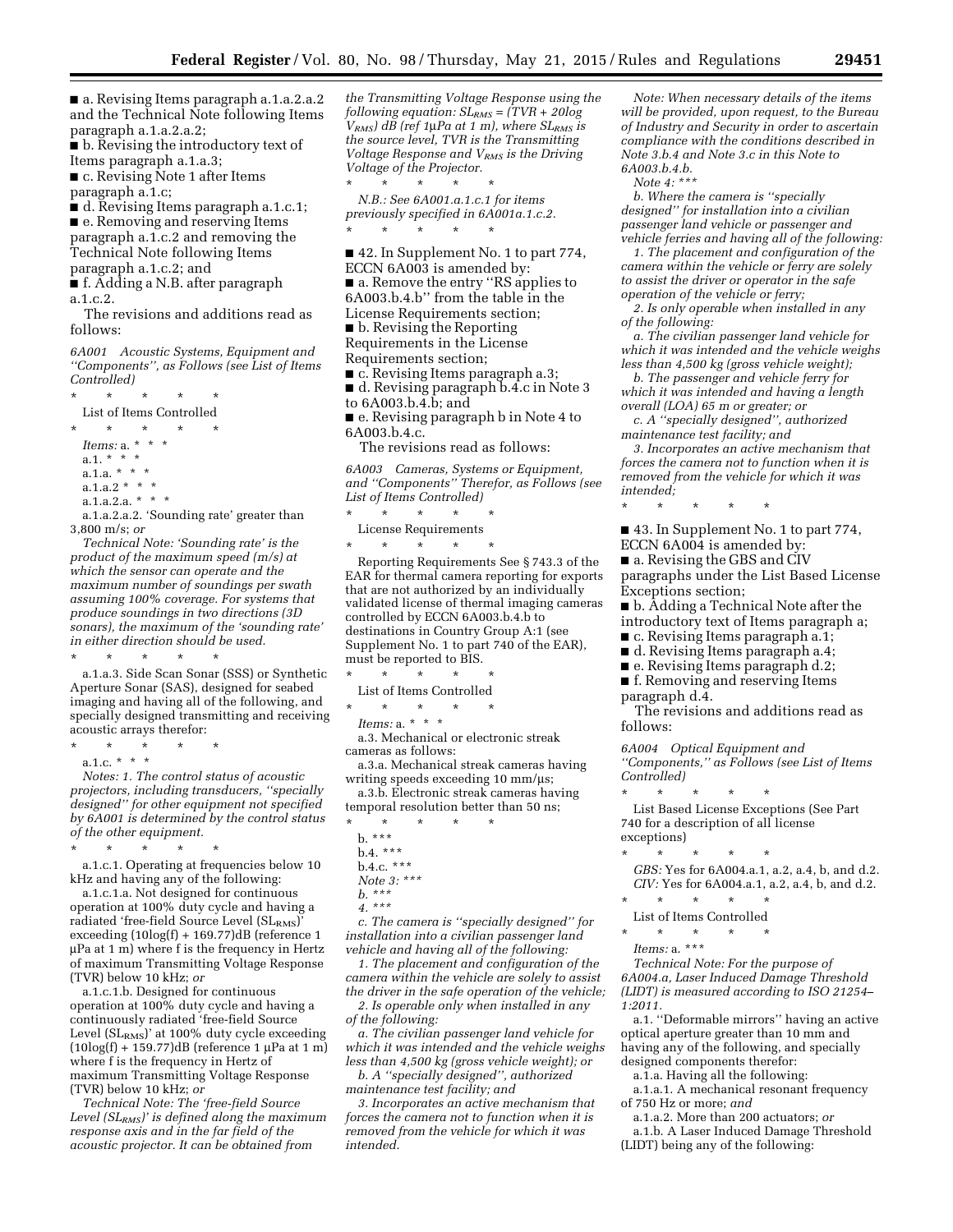a.1.b.1. Greater than 1 kW/cm2 using a ''CW laser''; *or* 

a.1.b.2. Greater than 2 J/cm2 using 20 ns ''laser'' pulses at 20 Hz repetition rate; \* \* \* \* \*

a.4. Mirrors specially designed for beam steering mirror stages specified in 6A004.d.2.a with a flatness of  $\lambda$ /10 or better  $(\lambda \text{ is equal to } 633 \text{ nm})$  and having any of the following:

a.4.a. Diameter or major axis length greater than or equal to 100 mm; *or* 

a.4.b. Having all of the following:

a.4.b.1. Diameter or major axis length greater than 50 mm but less than 100 mm; *and* 

a.4.b.2. A Laser Induced Damage Threshold (LIDT) being any of the following:

a.4.b.2.a. Greater than 10 kW/cm2 using a ''CW laser''; *or* 

a.4.b.2.b. Greater than 20 J/cm2 using 20 ns "laser" pulses at 20 Hz repetition rate;

*N.B. For optical mirrors specially designed for lithography equipment, see 3B001.* 

\* \* \* \* \*

d. \*\*\*

d.2. Steering, tracking, stabilisation and resonator alignment equipment as follows:

d.2.a. Beam steering mirror stages designed to carry mirrors having diameter or major axis length greater than 50 mm and having all of the following, and specially designed electronic control equipment therefor:

d.2.a.1. A maximum angular travel of ±26 mrad or more;

d.2.a.2. A mechanical resonant frequency of 500 Hz or more; *and* 

d.2.a.3. An angular accuracy of 10 µrad (microradians) or less;

d.2.b. Resonator alignment equipment having bandwidths equal to or more than 100 Hz and an accuracy of 10 µrad or less;

■ 44. In Supplement No. 1 to part 774, ECCN 6A005 is amended by:

\* \* \* \* \*

■ a. Removing the Note to 6A005.c after Items paragraph c;

■ b. Revising Items paragraph e.2; and

■ c. Adding Items paragraph e.3. The revision and additions read as follows:

*6A005 ''Lasers,'' ''Components'' and Optical Equipment, as Follows (see List of Items Controlled), Excluding Items That Are Subject to the Export Licensing Authority of the Nuclear Regulatory Commission (see 10 CFR part 110)* 

\* \* \* \* \*

List of Items Controlled

- \* \* \* \* \* *Items:*
- \* \* \* \* \*

e. \*\*\*

e.2. Optical mirrors or transmissive or partially transmissive optical or electrooptical-''components,'' other than fused tapered fiber combiners and Multi-Layer Dielectric gratings (MLDs), ''specially designed'' for use with controlled ''lasers'';

*Note to 6A005.e.2: Fiber combiners and MLDs are specified by 6A005.e.3.* 

e.3. Fiber laser ''components'' as follows:

e.3.a. Multimode to multimode fused tapered fiber combiners having all of the following:

e.3.a.1. An insertion loss better (less) than or equal to 0.3 dB maintained at a rated total average or CW output power (excluding output power transmitted through the single mode core if present) exceeding 1,000 W; *and*  e.3.a.2. Number of input fibers equal to or

greater than 3; e.3.b. Single mode to multimode fused

tapered fiber combiners having all of the following:

e.3.b.1. An insertion loss better (less) than 0.5 dB maintained at a rated total average or CW output power exceeding 4,600 W;

e.3.b.2. Number of input fibers equal to or greater than 3; *and* 

e.3.b.3. Having any of the following:

e.3.b.3.a. A Beam Parameter Product (BPP) measured at the output not exceeding 1.5 mm mrad for a number of input fibers less than or equal to 5; *or* 

e.3.b.3.b. A BPP measured at the output not exceeding 2.5 mm mrad for a number of input fibers greater than 5;

e.3.c. MLDs having all of the following:

e.3.c.1. Designed for spectral or coherent beam combination of 5 or more fiber lasers; *and* 

e.3.c.2. CW Laser Induced Damage Threshold (LIDT) greater than or equal to 10 kW/cm2;

\* \* \* \* \*

■ 45. In Supplement No. 1 to part 774, ECCN 6C005 is amended by:

■ a. Revising the heading; and

■ b. Revising the Items paragraphs. ■ The revisions read as follows:

*6C005 ''Laser'' Materials as Follows (see List of Items Controlled)* 

\* \* \* \* \*

List of Items Controlled  $\star$   $\star$ 

*Items:* a. Synthetic crystalline ''laser'' host material in unfinished form as follows:

a.1. Titanium doped sapphire;

a.2. [Reserved]

b. Rare-earth-metal doped double-clad fibers having any of the following:

b.1. Nominal laser wavelength of 975 nm to 1,150 nm and having all of the following:

b.1.a. Average core diameter equal to or greater than 25 µm; and

b.1.b. Core 'Numerical Aperture' ('NA') less than 0.065; *or* 

*Note to 6C005.b.1: 6C005.b.1 does not apply to double-clad fibers having an inner glass cladding diameter exceeding 150* m*m and not exceeding 300* m*m.* 

b.2. Nominal laser wavelength exceeding 1,530 nm and having all of the following:

b.2.a. Average core diameter equal to or greater than 20 µm; and

b.2.b. Core 'NA' less than 0.1.

*Technical Notes: 1. For the purposes of 6C005, the core 'Numerical Aperture' ('NA') is measured at the emission wavelengths of the fiber.* 

*2. 6C005.b includes fibers assembled with end caps.* 

■ 46. In Supplement No. 1 to part 774, ECCN 6D003 is amended by:

■ a. Adding an undesignated center heading before Items paragraph d; and

■ b. Revising Items paragraph d. The addition and revision read as follows:

*6D003 Other ''Software'' as Follows (see* 

*List of Items Controlled)*  \* \* \* \* \*

List of Items Controlled

\* \* \* \* \*

Items:

\* \* \* \* \* OPTICS

d. ''Software'' specially designed to maintain the alignment and phasing of segmented mirror systems consisting of mirror segments having a diameter or major axis length equal to or larger than 1 m;

■ 47. In Supplement No. 1 to part 774, ECCN 7A003 is amended by revising Note 2 in the Items paragraph to read as follows:

*7A003 'Inertial Measurement Equipment or Systems', Having Any of the Following (see List of Items Controlled)* 

\* \* \* \* \* List of Items Controlled

\* \* \* \* \*

\* \* \* \* \*

*Items:* 

\* \* \* \* \*

*Note 2: 7A003 does not apply to 'inertial measurement equipment or systems' which are certified for use on ''civil aircraft'' by civil aviation authorities of one or more Wassenaar Arrangement Participating States, see Supplement No. 1 to part 743 of the EAR.*  \* \* \* \* \*

■ 48. In Supplement No. 1 to part 774, ECCN 7D004 is amended by:

■ a. Revising the Related Controls paragraph in the List of Items Controlled section; and

■ b. Revising Items paragraph c. The revisions read as follows:

*7D004 ''Source Code'' Incorporating ''Development'' ''Technology'' Specified by 7E004.a.1 to a.6 or 7E004.b, For Any of the Following: (see List of Items Controlled)* 

\* \* \* \* \* List of Items Controlled

*Related Controls:* See also 7D103 and 7D994

- \* \* \* \* \*
- *Items:* \*\*\*

c. ''Fly-by-wire systems'' or ''fly-by-light systems'';

\* \* \* \* \*

■ 49. In Supplement No. 1 to part 774, ECCN 7E001 is amended by revising the heading to read as follows:

*7E001 ''Technology'' According to the General Technology Note for the ''Development'' of Equipment or ''Software'', Specified by 7A. (except 7A994), 7B. (except 7B994), 7D001, 7D002, 7D003 or 7D005.* 

\* \* \* \* \*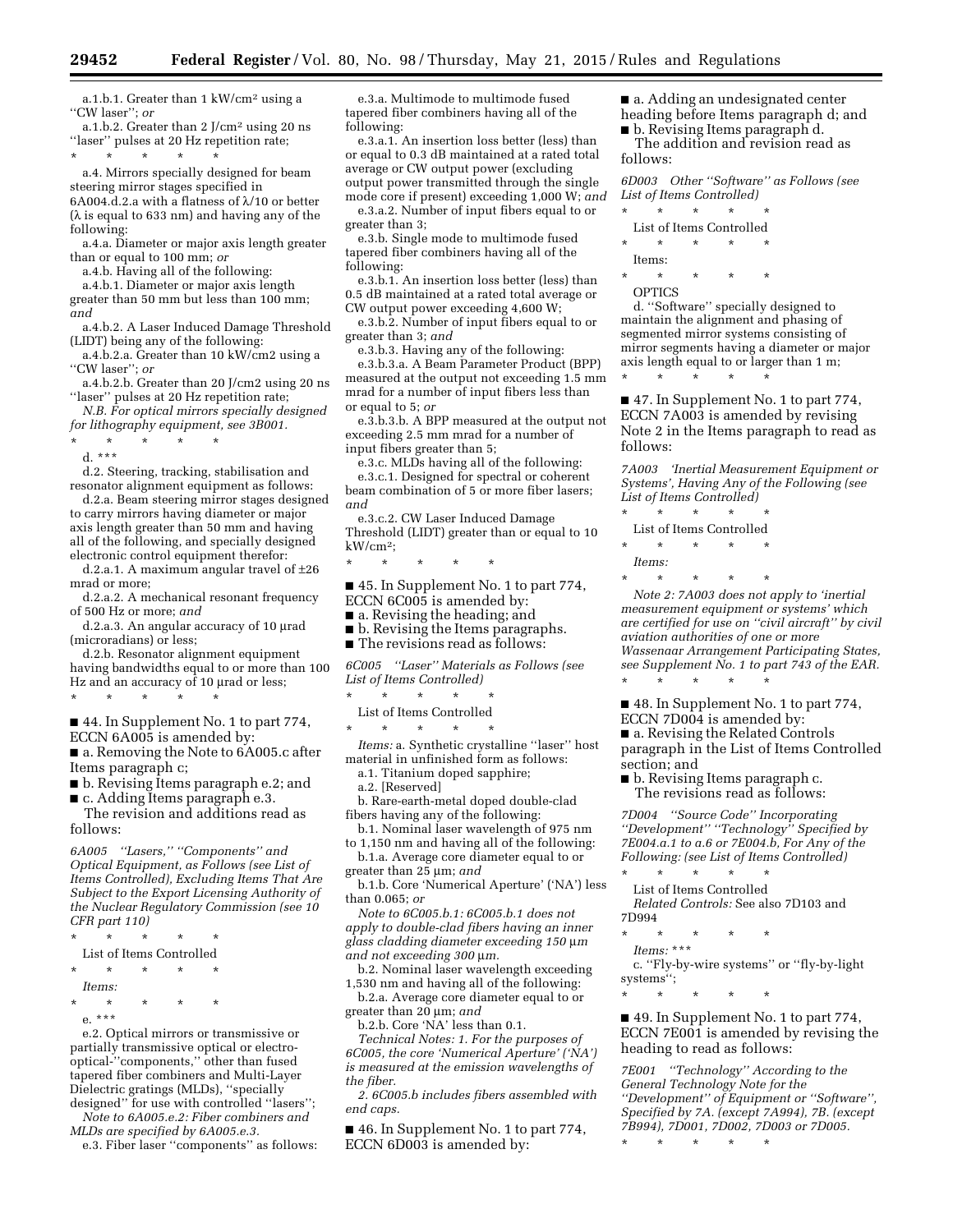■ 50. In Supplement No. 1 to part 774, ECCN 7E004 is amended by: ■ a. Revising the Related Controls paragraph in the List of Items Controlled;

■ b. Revising Items paragraphs b

introductory text and b.1;

■ c. Removing the Note after Items

paragraph b.6;

■ d. Adding Items paragraphs b.7 and b.8.

The revisions and additions read as follows:

*7E004 Other ''Technology'' as Follows (see List of Items Controlled)* 

\* \* \* \* \*

List of Items Controlled *Related Controls:* (1) See also 7E001, 7E002, 7E101, and 7E994. (2) In addition to the Related Controls in 7E001, 7E002, and 7E101 that include MT controls, also see the MT controls in 7E104 for design ''technology'' for the integration of the flight control, guidance, and propulsion data into a flight management system, designed or modified for rockets or missiles capable of achieving a ''range'' equal to or greater than 300 km, for optimization of rocket system trajectory; and also see 9E101 for design ''technology'' for integration of air vehicle fuselage, propulsion system and lifting control surfaces, designed or modified for unmanned aerial vehicles capable of achieving a ''range'' equal to or greater than 300 km, to optimize aerodynamic performance throughout the flight regime of an unmanned aerial vehicle.

\* \* \* \* \* *Items:* \*\*\*

b. ''Development'' ''technology'', as follows, for "active flight control systems" (including ''fly-by-wire systems'' or ''fly-bylight systems''):

b.1. Photonic-based ''technology'' for sensing aircraft or flight control component state, transferring flight control data, or commanding actuator movement, ''required'' for ''fly-by-light systems'' ''active flight control systems'';

\* \* \* \* \* b.7. ''Technology'' ''required'' for deriving the functional requirements for ''fly-by-wire systems'' having all of the following:

b.7.a. 'Inner-loop' airframe stability controls requiring loop closure rates of 40 Hz or greater; *and* 

*Technical Note: 'Inner-loop' refers to functions of ''active flight control systems'' that automate airframe stability controls.* 

b.7.b. Having any of the following:

b.7.b.1. Corrects an aerodynamically unstable airframe, measured at any point in the design flight envelope, that would lose recoverable control if not corrected within 0.5 seconds;

b.7.b.2. Couples controls in two or more axes while compensating for 'abnormal changes in aircraft state';

*Technical Note: 'Abnormal changes in aircraft state' include in-flight structural damage, loss of engine thrust, disabled control surface, or destabilizing shifts in cargo load.* 

b.7.b.3. Performs the functions specified in 7E004.b.5; *or Note: 7E004.b.7.b.3 does not apply to* 

*autopilots.* 

b.7.b.4. Enables aircraft to have stable controlled flight, other than during take-off or landing, at greater than 18 degrees angle of attack, 15 degrees side slip, 15 degrees/ second pitch or yaw rate, or 90 degrees/ second roll rate;

b.8. ''Technology'' ''required'' for deriving the functional requirements of ''fly-by-wire systems'' to achieve all of the following:

b.8.a. No loss of control of the aircraft in the event of a consecutive sequence of any two individual faults within the ''fly-by-wire system''; *and* 

b.8.b. Probability of loss of control of the aircraft being less (better) than  $1\times10^{-9}$ failures per flight hour;

*Note: 7E004.b does not apply to ''technology'' associated with common computer elements and utilities (e.g., input signal acquisition, output signal transmission, computer program and data loading, built-in test, task scheduling mechanisms) not providing a specific flight control system function.* 

■ 51. In Supplement No. 1 to part 774, ECCN 8A001 is amended by removing the semicolon at the end of paragraph e.2. and adding in its place a period and removing Items paragraph f through the Technical Note following i.2.

■ 52. In Supplement No. 1 to part 774, ECCN 8A002 is amended by removing and reserving Items paragraphs k through n and o.1.

■ 53. In Supplement No. 1 to part 774, ECCN 8A620 is amended by revising Items paragraph f to read as follows:

*8A620 Submersible Vessels, Oceanographic and Associated Commodities (see List of Items Controlled)* 

\* \* \* \* \* List of Items Controlled  $\star$   $\star$   $\star$ 

\* \* \* \* \*

*Items:* \*\*\*

f. Closed and semi-closed circuit (rebreathing) apparatus ''specially designed'' or modified for military use and not enumerated elsewhere in the CCL or in the USML.

\* \* \* \* \*

■ 54. In Supplement No. 1 to part 774, ECCN 8E002 is amended by:

■ a. Revising the TSR paragraph in the List Based License Exceptions section; ■ b. Adding a Note at the end of the List Based License Exceptions section; and ■ c. Adding Items paragraph c.

The revision and additions read as follows:

*8E002 Other ''Technology'' as Follows (see List of Items Controlled)*  \* \* \* \* \*

List Based License Exceptions (See Part 740 for a description of all license exceptions)

\* \* \* \* \*

*TSR:* N/A

License Exceptions Note: License Exception TSU is not applicable for the repair ''technology'' controlled by 8E002.a or .b, see Supplement No. 2 to this part. \* \* \* \* \*

List of Items Controlled

\* \* \* \* \*

*Items:* \* \* \*

c. ''Technology'' according to the General Technology Note for the ''development'' or ''production'' of any of the following:

c.1. Surface-effect vehicles (fully skirted variety) having all of the following:

c.1.a. Maximum design speed, fully loaded, exceeding 30 knots in a significant wave height of 1.25 m or more;

c.1.b. Cushion pressure exceeding 3,830 Pa; *and* 

c.1.c. Light-ship-to-full-load displacement ratio of less than 0.70;

c.2. Surface-effect vehicles (rigid sidewalls) with a maximum design speed, fully loaded, exceeding 40 knots in a significant wave height of 3.25 m or more;

c.3. Hydrofoil vessels with active systems for automatically controlling foil systems, with a maximum design speed, fully loaded, of 40 knots or more in a significant wave height of 3.25 m or more; *or* 

c.4. 'Small waterplane area vessels' having any of the following:

c.4.a. Full load displacement exceeding 500 tonnes with a maximum design speed, fully loaded, exceeding 35 knots in a significant wave height of 3.25 m or more; *or* 

c.4.b. Full load displacement exceeding 1,500 tonnes with a maximum design speed, fully loaded, exceeding 25 knots in a significant wave height of 4 m or more.

*Technical Note: A 'small waterplane area vessel' is defined by the following formula: waterplane area at an operational design draft less than 2x (displaced volume at the operational design draft).* 2 / 3

■ 54. In Supplement No. 1 to part 774, ECCN 9A001 is amended by revising Notes 1 and 2 to Items paragraph a to read as follows:

*9A001 Aero Gas Turbine Engines Having Any of the Following (see List of Items Controlled)* 

\* \* \* \* \*

List of Items Controlled

\* \* \* \* \*

*Items:* a. \*\*\*

*Note 1: 9A001.a does not control aero gas turbine engines which meet all of the following:* 

*a. Certified by civil aviation authorities of one or more Wassenaar Arrangement Participating States listed in Supplement No. 1 to Part 743; and* 

*b. Intended to power non-military manned aircraft for which any of the following has been issued by civil aviation authorities of one or more Wassenaar Arrangement Participating States listed in Supplement No. 1 to Part 743 for the aircraft with this specific engine type:* 

*b.1. A civil type certificate; or* 

*b.2. An equivalent document recognized by the International Civil Aviation Organization (ICAO).*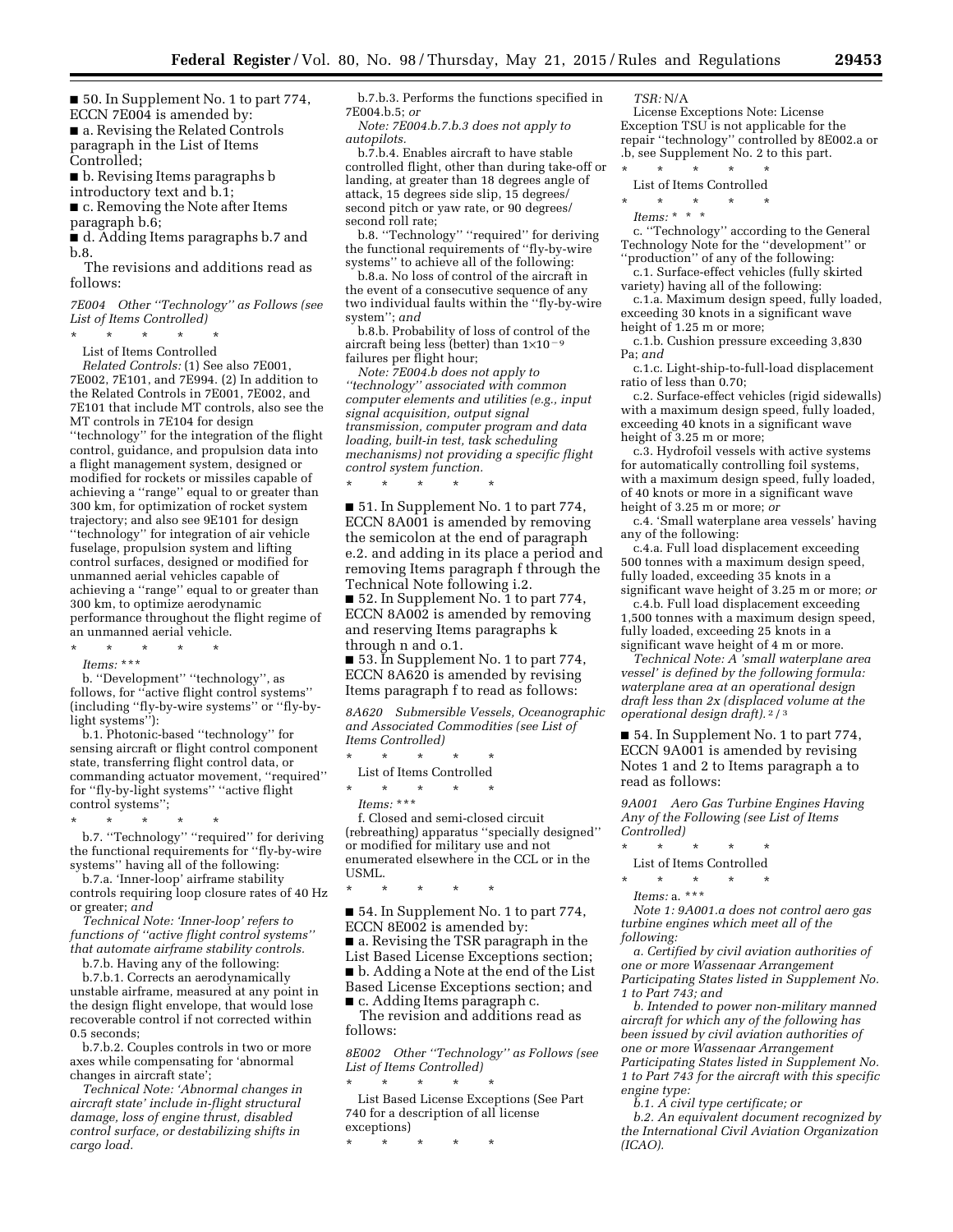*Note 2: 9A001.a does not apply to aero gas turbine engines for Auxiliary Power Units (APUs) approved by the civil aviation authority of Wassenaar Arrangement Participating States (see Supplement No. 1 to part 743 of the EAR).* 

\* \* \* \* \*

■ 55. In Supplement No. 1 to part 774, ECCN 9A003 is amended by:

- a. Revising the heading; and
- b. Revising Items paragraph b. The revisions read as follows:

*9A003 ''Specially Designed'' Assemblies or ''Components,'' Incorporating Any of the ''Technologies'' Controlled by 9E003.a, 9E003.h or 9E003.i, For Any of the Following Aero Gas Turbine Engines (see List of Items Controlled)* 

\* \* \* \* \*

List of Items Controlled

\* \* \* \* \*

*Items:* \*\*\*

b. Whose design or production origins are either not from a Wassenaar Participating State (see Supplement No. 1 to part 743 of the EAR) or unknown to the manufacturer.

■ 56. In Supplement No. 1 to part 774, ECCN 9A004 is amended by:

■ a. Revising the heading;

■ b. Revising the License Requirements section;

■ c. Redesignating Items paragraph a as paragraph w and adding new paragraph .a;

■ d. Adding paragraphs b. through f. The revisions and addition read as follows:

*9A004 Space Launch Vehicles and ''Spacecraft,'' ''Spacecraft Buses'', ''Spacecraft Payloads'', ''Spacecraft'' Onboard Systems or Equipment, and Terrestrial Equipment, as Follows (see List of Items Controlled)* 

License Requirements *Reason for Control:* NS and AT.

| Control(s)                                              | Country chart<br>(See Supp. No. 1 to part 738) |
|---------------------------------------------------------|------------------------------------------------|
| NS applies to 9A004.w and NS Column 1<br>$\mathbf{x}$ . |                                                |

AT applies to 9A004.w, .x and .y. AT Column 1

License Requirement Note: 9A004.a through .f are controlled under ECCN 9A515. \* \* \* \* \*

#### *List of Items Controlled*

\* \* \* \* \*

*Items:* 

- a. Space launch vehicles;
- b. ''Spacecraft'';
- c. ''Spacecraft buses'';

d. ''Spacecraft payloads'' incorporating items specified by 3A001.b.1.a.4, 3A002.g, 5A001.a.1, 5A001.b.3, 5A002.a.5, 5A002.a.9, 6A002.a.1, 6A002.a.2, 6A002.b, 6A002.d, 6A003.b, 6A004.c, 6A004.e, 6A008.d, 6A008.e, 6A008.k, 6A008.l or 9A010.c;

e. On-board systems or equipment, specially designed for ''spacecraft'' and having any of the following functions: e.1. 'Command and telemetry data handling';

*Note: For the purpose of 9A004.e.1, 'command and telemetry data handling' includes bus data management, storage, and processing.* 

e.2. 'Payload data handling'; *or* 

*Note: For the purpose of 9A004.e.2, 'payload data handling' includes payload data management, storage, and processing.*  e.3. 'Attitude and orbit control';

*Note: For the purpose of 9A004.e.3, 'attitude and orbit control' includes sensing and actuation to determine and control the position and orientation of a ''spacecraft''.* 

*N.B.: Equipment specially designed for military use is ''subject to the ITAR''. See 22 CFR parts 120 through 130.* 

f. Terrestrial equipment, specially designed for ''spacecraft'' as follows:

f.1. Telemetry and telecommand

equipment;

f.2. Simulators. \* \* \* \* \*

### ■ 57. In Supplement No. 1 to part 774, ECCN 9A010 is revised to read as follows:

*9A010 ''Specially Designed'' ''Parts,'' ''Components,'' Systems and Structures, for Launch Vehicles, Launch Vehicle Propulsion Systems or ''Spacecraft''. (These items are ''subject to the ITAR.'' See 22 CFR parts 120 through 130.)* 

*List of Items Controlled* 

*Items:* 

a. ''Parts'', ''components'' and structures, each exceeding 10 kg and "specially designed'' for launch vehicles manufactured using any of the following:

a.1. ''Composite'' materials consisting of ''fibrous or filamentary materials'' specified by 1C010.e and resins specified by 1C008 or 1C009.b;

a.2. Metal ''matrix'' ''composites'' reinforced by any of the following:

a.2.a. Materials specified by 1C007;

a.2.b. ''Fibrous or filamentary materials'' specified by 1C010; *or* 

a.2.c. Aluminides specified by 1C002.a; *or*  a.3. Ceramic ''matrix'' ''composite''

materials specified by 1C007; *Note: The weight cut-off is not relevant for nose cones.* 

b. ''Parts'', ''components'' and structures, ''specially designed'' for launch vehicle propulsion systems specified by 9A005 to 9A009, manufactured using any of the following:

b.1. ''Fibrous or filamentary materials'' specified by 1C010.e and resins specified by 1C008 or 1C009.b;

b.2. Metal ''Matrix ''composites'' reinforced by any of the following:

b.2.a. Materials specified by 1C007;

b.2.b. ''Fibrous or filamentary materials'' specified by 1C010; *or*  b.2.c. Aluminides specified by 1C002.a; *or* 

b.3. Ceramic ''matrix'' ''composite'' materials specified by 1C007;

c. Structural components and isolation systems, specially designed to control

actively the dynamic response or distortion of ''spacecraft'' structures;

d. Pulsed liquid rocket engines with thrustto-weight ratios equal to or more than 1 kN/ kg and a response time (the time required to achieve 90% of total rated thrust from startup) of less than 30 ms.

■ 58. In Supplement No. 1 to part 774, ECCN 9A012 is amended by:

■ a. Revising the heading;

■ b. Revising the second entry in the table under the License Requirements section; and

■ c. Revising Items paragraphs a

through b.2 and b.4. The revisions read as follows:

*9A012 Non-military ''Unmanned Aerial Vehicles,'' (''UAVs''), Unmanned ''Airships'',* 

*Related Equipment and ''Components'', as Follows (see List of Items Controlled)* 

License Requirements

\* \* \* \* \*

| Control(s)                                                                                                                                                                                                                            | Country chart<br>(See Supp. No.<br>1 to part 738) |  |  |
|---------------------------------------------------------------------------------------------------------------------------------------------------------------------------------------------------------------------------------------|---------------------------------------------------|--|--|
| $\star$<br>MT applies to non-military<br><b>Unmanned Air Vehicle</b><br>(UAVs) and Remotely Pi-<br>loted Vehicles (RPVs)<br>that are capable of a<br>maximum range of at<br>least 300 kilometers<br>(km), regardless of pay-<br>load. | MT Column 1                                       |  |  |

\* \* \* \* \* List of Items Controlled

\* \* \* \* \*

*Items:* a. ''UAVs'' or unmanned ''airships'', designed to have controlled flight out of the direct 'natural vision' of the 'operator' and having any of the following:

\* \* \* \* \*

a.1. Having all of the following:

a.1.a. A maximum 'endurance' greater than or equal to 30 minutes but less than 1 hour; and

a.1.b. Designed to take-off and have stable controlled flight in wind gusts equal to or exceeding 46.3 km/h (25 knots); *or* 

a.2. A maximum 'endurance' of 1 hour or greater;

*Technical Notes: 1. For the purposes of 9A012.a, 'operator' is a person who initiates or commands the ''UAV'' or unmanned ''airship'' flight.* 

*2. For the purposes of 9A012.a, 'endurance' is to be calculated for ISA conditions (ISO 2533:1975) at sea level in zero wind.* 

*3. For the purposes of 9A012.a, 'natural vision' means unaided human sight, with or without corrective lenses.* 

b. Related equipment and ''components'', as follows:

b.1 [Reserved]

b.2. [Reserved]

\* \* \* \* \*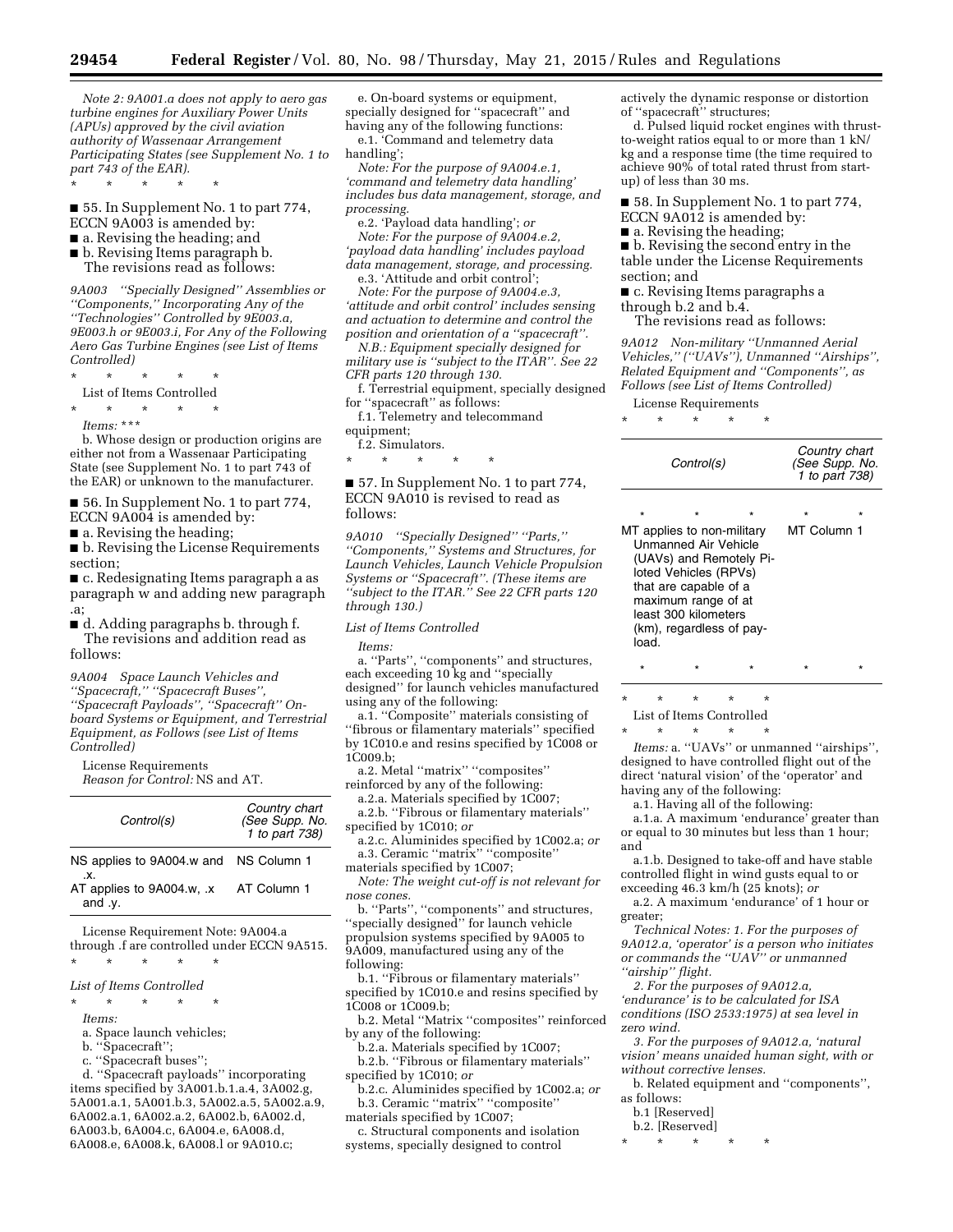b.4. Air breathing reciprocating or rotary internal combustion type engines, ''specially designed'' or modified to propel ''UAVs'' or unmanned ''airships'', at altitudes above 15,240 meters (50,000 feet).

Note: 9A012 does not control model aircraft or model ''airships''.

■ 59. In Supplement No. 1 to part 774, ECCN 9B001 is amended by:

- a. Revising the heading;
- b. Revising the Special Conditions for STA section;
- c. Revising Items paragraph b; and
- d. Adding Items paragraph c.

The revisions and addition read as follows:

*9B001 Equipment, Tooling or Fixtures, ''Specially Designed'' for Manufacturing Gas Turbine Engine Blades, Vanes or ''Tip Shrouds'', as Follows (See List of Items Controlled)* 

\* \* \* \* \*

Special Conditions for STA

*STA:* License Exception STA may not be used to ship commodities in 9B001 to any of the destinations listed in Country Group A:6 (See Supplement No.1 to part 740 of the EAR).

List of Items Controlled

- \* \* \* \* \*
- *Items:* \* \* \*

b. Cores or shells (moulds), specially designed for casting, manufactured from refractory metals or ceramics;

c. Directional-solidification or singlecrystal additive-manufacturing equipment.

■ 60. In Supplement No. 1 to part 774, ECCN 9B010 is amended by revising the heading to read as follows:

*9B010 Equipment ''Specially Designed'' for the Production of Items Specified by 9A012*  \* \* \* \* \*

■ 61. In Supplement No. 1 to part 774, ECCN 9D003 is amended by revising the heading to read as follows:

*9D003 ''Software'' Incorporating ''Technology'' Specified by ECCN 9E003.h and Used in ''FADEC Systems'' for Systems Controlled by ECCN 9A001 to 9A003, 9A101 (Except for Items in 9A101.b That Are ''Subject to the ITAR'', See 22 CFR Part 121), 9A106.d or .e, or 9B (Except for ECCNs 9B604, 9B610, 9B619, 9B990, and 9B991).* 

\* \* \* \* \*

■ 62. In Supplement No. 1 to part 774, ECCN 9D004 is amended by revising Items paragraphs c and e to read as follows:

*9D004 Other ''Software'' as Follows (See List of Items Controlled).* 

\* \* \* \* \*

List of Items Controlled

 $\star$   $\star$   $\star$ 

*Items:* \* \* \*

c. ''Software'' ''specially designed'' to control directional solidification or single crystal material growth in equipment specified by 9B001.a or 9B001.c;

\* \* \* \* \*

e. ''Software'' ''specially designed'' or modified for the operation of items specified by 9A012;

\* \* \* \* \*

■ 63. In Supplement No. 1 to part 774, ECCN 9D005 is added to the Commerce Control List after ECCN 9D004 to read as follows:

*9D005 ''Software'' Specially Designed or Modified for the Operation of Items Specified by 9A004.e or 9A004.f. (This ''Software'' Is Controlled by ECCN 9D515)* 

■ 64. In Supplement No. 1 to part 774, ECCN 9E003 is amended by:

■ c. Revising the second entry in the table in the License Requirements section;

■ d. Revising Items paragraphs a.3 and a.4;

■ e. Revising the Note to 9E003.h after Items paragraph h.3;

■ f. Redesignating Items paragraph j as paragraph k; and

■ g. Adding new Items paragraph .j. The revisions and addition read as follows:

#### **9E003 Other ''Technology'' as Follows (See List of Items Controlled).**

License Requirements

|  | * * * * * |  |
|--|-----------|--|
|  |           |  |

| Control(s) |                                                                                                                 |                 |          |   | Country chart<br>(see supp. No. 1<br>to part 738) |   |
|------------|-----------------------------------------------------------------------------------------------------------------|-----------------|----------|---|---------------------------------------------------|---|
|            | $\star$                                                                                                         |                 |          |   | ÷                                                 | ÷ |
|            | SI applies to 9E003.a.1<br>through a.8, h, .i, and .k.<br>See §742.14 of the EAR<br>for additional information. |                 |          |   |                                                   |   |
|            | $\star$                                                                                                         | $\star$         |          |   | $\star$                                           | ÷ |
| $\star$    | $^\star$                                                                                                        | $\star$         | $^\star$ | * |                                                   |   |
|            | List of Items Controlled                                                                                        |                 |          |   |                                                   |   |
| ماله       |                                                                                                                 | alla controller |          |   |                                                   |   |

\* \* \* \* \*

*Items:* a. \* \* \*

a.3. ''Parts'' or ''components,'' that are any of the following:

a.3.a. Manufactured from organic

''composite'' materials designed to operate above 588 K (315 °C);

a.3.b. Manufactured from any of the following:

a.3.b.1. Metal ''matrix'' ''composites'' reinforced by any of the following:

a.3.b.1.a. Materials controlled by 1C007; a.3.b.1.b. ''Fibrous or filamentary

materials'' specified by 1C010; *or* 

a.3.b.1.c. Aluminides specified by 1C002.a; *or* 

a.3.b.2. Ceramic ''matrix'' ''composites'' specified by 1C007; *or* 

a.3.c. Stators, vanes, blades, tip seals (shrouds), rotating blings, rotating blisks or

'splitter ducts', that are all of the following: a.3.c.1. Not specified in 9E003.a.3.a;

a.3.c.2. Designed for compressors or fans; *and* 

a.3.c.3. Manufactured from material controlled by 1C010.e with resins controlled by 1C008;

*Technical Note: A 'splitter duct' performs the initial separation of the air-mass flow between the bypass and core sections of the engine.* 

a.4. Uncooled turbine blades, vanes or ''tip shrouds'' designed to operate at a 'gas path temperature' of 1,373 K (1,100  $^{\circ}$ C) or more;

\* \* \* \* \*

h. \* \* \* h.3. \* \* \*

*Note: 9E003.h does not apply to technical data related to engine-aircraft integration required by civil aviation authorities of one or more Wassenaar Arrangement Participating States (See Supplement No. 1 to part 743 of the EAR) to be published for general airline use (e.g., installation manuals, operating instructions, instructions for continued airworthiness) or interface functions (e.g., input/output processing, airframe thrust or shaft power demand).* 

\* \* \* \* \* j. ''Technology'' ''required'' for the ''development'' of wing-folding systems designed for fixed-wing aircraft powered by gas turbine engines.

*N.B.: For ''technology'' ''required'' for the ''development'' of wing-folding systems designed for fixed-wing aircraft specified in USML Category VIII (a), see USML Category VIII (i).* 

\* \* \* \* \*

### **Supplement No. 5 to Part 774 [AMENDED]**

■ 65. Supplement No. 5 to part 774 is amended by:

■ a. Removing and reserving item No. 2 under the heading ''0D521. Software''; and

■ b. Removing item No. 6 under the

heading ''0E521. Technology''. ■ 66. Supplement No. 6 to part 774 is

- amended by:
- a. Revising paragraph (2);

■ b. Removing and reserving paragraph  $(5)(iv)$ ; and

■ c. Revising paragraph (9)(ii). The revisions read as follows:

### **Supplement No. 6 to Part 774— Sensitive List**

\* \* \* \* \*

*(2) Category 2* 

(i) 2D001—''Software'', other than that controlled by 2D002, specially designed for the ''development'' or ''production'' of equipment as follows:

(A) Machine tools for turning (ECCN 2B001.a) having all of the following:

(1) ''Unidirectional positioning repeatability'' equal to or less (better) than

1.1 µm along one or more linear axis; and (2) Two or more axes which can be coordinated simultaneously for ''contouring

control'';

(B) Machine tools for milling (ECCN 2B001.b) having any of the following:

(1) Having all of the following: